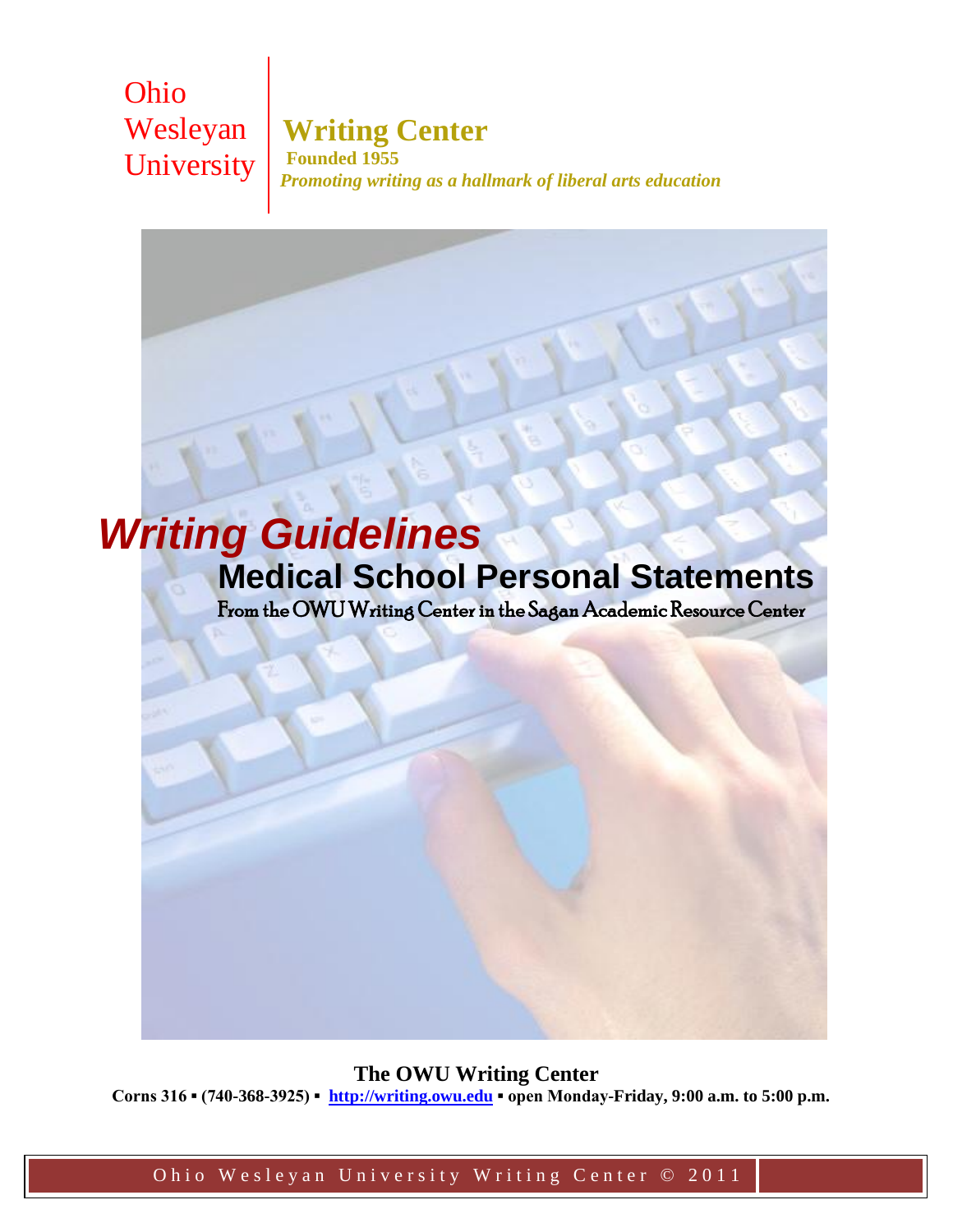# **Guidelines for Writing Medical School Personal Statements**

# **Contents**

| Addressing Problems, Inconsistencies, Discrepancies, and Blemishes 58 |  |
|-----------------------------------------------------------------------|--|
|                                                                       |  |
|                                                                       |  |
|                                                                       |  |
|                                                                       |  |

# Ohio Wesleyan University Writing Center © 2011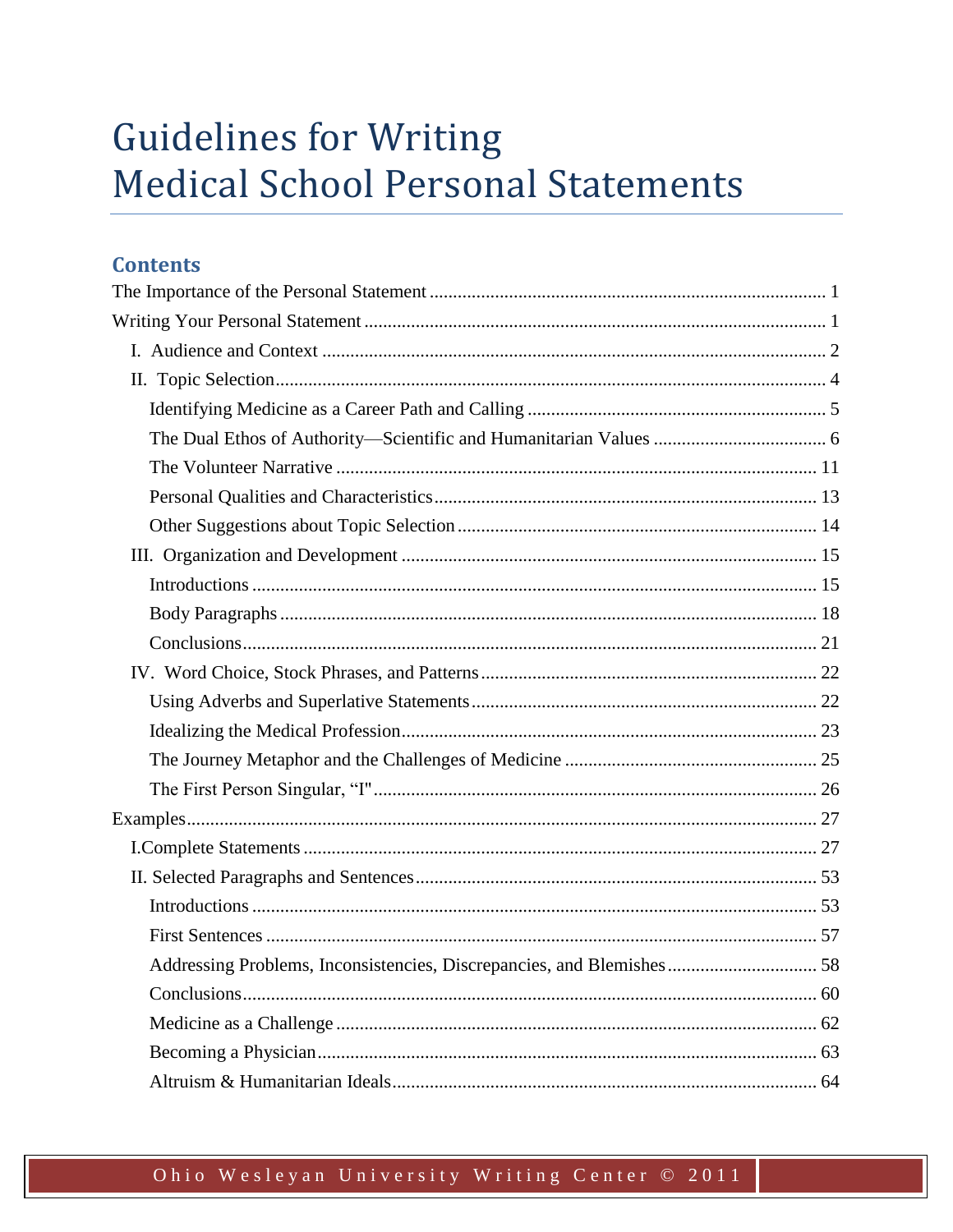Ohio Wesleyan University Writing Center © 2011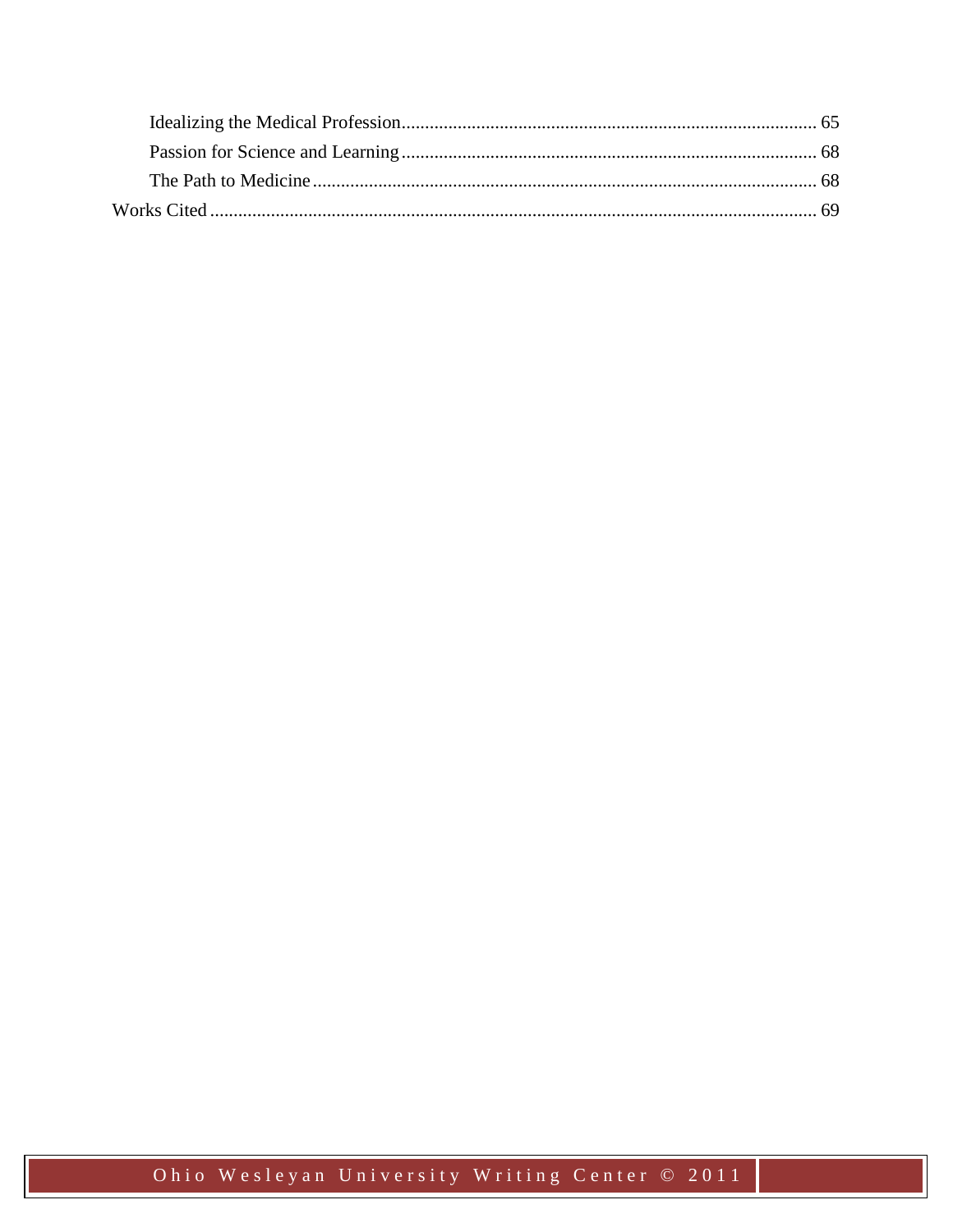# Guidelines for Writing Medical School Personal Statements

 Each year approximately 35,000 medical school applicants compete for 17,000 coveted spots (Jones and Baer 1). Competition is greater if you apply to the better or best schools. Top twenty medical schools, for example, accept about 7.5% of all applicants, while the Mayo Clinic and the Cornell University Weill Medical College accept as few as 3% (Jones and Baer 146). Writing a quality personal statement will help you get accepted to one of the medical schools of your choice. The guidelines below will help you achieve this goal.

# <span id="page-3-0"></span>**The Importance of the Personal Statement**

The importance of the personal statement will vary from one institution to the next. Prestigious schools place a greater weight on the essays because they receive more applications and can be more selective. Certain medical programs, moreover, value the personal statement more than others; the Virginia College of Osteopathic Medicine, for example, considers the essays the second most important part of the application package after the science GPA (Staff of the Princeton Review 101). For applicants with borderline GPAs and test scores, the personal statement may be the deciding factors for the admissions committee. Though a strong academic profile may get you into most medical schools, the personal statement and secondary essays may help you get accepted to the school of your choice. Finally, as an admissions officer note, "the personal statement can have a huge impact on an admission decision, both positive and negative" (The Staff of the Princeton Review 97).

# <span id="page-3-1"></span>**Writing Your Personal Statement**

Most how-to books and university Web pages include generic writing guidelines that apply to not only medical school personal statements but business and law schools essays as well. I want to reinforce the value of this general advice in following pages and also provide you with more specific suggestions, comments, and guidelines that will help you think of the medical school personal statement as a specific kind of essay, or genre, defined by a fairly specific set of values, beliefs, discourse practices, and epistemological assumptions.

 This statement, I realize, may seem abstract, even impractical, to readers who think concretely and would prefer step-by-step guidelines to help them negotiate this unfamiliar, even daunting, writing task. As we all know, however, good writing results from good thinking, which begins with situating writing in a context—in this case, a professional community—and understanding the purpose of the writing task. Like all other applicants, you want to convince admissions officers and other readers that you will succeed in medical school and go on to be the kind of doctor that so many applicants idealize in their medical school personal statements.

 To achieve this goal, you should read the following guidelines and sample essays and familiarize yourself with the features and conventions of the medical school personal statement.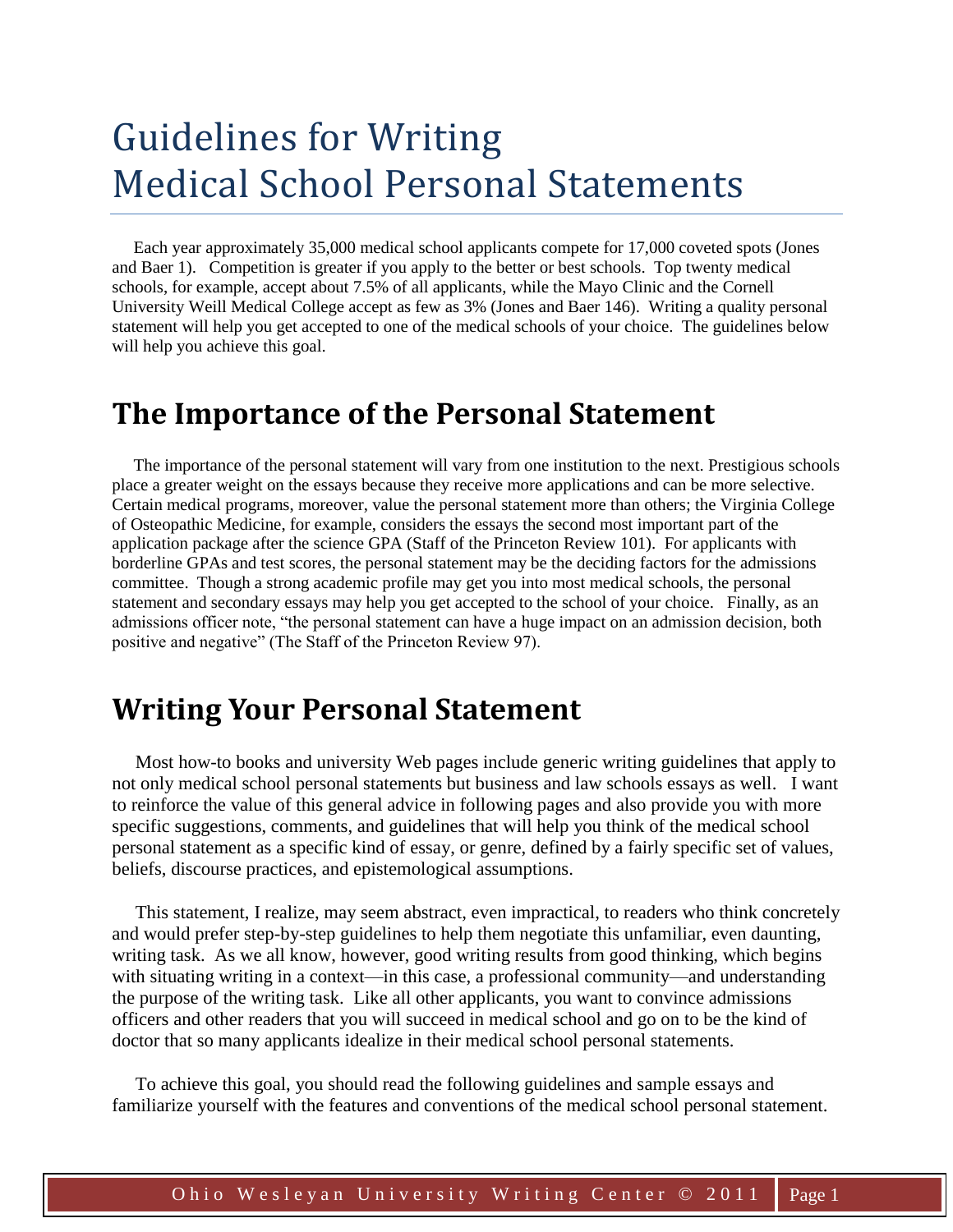You will soon recognize that many applicants rely on a fairly limited repertoire of themes, organizational patterns, and phrases, despite that admissions officers and other members of the medical community often admonish pre-med students to be themselves—to distinguish themselves from the thousands of other applicants. If you deviate too far from the expected writing and rhetorical practices of the genre, readers will likely downgrade your essay and eliminate you from their pool of applicants (See sample essay 1). Members of the admissions committee want you and other applicants to celebrate the values and practices of the medical community and to re-describe personal qualities and experiences in terms of a developing professional identity.

## <span id="page-4-0"></span>*I. Audience and Context*

Medical school selection committees may include as many as two dozen members composed of admissions officers, medical faculty, community physicians, and medical students. Typically, at least one person on the committee reads your application materials from beginning to end (Dowhan, Dowhan, and Kaufman 3-4). Knowing your audience and learning about each medical school will help you select a topic and write a more compelling personal statement. In addition, writing an effective essay means considering the larger writing context, such as learning about important social issues and current and future trends in medicine. While your readers want to learn about your personal qualities or characteristics, they also appreciate applicants who have a broader social vision and a critical awareness of trends and issues in medicine and public health (See example six).

- **Consider that changes in the medical community often reflect changes in society.**  For example, as the American population has grown more diverse and embraced cultural pluralism as a social ideal, the number of under-represented minorities in medical school, including African Americans, Mexican Americans, and people with disabilities, has increased steadily since the early 1990"s and reached 34% by 2001 (Benkins, Huckin, and Kijak 59). A more diverse population of physicians means improved patient care. For example, "female physicians tend to spend more time with patients than their male counterparts and tend to emphasize the psychological and emotional issues related to illness" (Staff of the Princeton Review 82). In addition, medical schools recognize "that it is extremely important to have a physician population that represents the populations it serves"  $(83)$ .
- **Learn more about new and continuing trends in medicine and health care.** The  $\bullet$ authors of *Medical School Essays that Made a Difference* identify nine trends that will impact medicine in the twenty-first century: "Development of new technology," "Increased health care costs," "Evolution of health care delivery and payment systems," Greater reliance on primary and preventive care systems," "More guidelines for patient care," "Better gender and ethnic diversity among physicians," "An aging patient population," "The emergence of new ethical issues," and "Changes in academic medicine and medical education" (75).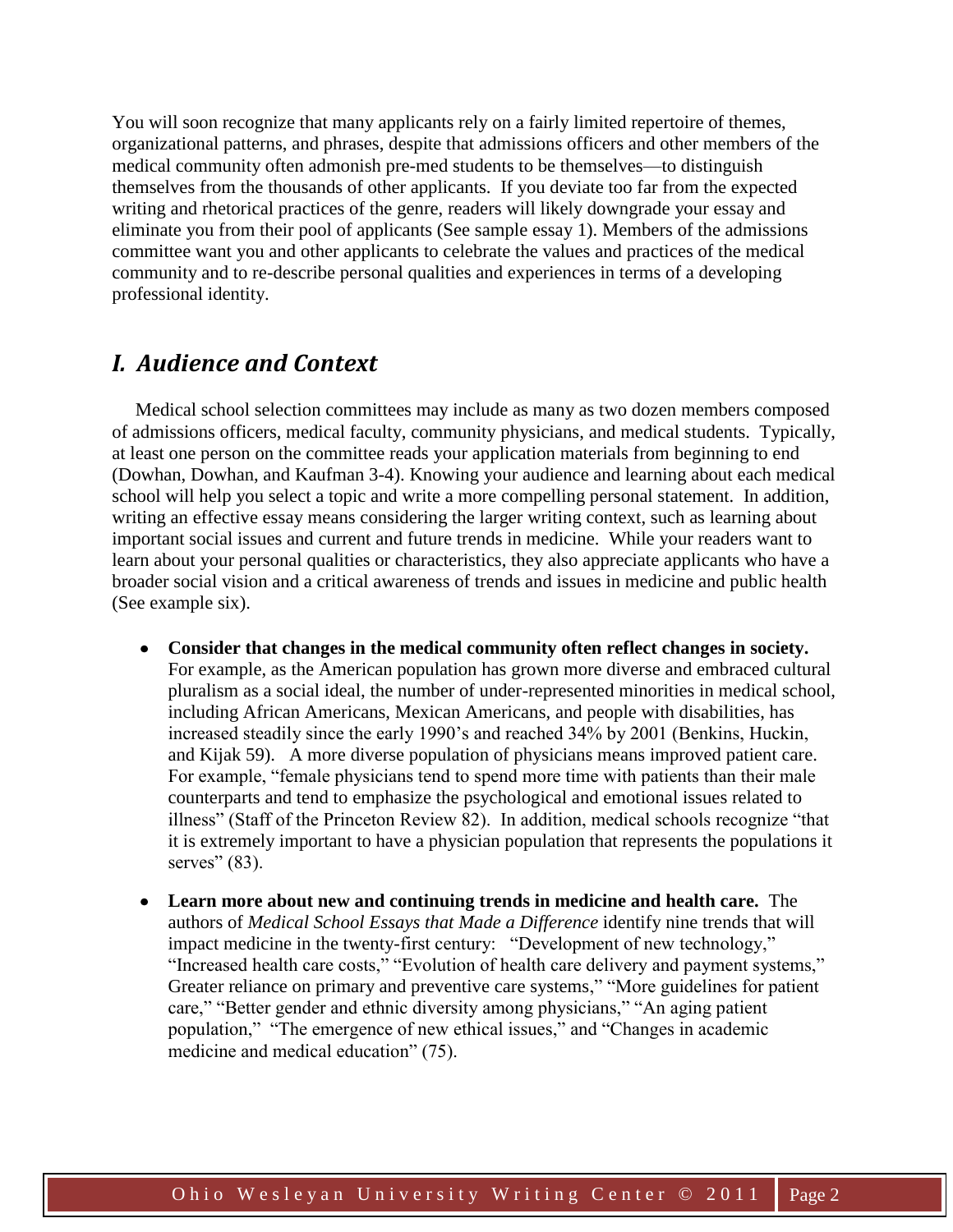• Learn about the medical school—its program and ethos. This will help you choose themes for your essay and tailor your message to readers. For example, as noted above, an increasing number of under-represented minorities have enrolled in medical school over the last decade. This does not mean, however, that all medical schools enroll approximately the same percent of minority students each year; in fact, there still remains a wide disparity in the diversity of students from one program to the next. Check the percent of minorities at the three following schools: University of South Dakota—3%; Indiana University—24%; Johns Hopkins—46%; and Stanford University—57%.

Pay attention to other criteria and factors as well. Among other sources, you might refer to the *Ultimate Guide to Medical* Schools, authored by Josh Fischman and the staff of *U.S. News & World Report*. This book provides a brief description of each medical program and in-depth profiles of five of the best schools: Duke University School of Medicine, Yale University School of Medicine, Johns Hopkins University School of Medicine, University of Washington School of Medicine, and the University of Wisconsin School of Medicine and Public Health. Consider these important features of the University of Wisconsin program:

- **1.** Minority students account for 25% of the medical student population (102).
- **2.** The school reserves approximately 75% of its openings for in-state applicants (29).

**3.** The program emphasizes the integration of patient care and public health. As one representative said, ""We want our medical students to learn how to take the pulse of the community, as well as a patient""(28).

**4.** Thirty-four percent of Wisconsin graduates enter primary care residency programs. In contrast, 80.5% of Michigan State graduates enter primary care residency programs  $(104-05)$ .

- **Consider the context in which admissions officers read your essay.** Most medical schools receive at least 2,000 personal statements each year and secondary essays as well. For example, State University of New Work Upstate receives 3,800 personal statements, Ohio State University 4,000 (The Staff of the Princeton Review 94). This means deans, admissions officers, faculty, doctors, and even medical students—your audience—read as many as 50 personal statements a day, spending only 3 to 10 minutes on each essay (Dowhan, Dowhan, and Kaufman 4). Late in the day, tired, bored readers have little patience for predictable storylines, clichés, insincerity, and gimmicks. As one admissions officer puts it, ""When pushed, I have read 40 statements in a day. That means that by the end of the day, I have developed a low tolerance for nonsense"" (4).
- **Consider the biases of your readers.** As representatives of the medical community, admissions officers, physicians, and other readers expect applicants to promote the values, beliefs, and practices of the profession. For this and other reasons, including my careful analysis of dozens of medical school personal statements, I believe that readers often evaluate essays using unspoken guidelines that deviate from the popular wisdom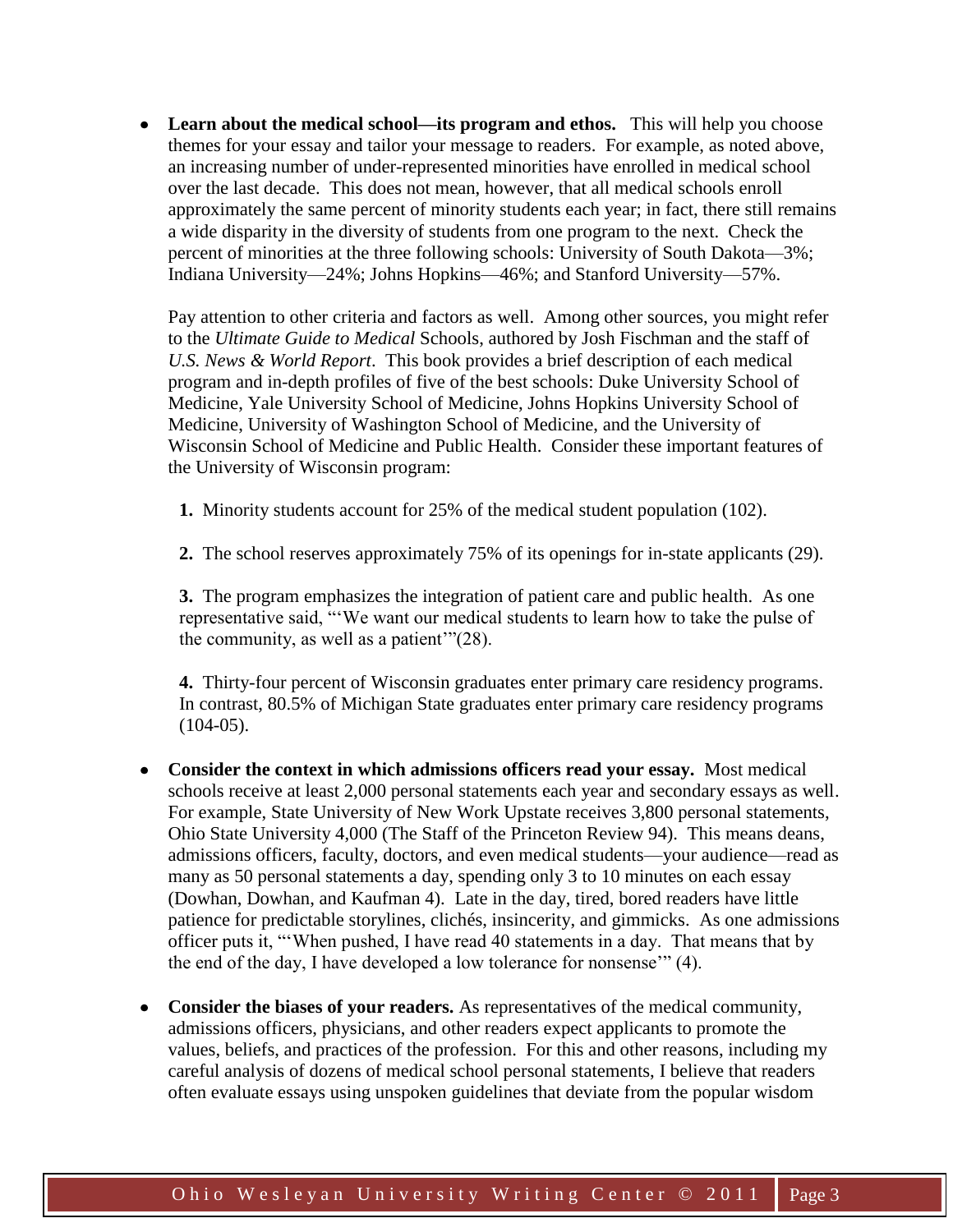they impart in the interview sections of *Essays That Worked for Medical School* and many other how-to books. Simply put, some readers may use both explicit and tacit criteria to evaluate your essay. While you should gather as much information as you can from experts—from books and Web pages—you should also rely on sample personal statements, for they remain one of the best resources for familiarizing yourself with the manifest and subtle patterns and features that characterize this genre of writing—the medical school personal statement.

### <span id="page-6-0"></span>*II. Topic Selection*

You should begin the writing process by selecting appropriate topics for your essay. Admissions officers and others experts often claim that applicants can select from a wide range of personal experiences and write about non-medical topics and themes. For example, Judy Colwell, Assistant Director of Admissions at Stanford University of Medicine, notes that many medical school applicants "discuss who they are in many ways without talking about medicine at all (Stewart 121). Stephanie Jones and Emily Angel Baer explain, similarly, that the online American Medical College Application Service (AMCAS) application allows you, the applicant, "to write basically anything you want about yourself" (8). Applicants, however, are encouraged to address two questions about their interests in medicine: "Why have you selected the field of medicine?" and "What motivates you to learn more about medicine?" (qtd, Jones and Baer, 8).

 Most all how-two books include suggestions or ideas about topic selection. In *Essays That Worked for Medical School*, for example, the authors identify seven categories of essays, including "I Want to Be a Doctor," "The Family Crisis," and "Hippocrates and Humanity." In *Essays That Will Get You into Medical School,* the authors provide three general categories that include a number of thematic possibilities in each category. The category "Why I Want to Be a Doctor," for example, includes, among others, the following sub-themes: "I"ve Always Wanted to Be a Doctor," "My Parents Are Doctors," "My Doctor Changed My Life!" and "My Mom Had Cancer" (Dowhan, Dowhan, and Kaufman 21-23). Though applicants focus on these and many other themes, most essays do not fit neatly into one category; in fact, most essays include a number of topics that make categorization problematic and not particularly useful.

 I would like you to think of topic selection—the themes you discuss in your personal statement—in a different way. Many of you will address, of course, some of the themes identified above and others as well. Keep these thoughts in mind as you develop and revise your medical school personal statement. Regardless of the specific topics included in the essay, most applicants essentialize their experiences in terms of medicine and write a medical school narrative with a number of common thematic features. What does this mean?

 First and foremost, it means that applicants focus on a narrower range of topics than suggested in the first paragraph of this section. You should think twice, in other words, about writing about a non-medical topic. If you have not done volunteer work or had experience in health care, such as shadowing a physician, make sure you link your topics to medicine by emphasizing the skills and personality traits that will allow you succeed in the profession (See example thirteen). After all, you and other applicants must build a rationale that justifies your commitment to medicine. With this in mind, most applicants, as I discuss below, describe their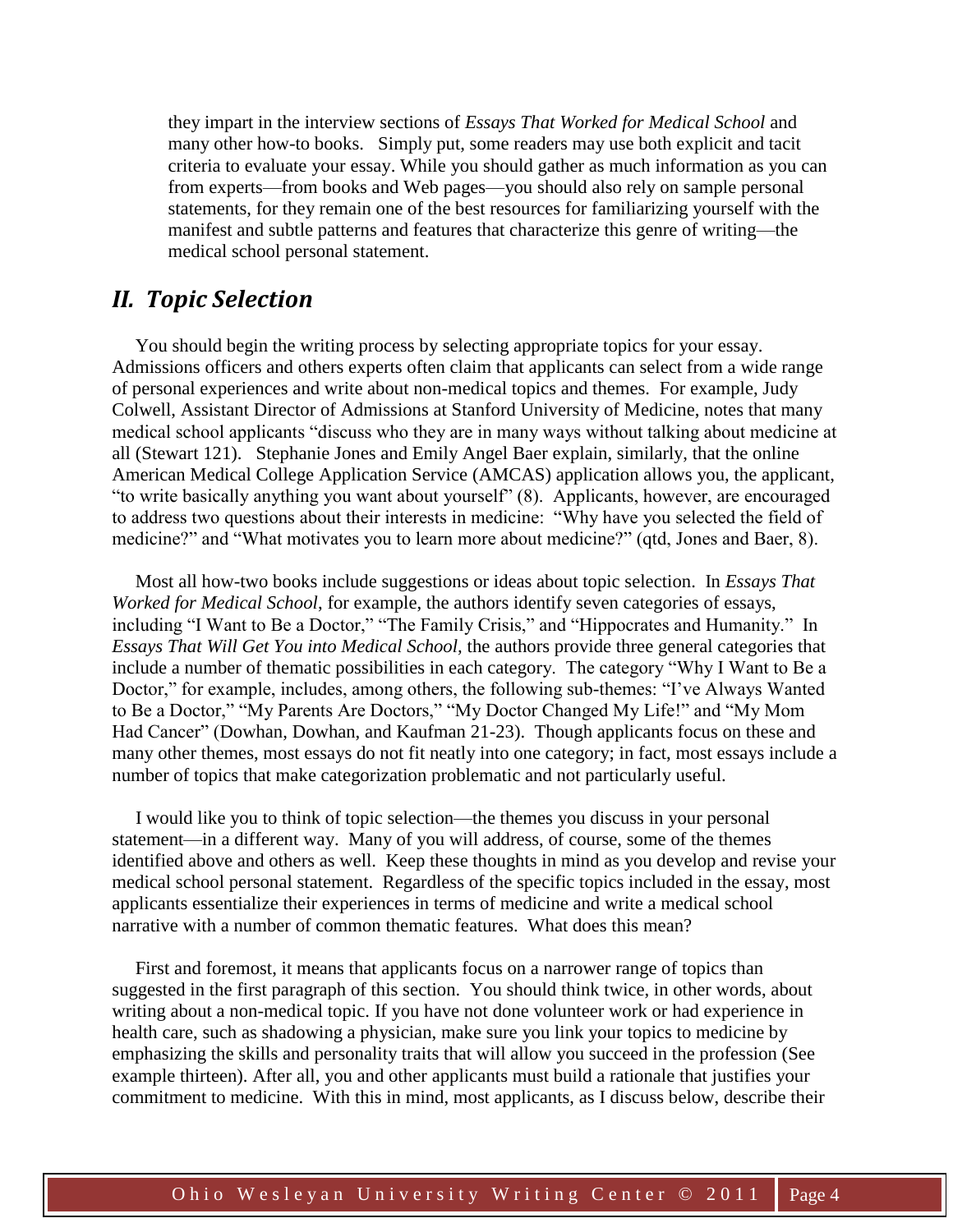career choice as a calling and focus their medical school narratives on science and humanitarian experiences and themes. In doing so, they reveal, often implicitly, a variety of personal qualities or character traits that add up to—or, in some cases, even detract from—a more idealized concept of selfhood based on self-sacrifice and a commitment to service.

#### <span id="page-7-0"></span>**Identifying Medicine as a Career Path and Calling**

 In *Essays That Worked for Medical Schools,* authors Stephanie Jones and Emily Angel Baer note that "Not everyone knows from birth what he wants to do with his life" (40), and that medical school applicants should not be "discouraged if [they] didn"t grow up wanting to be a doctor" (41). Most important, the authors tell readers that "Honesty is the best policy" even if that means discussing interests and experiences that "don"t reflect a genetic disposition toward a career in medicine" (40).

 My findings suggest, however, that many applicants, whether identifying an ongoing interest in medicine or describing a potentially different career path, ultimately idealize the medical profession and describe their career choice as a life-calling. They emphasize their total commitment to medicine and to leading an exemplar life in the service of others. In fact, many applicants—even the applicants who express initial uncertainty about a career choice—claim with almost teleological certainty that medicine has always been part of their destiny. Many applicants, as well, identify medicine as the most noble of professions. As these comments suggest, it would not be in your best interest to express reservations about your career choice. Consider the following examples (and see Appendix G for a more complete list):

- "I am excited to continue on this journey in medical school, training for that to which I believe I am called" (Jones and Baer 39).
- "I cannot recall a specific time when I chose medicine; instead, I would affirm that medicine chose me" (Jones and Baer 71).
- "Ever since I was twelve years old I"ve wanted to be a physician. I cannot pinpoint the specific event which sparked this unyielding desire; however, I do know what drives me in the direction of the health profession at this stage of my life" (Jones and Baer 27)
- "Although I had not yet definitely decided to become a doctor, my path toward medical school became inevitable" (Jones and Baer 45).
- "I cannot say that there was a single event that led to my decision to pursue a career in medicine, but that my life experiences, consciously or not, have been inexorably linked to the field" (Jones and Baer 56).
- "Since that first pitch, I have gradually come to realize my aspirations to become a doctor" (Jones and Baer 99).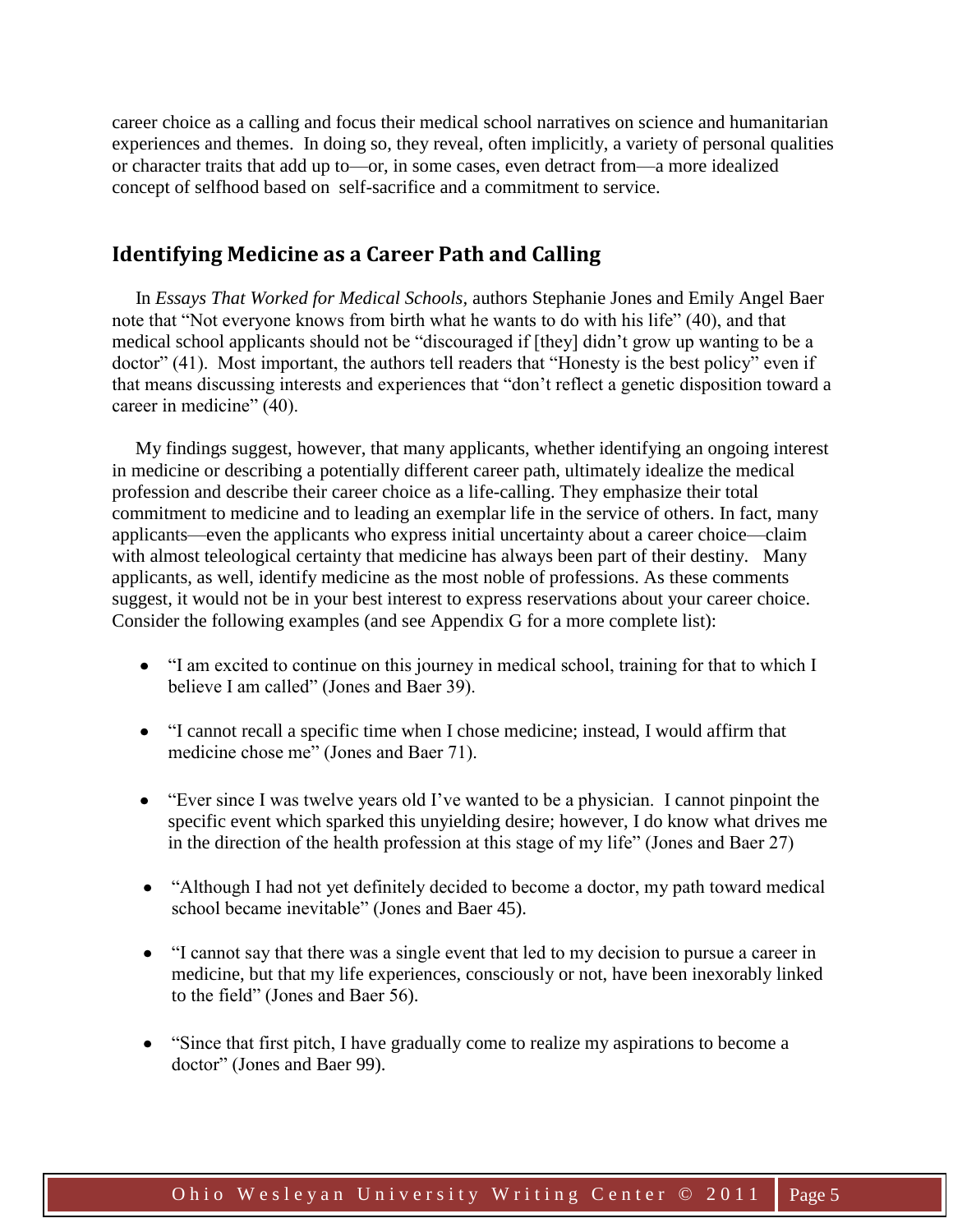- "I believe no other profession has an ethos as noble as that of the medical field. It is an ethos I could envision holding for my entire professional career" (Staff of the Princeton Review 147).
- "What separates medicine from fixing computers and motorcycles is that the goal of medical science and clinical medicine is to assuage human suffering" (Jones and Baer 79).

#### <span id="page-8-0"></span>**The Dual Ethos of Authority—Scientific and Humanitarian Values**

 Though you can write about a wide range of topics—even topics that do not necessarily target medical-related experiences—most applicants acknowledge the profession"s "dual ethos of authority"—the combination of "medicine-as-science, requiring a passion for objectivity, and medicine-as-art, demanding a diagnostic intuition that also includes empathy for the patient" (Newman 32). It would be accurate to say, in fact, that most applicants focus on these dualistic but inter-related topics to a greater or lesser degree. This dualism—"combining hard-core science with the softer side of helping people"—can be described in several ways: "some describe it as a dichotomy of science to art; to others it is intellectualism to humanism, theory to application, research to creativity, or qualitative to social skills" (Dowhan, Dowhan, and Kaufman 24). Regardless of the terms used to describe this dualism, many applicants generate personal statements in which they acknowledge the importance of a liberal arts education and reinforce the legitimacy of scientific and humanitarian values and practices (See examples two, nine, and twelve).

#### **Science and Research**

 Not all medical school applicants have a strong science background, and medical programs do accept students other than biology or chemistry majors. For example, the Virginia College of Osteopathic Medicine does "not hold any preferences regarding [their] candidates" undergraduate major" (Staff of the Princeton Review 100). If you do not have a strong science foundation, however, you need to make a potential liability an asset and convince readers you have the aptitude to excel in a science-based medical school curriculum.

 **Note:** Two medical school admissions officers rated sample essay one as average, in part because the applicant admits she turned away from science as an undergraduate and also because she does little to offset potential concerns about her lack of scientific preparation.

 Most applicants, as you will see in the sample essays, devote one or more paragraphs to science and research; they note relevant courses, mention class projects, discuss social issues, and describe research and internship experiences. They do not, however, over-emphasize science and research because the personal statement, as the name suggests, should focus more on the person and his or her character and personal qualities, not on the solitary scientist or researcher who works in isolation and pursues knowledge for its own sake. Consider these characteristic features and patterns when you begin writing about your science and research experiences: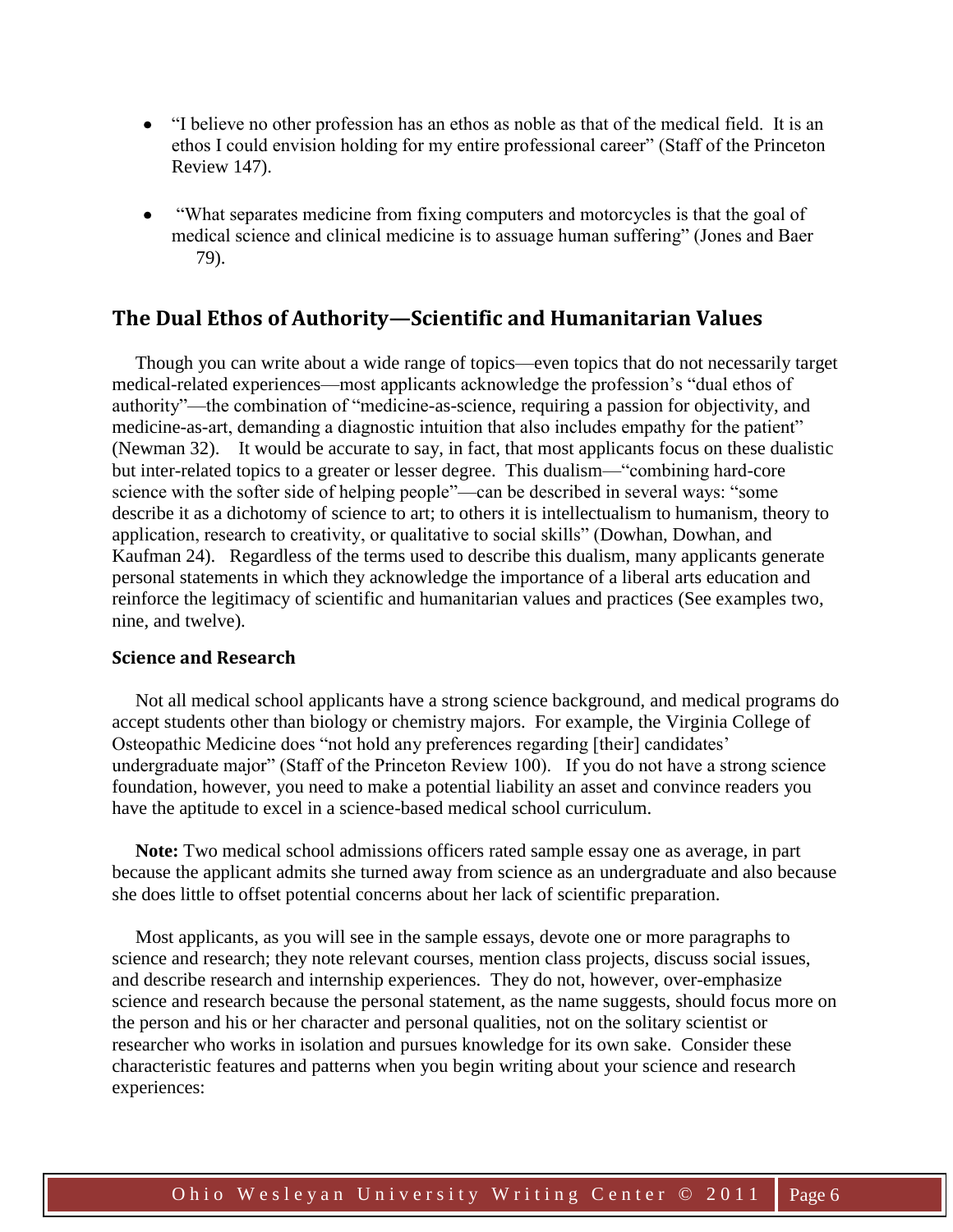- **Applicants often identify a passion for science and emphasize their curiosity and commitment to life-long learning.** Many essays include one or more of the following declarations: "Biological phenomena inspired me, and I want to learn more" (Jones and Baer 55); "I am committed to using nearly every moment I have to learn" (Jones and Baer 22); "My thirst for knowledge continues to direct me toward the medical profession" (Jones and Baer 31).
- **Applicants note how their interest in science led to undergraduate research projects.**  For example, one applicant notes, "With a fervent interest in biology, I joined the genetics laboratory of Dr. X. in my freshman year" (Dowhan, Dowhan, and Kaufman 77). Most applicants give readers a general idea about their research experiences but avoid inundating them with superfluous details and over-using technical or medical jargon.
- **Applicants typically talk about research as it relates to clinical medicine.** That is, many applicants first emphasize their interest in science and research, often in early paragraphs of the essay, and then later discover medicine as the profession of choice because it allows them to combine the knowledge of research with patient care. The following paragraph illustrates this pattern:

This summer, as a participant in NYU Medical Center"s Summer Undergraduate Research Program (S.U.R.P.), I am learning even more about research and clinical medicine. In my work, I am determining the effect of the absence of the N-ras protooncogene on induced tumori-genesis. By conducting molecular oncology research for another summer, I have greatly expanded my knowledge and interest in the field. In addition, through my experiences in the Radiation Oncology Department with Dr. S., I clearly see the greater purpose of medical research beyond personal intellectual gratification. In the case of cancer and many other diseases, research is the only way to overcome the limitations of current medical treatments. (Dowhan, Dowhan, and Kaufman 108-09)

- **Applicants discuss how research experience makes for better physicians.** Doctors can serve, for one, as interpreters of research data—the link between scientists and the public. In addition, an understanding of research practices and methods will improve the physician"s analytical thinking and diagnostic skills. In other words, experience in research can improve patient care because doctors have the skills to critique current research, assimilate new information, and incorporate it into their diagnostic repertoires (See example 2).
- **Applicants talk about this moment of awareness—that is, the "greater purpose of medical research"—as a conversion experience.** While pre-med student profess their love of science and research, they discover that true fulfillment only comes from devoting their lives to helping others. One pre-med student, for example, was committed to "scientific research" but felt "something fundamental was missing" from his life. Several lines later he notes this: "I realized that the fundamental missing piece in my scientific career was the need to interact with people of all walks of life" (Jones and Baer 45).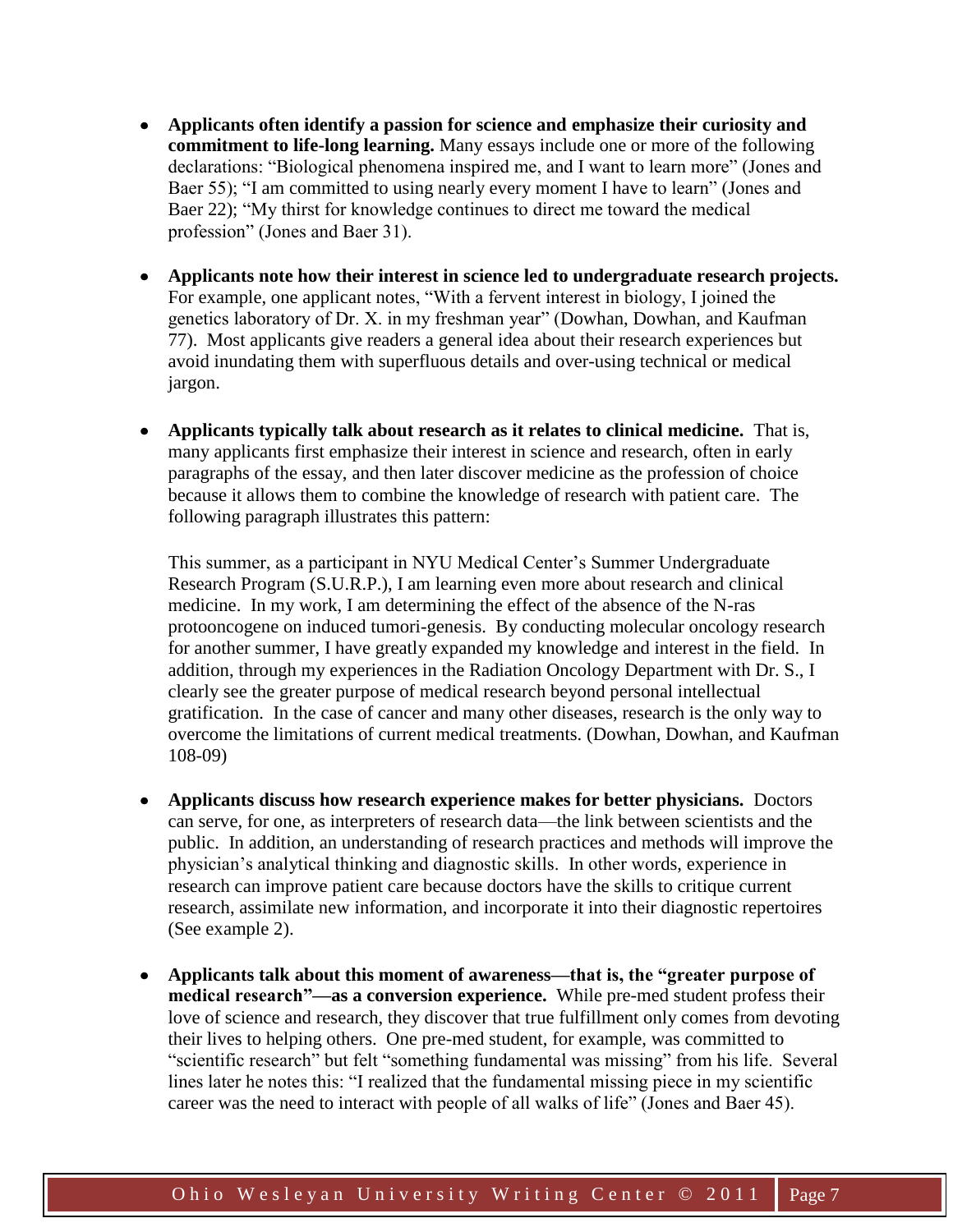When he returns from a research project in Venezuela, he frames an important life decision in term of a conversion story:

"I changed my life drastically. I resigned my position as an Assistant Research Scientist at Yale"s physics department, gave up my deferred Ph.D. fellowship, and before long was taking courses in biology and chemistry. Basic science research, while essential for our society, was no longer what I wanted to pursue. I wanted to use my scientific skills to help others through direct personal contact" (Jones and Baer 45-46).

 In summary, when you talk about science and research experiences, you might include a statement about your passion for science and commitment to life-long learning. While you should identify your research experiences, avoid excess details and overly technical language by emphasizing the clinical application of research and the goal of improving patient care. You might also explain how research helps improve the physician"s analytical and diagnostic skills. The better personal statements include all these elements combined in a story—the conversion story— about bridging the gap between science and the human community and emphasizing the advancement of humanitarian ideals.

 When applicants focus a paragraph about a specific research project, they often include several of the following components. You can achieve paragraph cohesiveness if you structure your material this way:

**1)** Identify the research experience and include other related information, such as the name of a mentor or scientist and the research institution.

**2)** Describe the project, talking briefly about methods and results, and note you duties or responsibilities.

**3)** Discuss the outcome, significance, or application of the research, emphasizing in particular its clinical application and also noting if it led to a publication or to additional research projects.

**4)** Conclude with a positive, forward-looking accent sentence to emphasize your personal satisfaction and to underscore the importance of the research. One applicant notes, for example, that "My participation in Mass General's elutriation clinical phase trials gave me the intense pride of knowing I was contributing to a better method for processing bone marrow" (Bodine 57). Another pre-med student ends the essay with this statement: "As an MD/Ph.D. I will dedicate myself to uncovering the underlying pathologies of these mental health-related diseases" (Bodine 65).

**Sample Research Paragraph:** Volunteering at Cleveland Clinic's Cancer Center satisfied my scientific curiosity to investigate medicine at its most basic level. Applying the concepts I learned as a neurobiology major, I researched the role of telomerase in transforming normal glial cells into malignant gliomas, a brain tumor that even after surgical intervention offers its victims a life expectancy of only nine to twelve months. Is there a correlation between the malignancy of glioma and telomerase activity? That was my research's driving question.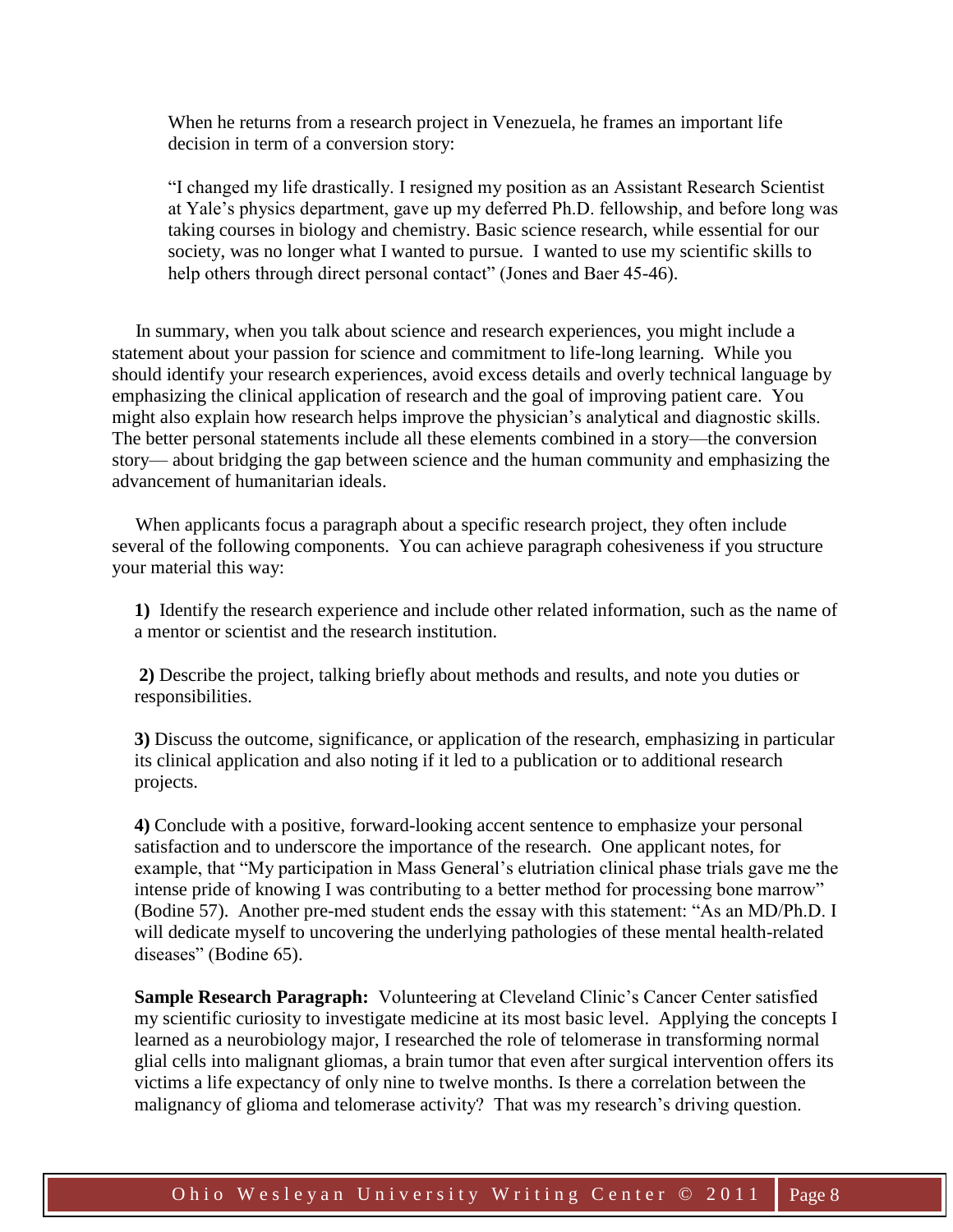After what seemed like an eternity of pipetting, I eventually found that over 95 percent of malignant gliomas I tested exhibited telomerase activity—a promising sign given that we may one day be able to target this enzyme for treatment. With the help of my advisor, Dr. Jacob Beauvoir, I then wrote an honor's thesis that enabled me to truly grasp the theoretical import of my research. (Bodine 60)

#### **The Humanitarian Ethos**

 For decades the pre-med curriculum has attempted to wed "training in hard sciences with a liberal education" (Newman 32). A training that combines empirical study with humanistic knowledge would result in the ideal physician who can diagnose illnesses and provide treatment in a compassionate, caring manner. In other words, a liberal education, which might include undergraduate courses in literature, anthropology, and psychology, presumably helps pre-med students develop a more effective bedside manner. Physicians, in other words, gain a greater understanding of human nature and behavior and develop interpersonal skills so they can effectively communicate with a diverse mix of people who are, as one applicant put it, "in their most vulnerable states" (Jones and Baer 52).

 Despite the continued efforts to bridge the worlds of science and humanities in the pre-med curriculum, the specific value of this course of study seems somewhat unclear and can be problematic for pre-med students who graduate with a non-science major. Based on my survey of medical school personal statements, applicants take a risk if they choose to emphasize nonscientific courses and activities or discuss the seemingly tenuous connection between science and humanities. They fail to turn a liability into a real strength for a number of reasons. For one, talking about a passion for literature, history, or music, for example, might suggest a lack of focus and raise questions about your presumed interest in science and your commitment to medicine as a life-calling (See example 10). In addition, many applicants do not adequately explain the value of a liberal arts education and typically make general, vague, and even clichéd statements about medicine as art, such as, "My experience in the arts has provided me with the background to learn the art of medicine" (Jones and Baer 115).

 Another applicant makes a similar comment when he describes an advanced placement course in high school biology: "I was fascinated by our dissection of a fetal pig, for it satisfied both my scientific and artistic curiosity. On that day I was both surgeon and sculptor" (Dowhan, Dowhan, and Kaufman 122). I would guess that many readers—this reader for sure—would find this statement pretentious, disingenuous and even offensive, for the applicant—compares himself to a surgeon and a sculptor and fails to explain how dissecting a fetal might be understood as artistic or creative.

 These two applicants, however, wrote "successful" personal statements—if only because their essays did not compromise their goal of attending medical school. So you can write about nonscience activities and coursework and discuss how a background in both science and humanities prepared you for medical school. In fact, some applicants write convincingly about how nonscience courses and activities relate to medicine. For example, applicant two makes a fairly successful claim about how analyzing the writing of William Faulkner and other literature prepared him to "analyze scientific research" (Dowhan, Dowhan, and Kaufman 69). If you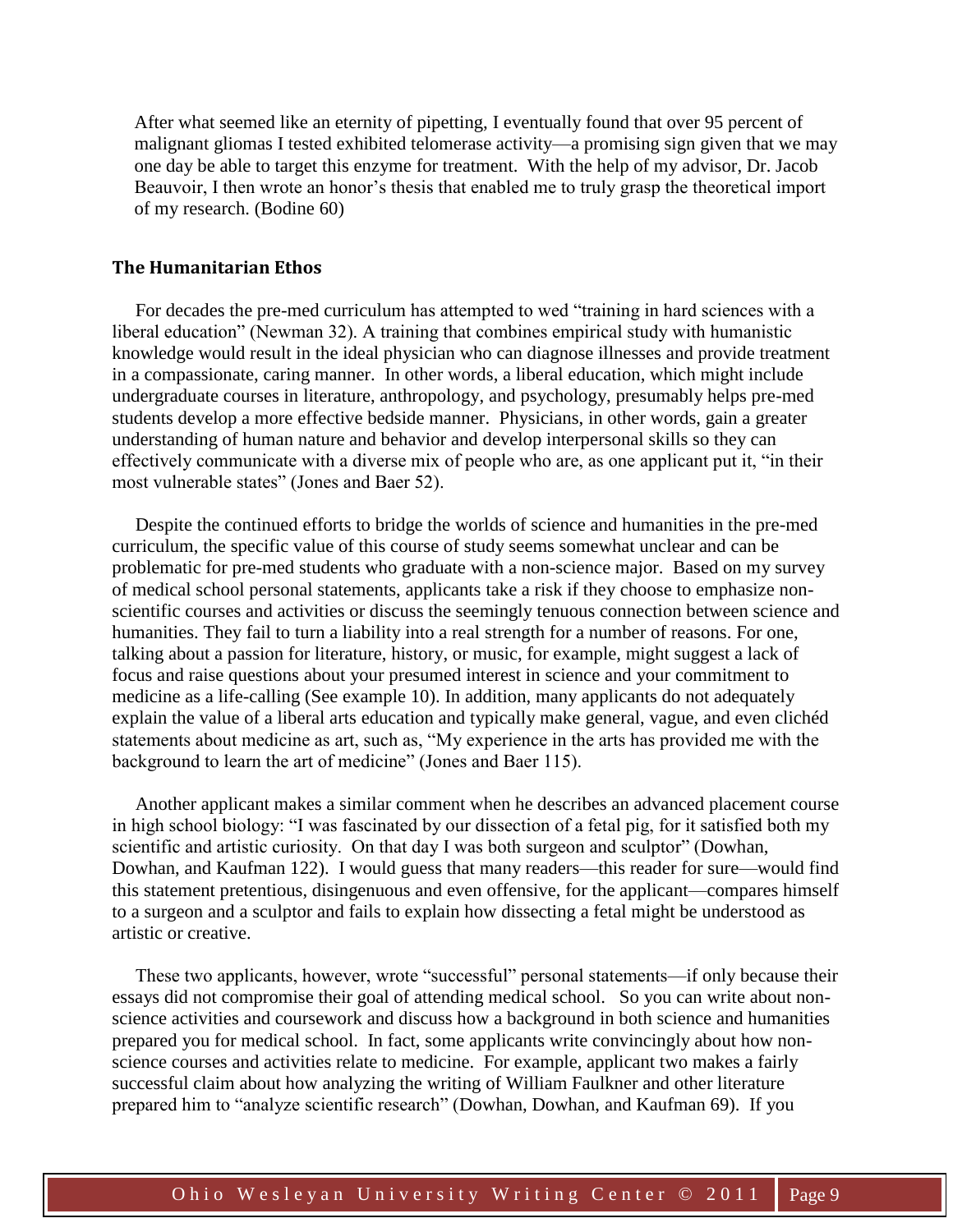choose to write about such a theme, consider what other applicants have done to turn a potential negative into a real strength:

- **Applicants devote more space to discussing medical-related experiences than they do to discussing non-scientific courses and activities.** One applicant, for example, begins her essays with a three-sentence statement that establishes her interest in theatre: "It was opening night. I was about to walk on state as Ruth in *The Pirates of Penzance*. Any sane actor would be singing scales, or meditating, or reviewing dialogue" (Dowhan, Dowhan, and Kaufman 81). Not this applicant, however; she was "spitting into a test tube" so she could later "assay the saliva for cortisol and compare the results with [her] normal cortisol levels" (81). This opening conveys at least two inter-related messages. First, she may have an interest in theatre, but it does not interfere with her primary passion—science and research. Second, the shift from theatre to science establishes the thematic focus of the essay; after the first three lines, the majority of the essay targets her medical-related experiences and interests.
- **Applicants announce to readers that they intend to consider non-science majors and career paths other than medicine but in fact convey that medicine remains their inevitable career choice.** One applicant, for example, begins with an anecdote about his grandfather who believes that the applicant, like other males in the family, should choose medicine as his career path. The applicant announces that "it was at this moment that I decided a medical career would not be the definitive goal during my four years in college" (Dowhan, Dowhan, and Kaufman 113). Readers know, of course, that the author will continue the family tradition and ultimately decide to attend medical school, even though he initially decides to major in the classics. Not surprisingly, he soon finds that he misses the sciences and interprets that as a sign of his true passion: "despite my intentions, I would eventually be drawn back into the field I had consciously rejected" (113). (See example 12)
- **Applicants implicitly criticize the non-science curriculum and underscore that other**   $\bullet$ **career choices cannot compare to medicine.** One applicant, for example, rejects humanities as antithetical to a more practical and desired profession. He begins his undergraduate studies with an interest in literature because he enjoys "learning about people by reading about fictional characters" (Jones and Baer 32). However, as his "professional goals evolved," he realizes that he "would rather contribute to the lives of *real* people in a measurable, humanitarian way. Since then [he has] explored the medical profession as a postbaccalaureate science student" (32). In other words, the applicant not only fails to see how a broader-based liberal arts education, including literature courses, might be valuable preparation for a physician; he implies that at least some non-science topics and courses seem less significant, even frivolous, and a potential obstacle to more important work—i.e., medicine—because of their abstract nature and focus on fictional characters rather than "*real* people" and utilitarian values and practices.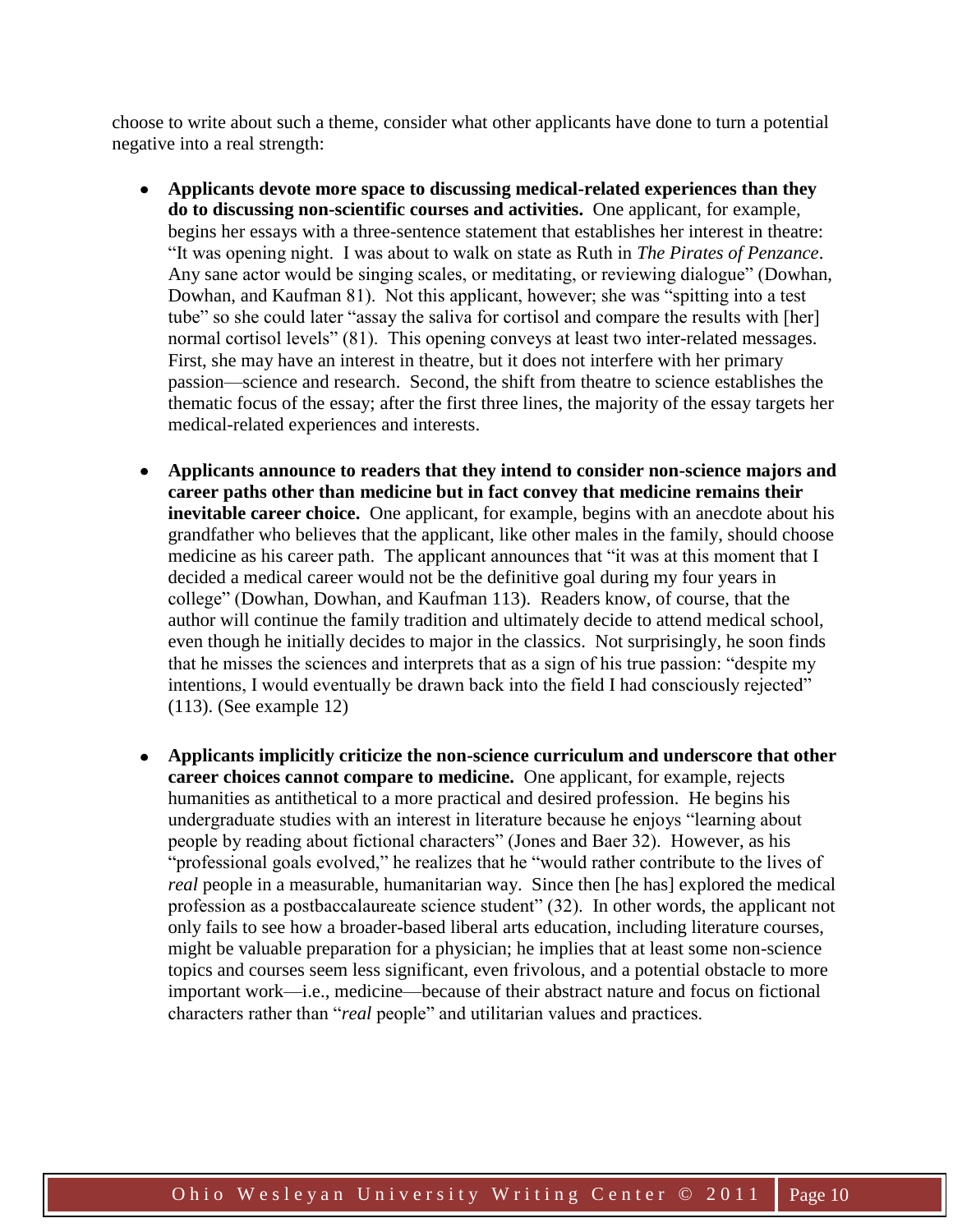#### <span id="page-13-0"></span>**The Volunteer Narrative**

 As my comments suggest, the connection applicants make between the liberal arts and the practice of medicine often seems more tenuous and contrived than compelling and may point to an incremental change in the medical school personal statement. This centers on the problematic duality of medicine-as-science and medicine-as-art and the increasing rift between vocational training and a broader based liberal arts education with a strong humanities component. Pursuing a broader liberal arts education, more specifically, may seem unrealistic and impractical to many applicants who must complete an intense science and pre-med curriculum, prepare for MCATs, and devote an increasing amount of time to volunteer work, which most all applicants highlight in their essays.

 According to Steve Newman, for example, students applying to the Medical School at Johns Hopkins targeted volunteer experiences with an increasing frequency after 1968 (39). Ellen Barton, Jennie Ariail, and Tom Smith note, similarly, that "The emerging gold standard" in residency personal statements "is a narrative of volunteer experience with its implication of moral commitment to service" (87). My survey of medical school personal statements confirms these observations; in fact, the theme of volunteerism may be the most important topic in your essay. As you read sample personal statements, check for some of the characteristic features and patterns of the volunteer narrative summarized in the following paragraph (See examples three, four, and fourteen).

 Many applicants may note, for example, how one or more volunteer experiences exposed them to aspects of clinical medicine, but they typically focus on the humanitarian values and practices celebrated by the medical profession. In addition, many applicants describe a consummate physician who inspired them to pursue medicine as a career. In turn, applicants present themselves as medical apprentices who declare their commitment to service and helping others—often emphasizing how they can relate, on an interpersonal level, to people from a variety of ethnic and socioeconomic backgrounds. Applicants often punctuate their narratives, moreover, with stock phrases and words that reflect the altruism of the profession, which I will discuss later in the language sections of the guidelines. In addition, when applicants target one or more volunteer experiences, they often reveal some of the sobering realities of medicine and healthcare and describe these experiences as a rite of passage—one that confirms their commitment to service and helping others. In the following paragraphs, I elaborate on some of these features in more detail. For now, though, note four good reasons for focusing on volunteer experiences in the health care field.

**1.** To "test" and show your passion for medicine.

**2.** To confirm your commitment to medicine in spite of—or perhaps because of—the sobering realities you witnessed as part of your volunteer experiences.

**3.** To illustrate your commitment to altruism and service—two values embraced by the healthcare profession.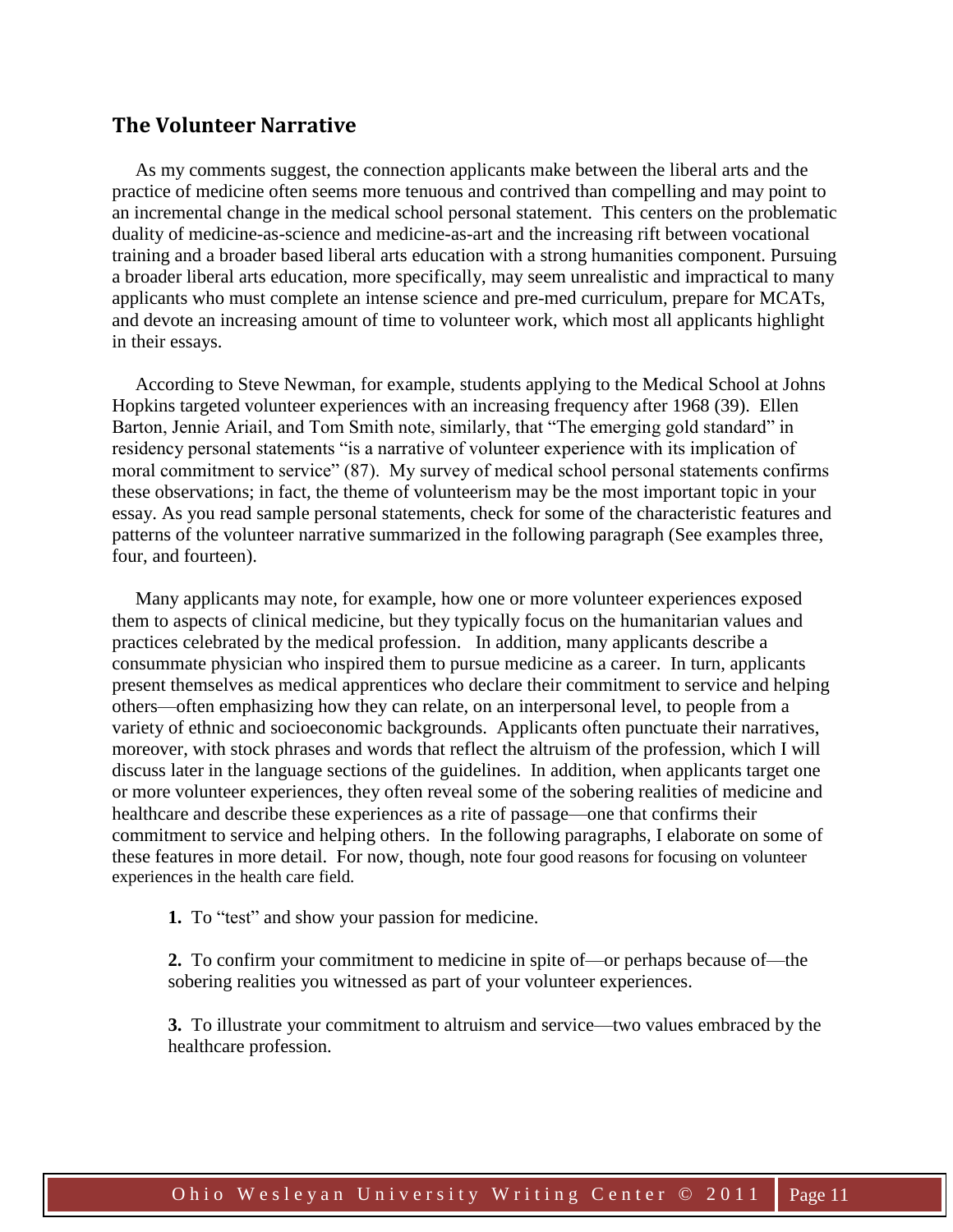**4.** To show the challenges of working with diverse populations and your ability to communicate with people from different cultural backgrounds.

 As noted above, applicants are devoting an increasing amount attention to their volunteer experiences, particularly in health care. Compared to writing about the value of a liberal education, which often seems incongruous with the applicant's passion for science, volunteerism seems a more tangible way to emphasize social responsibility and illustrate a commitment to service and helping others. To describe how applicants write about volunteer work, I use the word "narrative" because it conveys that the medical school essay has story-like qualities and characteristic features that convey a message about the applicant"s commitment to medicine. Applicants often include the following patterns and conventions in their volunteer narratives: "rite of passage" stories, profiles of model physicians, stock phrases that emphasize humanitarian ideals, and insights about clinical medicine.

- **Applicants explain what they learned about clinical medicine.** For example, one applicant talks about what she learned when she shadowed an oncologist at Presbyterian Hospital: "I examined malignant breast tumors, observed nurses administer chemotherapy, and aided patients on their deathbed and the stages in between. I also sat in on internal medicine residents' morning report and physician conferences" (Jones and Baer 70). As this illustrates, these experiences introduce applicants to practices and procedures performed routinely by physicians, nurses, and other health care professionals. In addition, some applicants note that they were exposed to several areas of medicine and gained some insights about areas they may prefer as a career.
- **Applicants develop "rite of passage" stories that reveal some of the sobering realities of health care and confirm their career choice of medicine.** For example, one applicant describes such a moment when she participated in SCOPE (Shadowing for Clinical Opportunities and Premedical Experience). As a volunteer in the emergency room, she witnessed "horrible tragedies—a man went into cardiac arrest because of blood clot in his brain, leaving him a vegetable, while his two daughters cried in the corner of the operating room. In the ER, life and death coexisted—and yet, through it all, the doctors used their skill to help people gain their heath. And the fact that they tried—and I knew then that I wanted to chance to try—is what matters" (Staff of the Princeton Review 122). These stories affirm the applicant's commitment to medicine in spite or because of these challenging experiences (See examples three and seven). (See the introduction section for more detailed comments about "rite of passage" stories.)
- **Applicants include profiles of model physicians.** Part of the volunteer narrative includes identifying the physician as a noble figure who personifies the humanitarian ideals of the professions and serves as a role model for medical school applicants. Applicants either describe a compassionate doctor who ministered to health concerns when they were younger or profile an exemplar physician who mentored them as part of a shadowing experience (See examples four and seven). One applicant, for example, notes the following in the first paragraph of her essay: "As a child, I admired and trusted the physician who treated me when I was ill. He showed me the important role of kindness and compassion play in making a patient feel comfortable and secure with the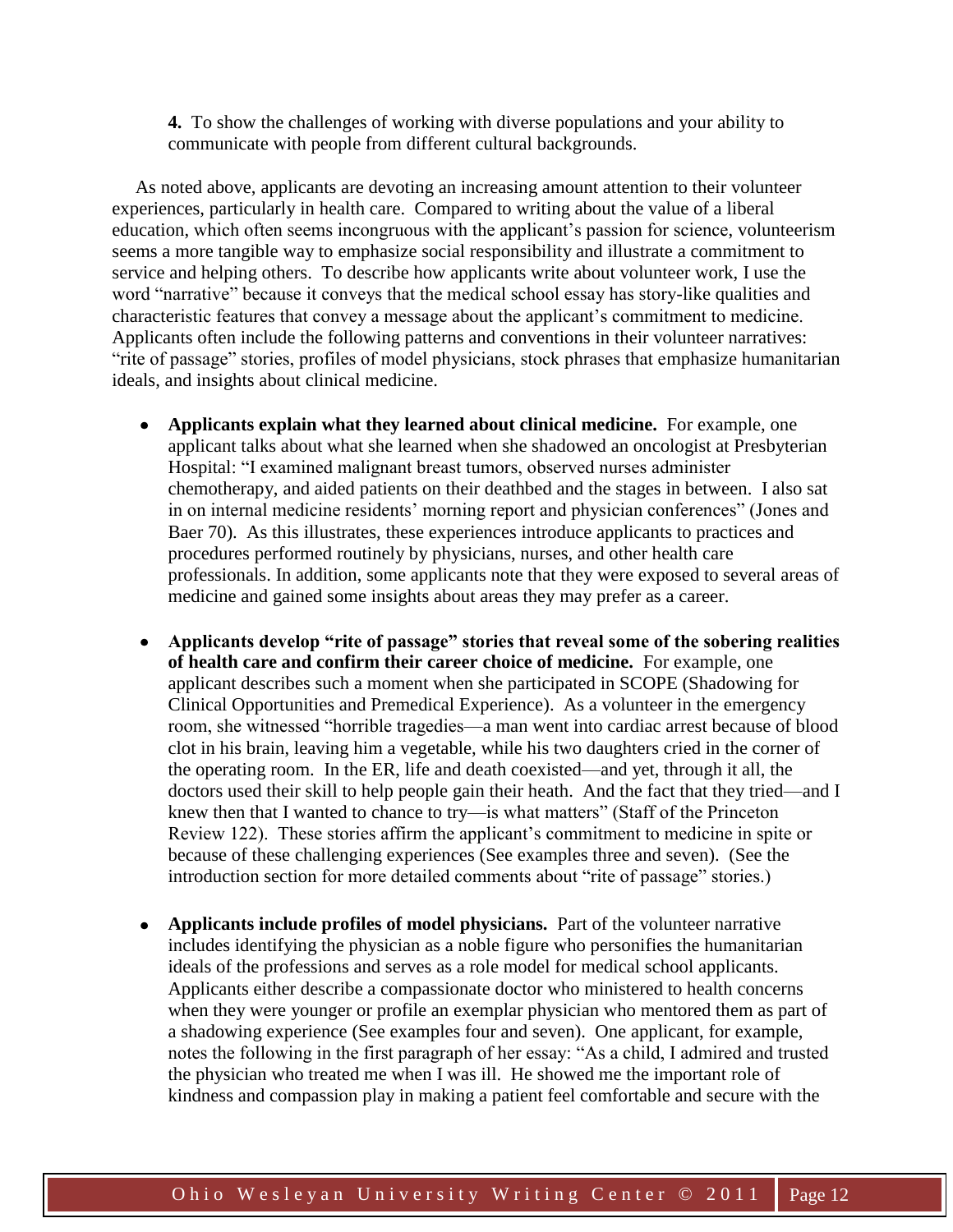prescribed treatment" (Jones and Baer 29). Another applicant explains how she worked with the real-life equivalent of Marcus Welby, M.D. In addition, focusing on a specific physician allows applicants to describe these admirable qualities without "lecturing" to more knowledge readers about what makes for the ideal doctor.

**Applicants include statements that reveal their altruism and commitment to humanitarian ideals.** While applicants explain that volunteer and shadowing experiences were valuable for several reasons, including knowledge and insights about clinical medicine, they typically explain how helping patients was the most relevant part of these experiences. In fact, applicants often emphasize—sometimes over-emphasize how the greatest reward comes from serving, helping, or healing other. As one applicant puts it, "my greatest joy came from my interaction with patients, providing comfort and alleviating some of their pain" (Jones and Baer 30). Of all the patterns that characterize the medical school essays, this kind of statement—a declaration of selfhood that emphasizes the applicant's compassionate and caring nature—may be the most prevalent feature and important index of the applicant's desire to serve and, most important, to help and to heal those who require medical attention.

Be warned, however, that many applicants, as the last example suggests, rely on a fairly limited lexical repertoire that includes one or more clichéd phrases about their concern for the well-being of others. Applicants want to "make a difference in someone's life" (Jones and Baer 29), "touch the lives of children" (Jones and Baer 29), "ease suffering" (Jones and Baer 83), "assuage human suffering" (Jones and Baer 79), and "treat [a] wounded soul" (Jones and Baer 60). Will readers be receptive to these kinds of stock phrase and clichés, Will they expect and perhaps hope to find these kinds of stock phrases, or will they find them trite and insincere because they appear repeatedly in so many personal statements? (See example four)

#### <span id="page-15-0"></span>**Personal Qualities and Characteristics**

 Though you will focus on specific experiences and themes in your personal statement, you should also be aware of the personal qualities you reveal about yourself and the kind persona you construct, often implicitly or unintentionally, in your medical school narrative. Persona means that you assume a certain role in your narrative in order to reveal yourself in a meaningful way to readers. In other words, you should present yourself as a unique person but also emphasize the personality traits readers will associate with the model or ideal physician. In addition, be aware of the unintentional messages you convey about yourself as you describe and illustrate your personal qualities and interests. For example, confidence may be interpreted as over-confidence, even conceit, or claims about your compassionate and caring nature, as I discuss later, might appear as self-serving rather than as altruistic. Consider the additional comments below about personality traits and their potential importance as indicators of medical school success.

 Though more than two or three personality traits define the ideal medical school applicant, admissions officers recognize that certain character traits—such as dependability and diligence are common among most candidates and a prerequisite for success in medical school. So focus on experiences that reveal other important personal qualities.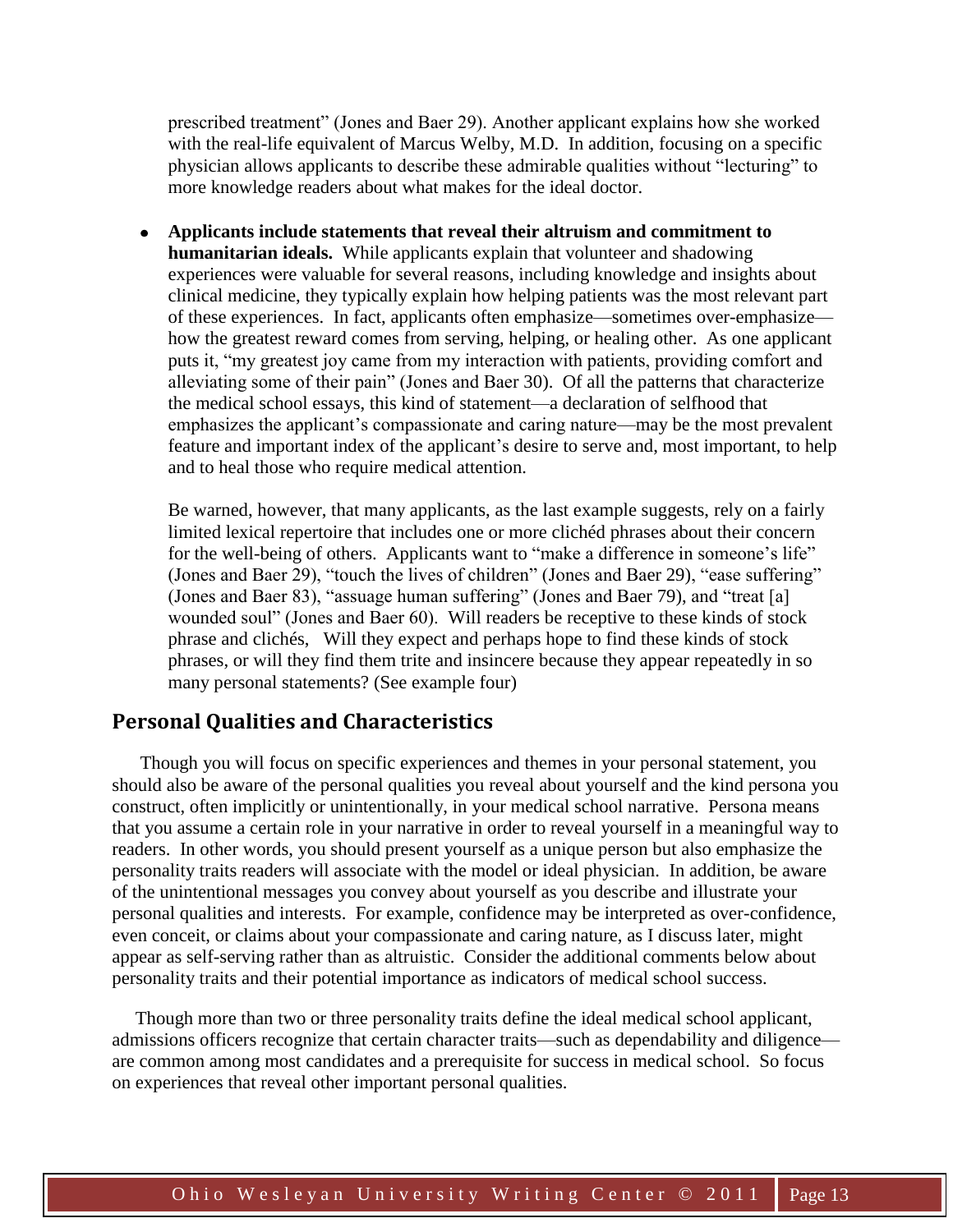The authors of "Assessing Personal Qualities in Medical School Admissions," propose that admissions committees might consider using a personality indicator, in addition to GPAs and MCAT scores, as a means for determining their potential success in medical school (Albanese et al. 313-14) According to Dr. Jordan Cohen, "admissions committees might well find many instances in which truly compelling personal characteristics would trump one or two isolated blemishes in the academic record" (qtd. in Albanese et al. 313). In addition, some medical schools have begun reassessing their concept of the ideal or preferred medical student, which traditionally has been based on MCAT scores and undergraduate grades. This suggests that the personal statement and the interview could become more important parts of the application process.

 As you describe and discuss medically relevant experiences in your personal statement, make sure you reveal some of the non-cognitive qualities associated with the profession. As noted above, you should reveal qualities associates with altruism, such as empathy and compassion. The criteria listed below will help you identify additional personality traits you might feature. Mark Albanese reports that successful medical students—ones who graduated with honors rated high for these personal qualities: perseverance, self confidence, tolerance of ambiguity, and supportive and encouraging behavior (315). In "Attributes of a Good Practicing Physician, P. B. Price et al. identify 87 positive traits commonly associated with physicians. The highest ranked traits relate to patient care—e.g., having up-to-date medical knowledge, conducting thorough patient examinations, making accurate and decisive patient diagnoses, and providing treatment appropriate to the needs of each patient. See pages 232 to 233 for a complete list.

#### <span id="page-16-0"></span>**Other Suggestions about Topic Selection**

Consider the additional advice about topic selection. Some of it comes directly from the mouths of admissions officers and other health care professionals

- Do not write a personal statement in paragraph form that repeats information included in other parts of your application package.
- Do not focus on the future—what you intend to do after medical school—unless you have the experience to support your plans and interests. As one dean notes, "The prospective student hasn't done rotations yet; he doesn't really know what's involved in each specialty, and until he does, he shouldn"t guess" (Jones and Baer 5).
- Admissions officers and deans generally agree that "blemishes," inconsistencies, and discrepancies should be addressed in the essay. "If you have a perceived weakness in your application," you should, as Stephanie Jones and Emily Baer note, "make it your strength by addressing it head-on. If you don't, you have limited your chance of admission" (7). Take responsibility for your actions and do not make excuses. Explain what happened, giving valid reasons, and not how you have grown from the experience.
- Unusual experiences are not the only valuable experiences; working at a daycare center can be as meaningful and moving as your experience working at an AIDS clinic in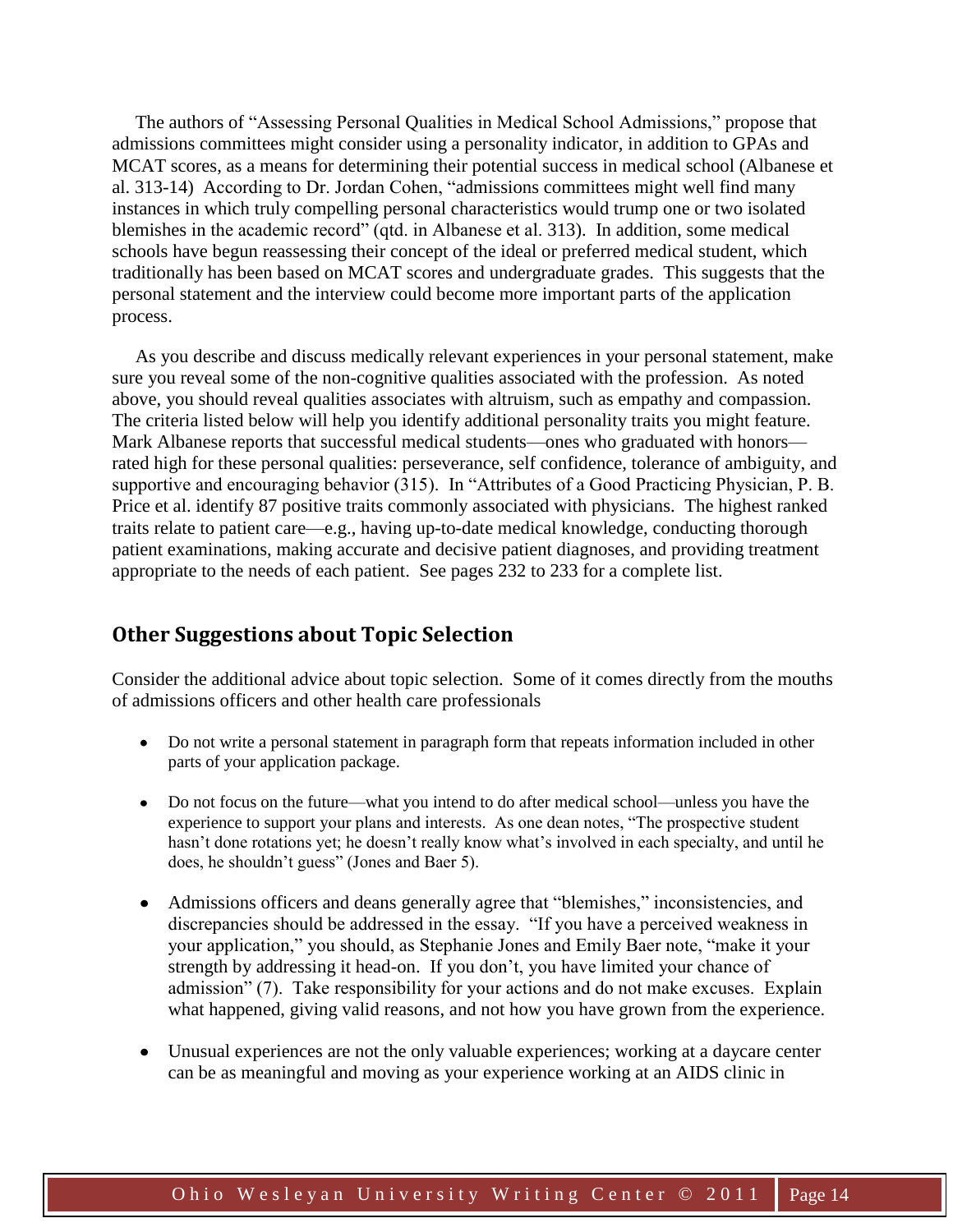Thailand or Africa. In fact, focusing on unusual topics might be detrimental if you let the experiences speak for themselves and fail to reflect on their significance.

- You should not include a general definition of the ideal physician (The Staff of the Princeton Review 91), though you can describe or profile a specific physician who you found influential.
- If you explain why you selected a certain medical school, you should not talk about how wonderful the school is or cut and paste information from a school catalogue or Web page. (The Staff of the Princeton Review 92).

## <span id="page-17-0"></span>*III. Organization and Development*

 Most applicants develop five to seven paragraphs and describe their experiences chronologically—from past to present—even if they do not adhere to a detailed chronology. In addition, most applicants adopt a more specific organizational pattern, such as a narrative or comparison/contrast pattern, to describe their experiences. While you need to decide what organizational pattern best serves your purpose, many applicants, I want to emphasize, rely on a standard organizational formula that might be compared to the five-paragraph theme. The authors of *Essays that Will Get You into Medical School* describe it this way: "The general application of the standard structure is to introduce the themes and main points in the introduction, use the body of the text to supply one supporting point in each paragraph, and then reiterate your main points in the conclusion" (36). In the paragraphs below, I elaborate on this pattern of development and also discuss the patterns and conventions that characterize introductory and concluding paragraphs.

#### <span id="page-17-1"></span>**Introductions**

 Admissions officers privilege the introduction as a site of over-determined value. This means that they view the introduction as the most important paragraph in the personal statement and even use it as a frame—positive or negative—to evaluate the entire essay. For this reason and others, you should write a compelling first paragraphs. You can follow the generic advice included in how-to-books and begin the essay with a vivid description, a metaphor, a provocative statement, an anecdote, or a symbolic and dramatic moment. While this advice remains valid for all kinds of personal statements and other kinds of essays as well, you should also pay specific attention to what makes medical school introductions unique.

 You should develop an introduction that serves your interests and engages readers in a meaningful way. This means that medical school applicants do not subscribe to only one or two introductory strategies and topics. For example, in two of the essays I reviewed, applicants acknowledge their status as non-traditional students—both were older—because some readers may have reservations about applicants who follow a less direct path to medical school and may be years older than the traditional applicant. As you survey a number of personal statements, look for examples you might model in your own essay. In addition, be aware that many applicants rely on one of the three patterns identified below: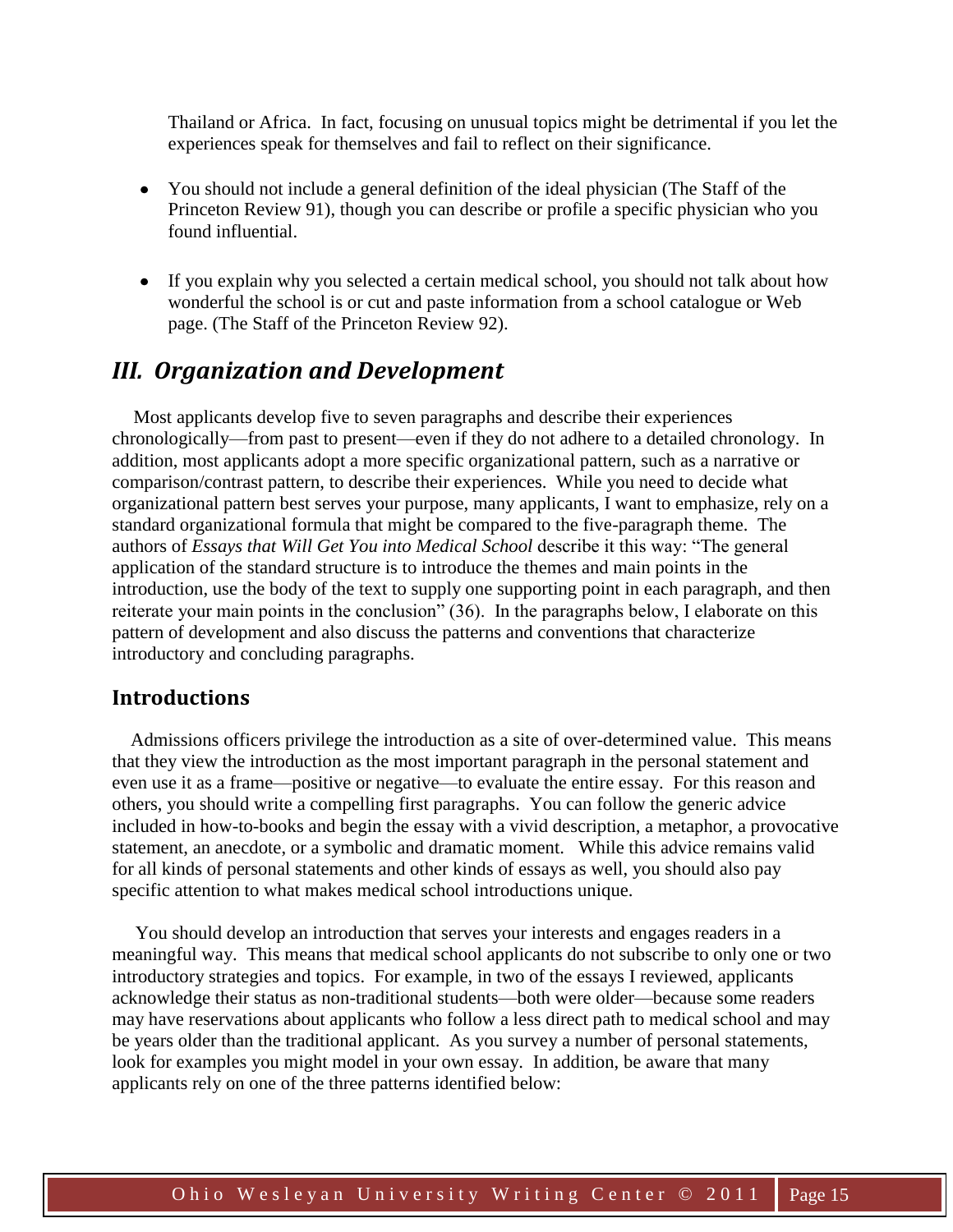**1)** They provide a summary of the essay

**2)** They target a work or a volunteer experience—most often in the medical field

**3)** They focus on a childhood moment—most often a personal injury or illness or a health problem of a loved one.

#### **The summary introductory pattern**

 Summary-type introductions share a number of common features. Applicants note their interest in the sciences and the arts, establish their commitment to service and helping others, idealize the medical profession, and convey—often announce in the first sentence—a life-long interest in medicine. This type of introduction, as typified and boring as it may seem, provides set-up material for readers and also illustrates how form can reinforce an essential thematic imperative of the medical school personal statement; when applicants provide an overview of their topics in the introduction, they essentialize their cumulative life experiences in terms of a singular interest or pursuit—medicine—that adds up to an inevitable career choice or calling.

**Example:** Every since I was twelve years old I've wanted to be a physician. I cannot pinpoint the specific event which sparked this unyielding desire; however, I do know what drives me in the direction of the health professions at this point in my life. I"ve always enjoyed studying the sciences, especially those dealing with human anatomy and physiology. I also find a great amount of pleasure when meeting new faces and when helping others the best way I know how. Becoming a doctor, I believe, would thus be extremely satisfying and fulfilling, as I would be able to combine these three pleasures every of my life. Also, every interaction I have had with the health professions (volunteering in the hospital, CPR training, viewing surgery from inside the operating room, etc.) has given me a feeling that has not and could not be matched by any other. Whenever I experience such interactions, I want to take what I've seen or learned to the next level. That is, I want to learn more about what is occurring and why. Going to medical school and becoming a doctor would enable me to do so, as well as to apply this knowledge to real-life situations (Jones and Baer 27).

#### **The work or volunteer introductory pattern**

 As the example below illustrates, applicants often begin their medical narratives with dramatic and often harrowing initiation experiences that would make less committed pre-med students choose a less noble and psychologically exacting profession. They describe an experience—a rite of passage—that teaches the medical novitiate about the sobering realities of the health care profession, particularly in third-world countries. As part of a longer medical narrative, this type of introductions serves applicants in several ways.

• They illustrate their commitment to service.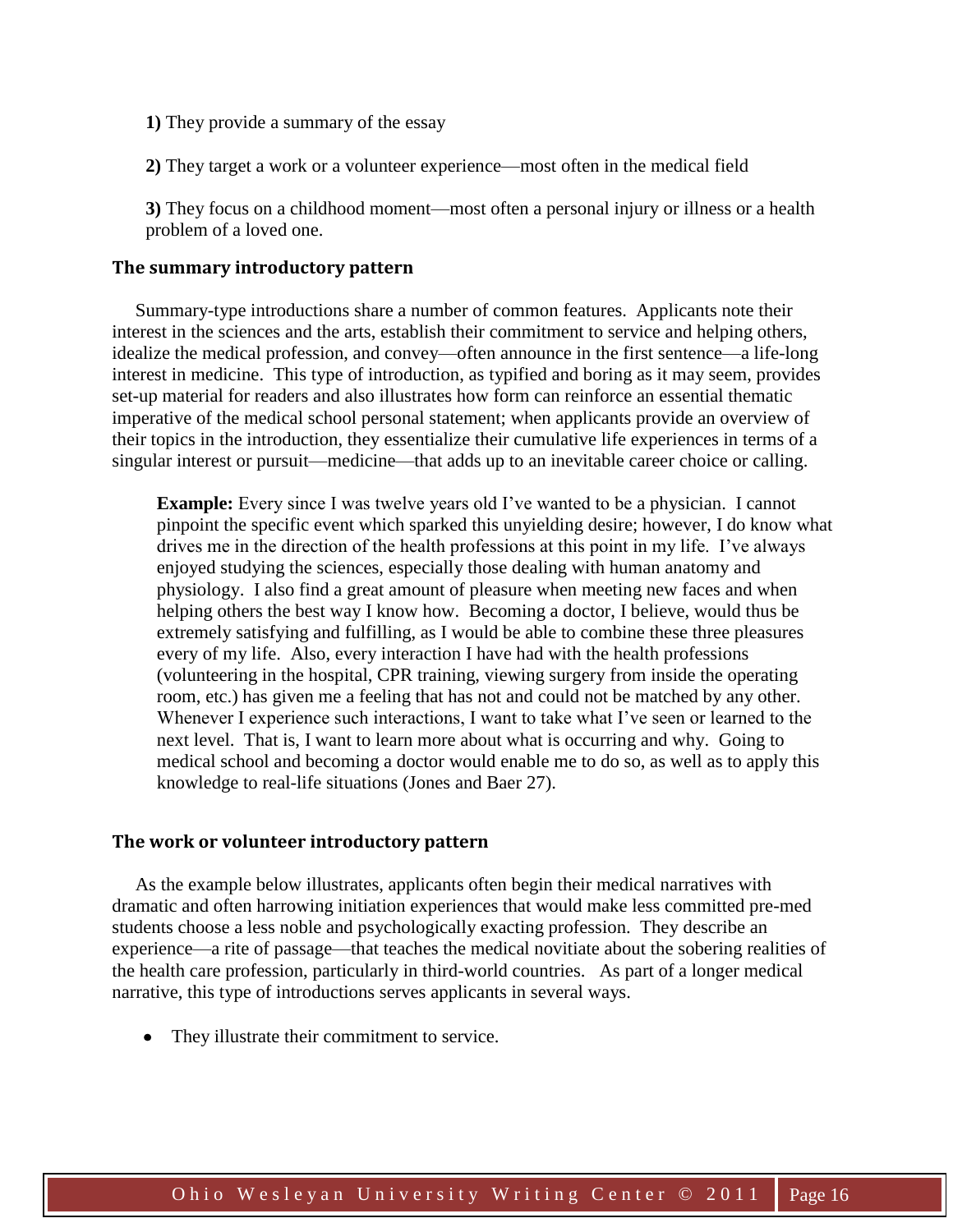- They demonstrate their skill working with diverse populations and overcoming the cultural and language barriers that often make communication more difficult between physicians and patients.
- They inscribe the medical school personal statement with a characteristic thematic feature or thread—i.e., medicine as a life journey fraught with physical and emotional challenges—that applicants address more directly in their concluding paragraphs.
- They develop "rite of passage" stories; when applicants write about incurable diseases, human suffering, death, and other emotional and medical-related challenges, they allay the potential concerns of admissions officers and other readers who have reviewed too many personal statements written by pre-med student who present naïve and unrealistic ideas medicine and their role as healer.
- They include a statement—one or more sentences—that affirms their commitment to medicine and conveys an unwavering idealism despite or because of having to cope with adverse circumstances.

**Example:** The screaming of the little boy's mother shattered the relative serenity in the room. The nurse and I quickly ran over to the child"s bed. His body had just gone limp in his mother's arms. I maneuvered my way through the crowd of people gathering around the boy and listened for a heartbeat. All I heard was a few faint, irregular thumps. "I barely hear anything," I yelled across the room to the nurse. He brought over two syringes of epinephrine, injecting one into the boy"s are as I continued to monitor his heartbeat. It slowly became stronger and faster but remained irregular. The nurse handed me the second syringe before running off to find the doctor on call for the night. I continued monitoring his heart while trying to comfort his parents until the doctor came. "The child is critically ill,' the doctor reported after checking his vitals, 'and probably won't live through the night." I wanted to scream in protest. I wanted to believe he would pull through. I left the ward reluctantly that night and returned early the next morning. The doctor was right; the little boy had died during the night. It is likely that he had severe pneumonia, though no "official" cause of death was determined. This is the way it is in third-world countries like Haiti, where thousands of children die daily from malnutrition and preventable diseases" (67).

#### **The childhood introductory pattern**

 In the third pattern of introductions, applicants target symbolic and life-changing experiences, rooted in childhood or adolescence, that reveal how an initial interest medicine became a lifelong pursuit. As these and many other examples illustrate, applicants often include one or more statements, usually the first and/or last sentence of the paragraph—such as, "My desire to become a doctor traces back to my childhood memories"—to underscore their commitment medicine. A number of applicants talk about a career decision as if it were inevitable or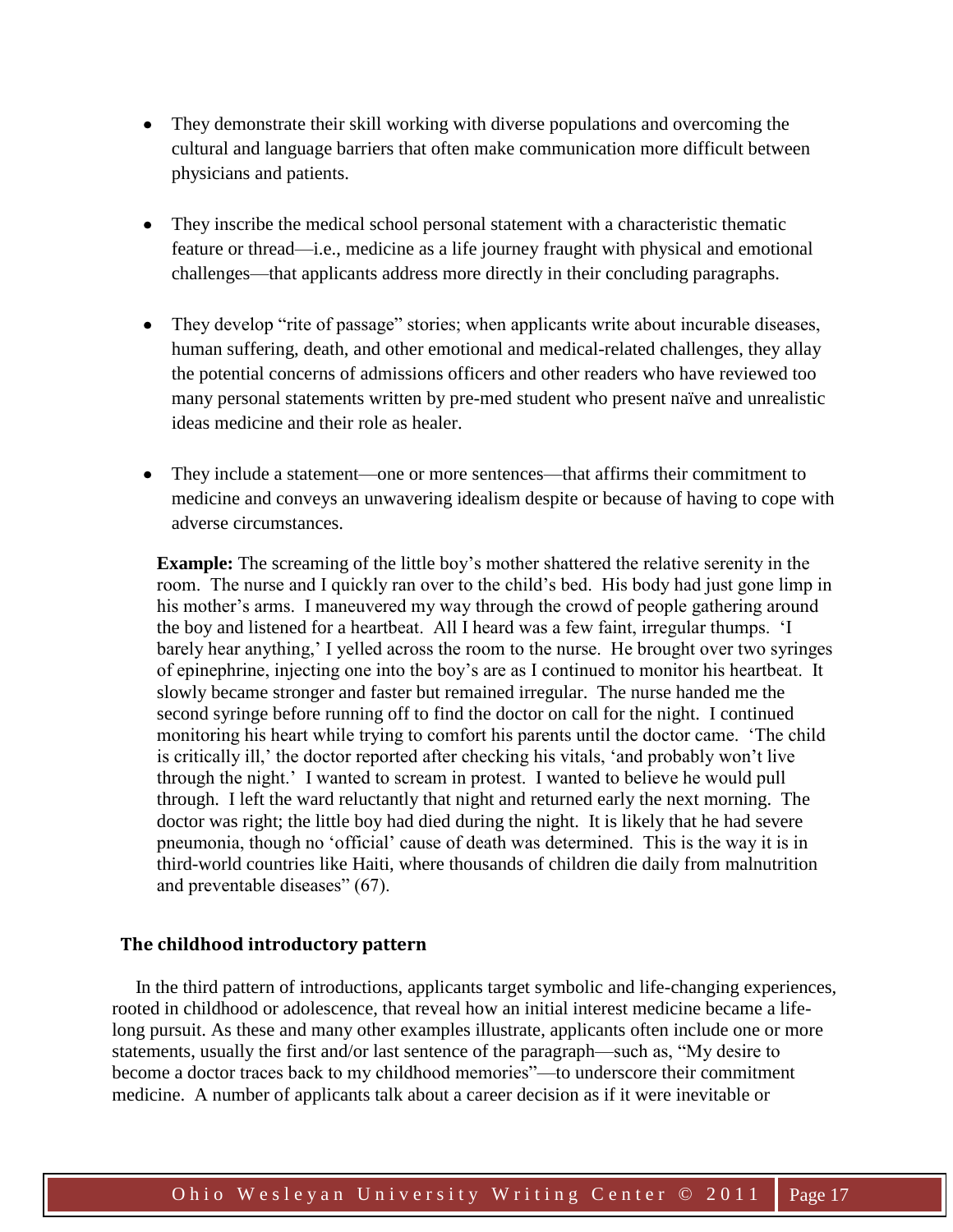unfolding as part of a grand design. One applicant, for example begins her essay with the following statement: "If I had to trace it all back to one particular episode, that singular lucid moment that the motivation to practice medicine for the rest of my life became my personal mantra, it was when I was eight years old" (Jones and Baer 122).

 Moreover, applicants privilege childhood as an impressionable age and underscore how certain experiences—often relatively minor injuries—have life-changing implications in their personal lives as well as in their medical narratives. These crises and self-revelatory moments, more specifically, carry symbolic significance when applicants describe them as part of a conversion experience that include witnessing the physician as "hand-on healer" who, in the words of one applicant, restores "both the injured physical part and the wounded spirit of another person." Arthur Frank calls this type of story a "restitution narrative,' a story of losing and regaining health in a hierarchical relationship between a compliant patient and a competent physician, a story that represents one of the highly preferred narratives of the profession of medicine" (qtd. in Barton, Ariail, and Smith 86).

**Example One:** Seconds after my unbalanced Nolan Ryan windup, all I could feel was my thumb, twisted into an unfamiliar shape. Several terrifying minutes passed until I was in the ER, with a doctor and his medical student examining my hand. I do not remember the questions he asked, nor the setting of the cast, but I do clearly recall leaving that hospital aware that here are opportunities to learn how to restore both the injured physical part and the wounded spirit of another person. Since that first pitch, I have gradually come to realize my aspirations to become a doctor (Jones and Baer 99)

**Example Two:** My desire to become a doctor traces back to my childhood memories. Vividly, I remember my mother"s tragic experience. I was only six years old when she underwent a tracheostomoy. The days following the surgical procedure were incredibly frustrating. Not only was she confined to her bed, but she was unable to speak to me as well. I felt so helpless, and all I wanted was for her to be well again (Addrienne Dowhan, et al. 70)

**Example Three:** I have been drawn to medicine ever since my father checked my ears for infections and prescribed medications for me as a young age. As I matured, I challenged my sincerity of these ambitions by questions whether my ostensible goals arose from within me, or if they were merely the results of being raised in a doctor's family. It has become clear that it does not matter—my intentions are genuine, and a predisposition to pursue medicine does not diminish their validity (Jones and Baer 78

#### <span id="page-20-0"></span>**Body Paragraphs**

 When you develop your medical school personal statement, you might choose from any number of organizational patterns. Most often, however, applicants adopt a structure that might be compared, as I note above, to a five-paragraph theme or essay. The implied expectations of the medical essay, which includes discussing several relevant experiences using a limited number of characters or words, makes this basic pattern seem appropriate for structuring their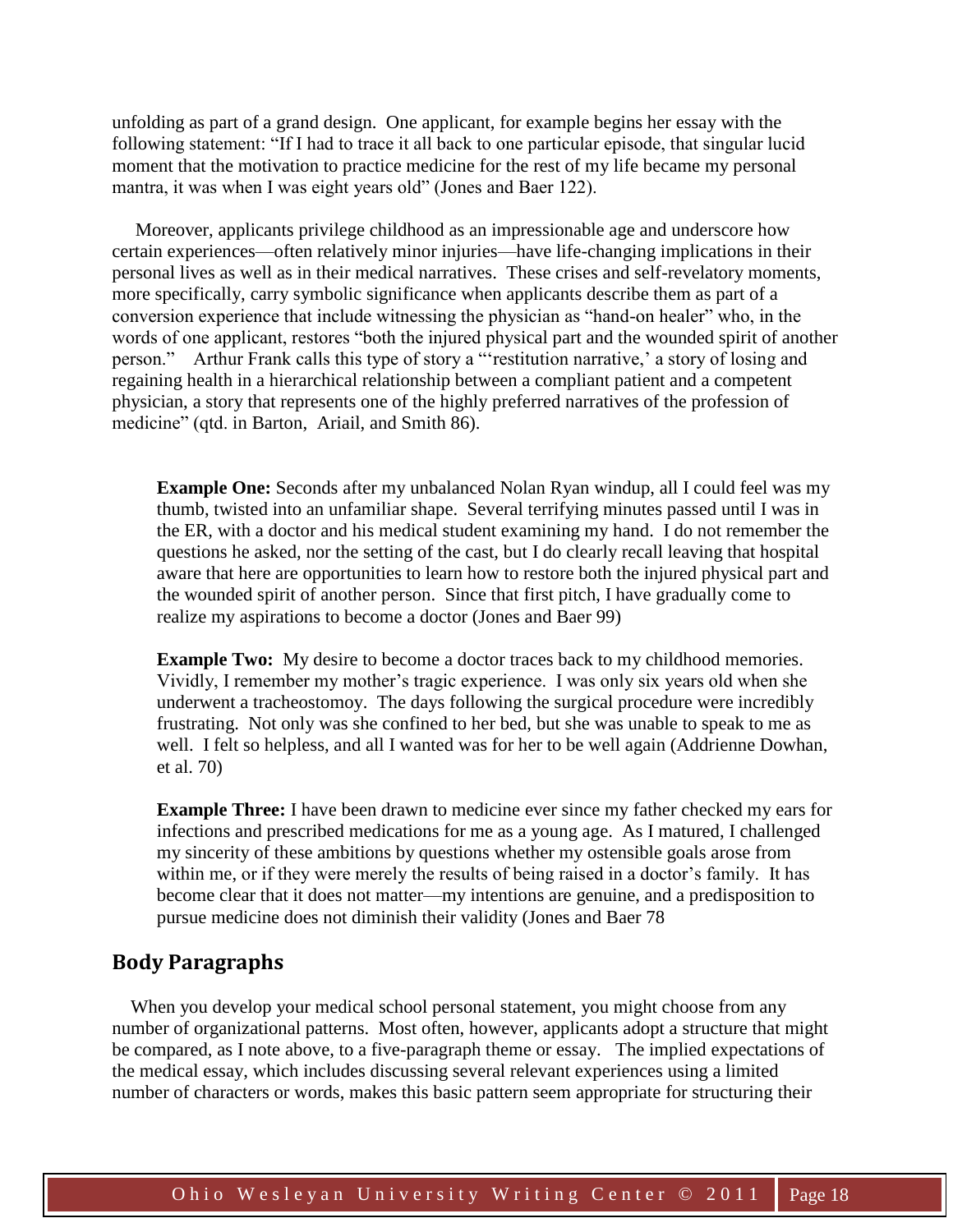papers and describing, if not reflecting on, the meaning of their experiences. This means that many applicants target several relevant experiences—such as shadowing a physician, conducting research, volunteering at a women"s shelter—and devote a paragraph to each topic.

 For example, in the personal statement below, the author begins with a two-paragraph introduction—with a childhood anecdote followed by a summary paragraph—and then focuses on a specific experience or related experiences in each of the three body paragraphs: the patientcare associate position in Birmingham, Alabama; "the Hospital Experience course through the College of Sciences and Mathematics and East Alabama Medical Center"; and his community and educational experiences at Auburn University. Note the repetition, in bold type, that occurs throughout the essay.

#### **Sample Personal Statement as Five-Paragraph Essay**

 Fear and uncertainty enveloped my mind as I, a normally happy thirteen-year-old, sat in the emergency room. Both of my wrists were likely broken. The right arm, though, was the one causing most of my distress. Just looking at it upset my stomach and caused me to wonder what would happen next. I was active in sports, and summer had just begun; now I was facing possible surgery or even the fact that my right wrist might require months of rehabilitation. I not only needed a skilled orthopedic surgeon, but one who was compassionate and encouraging. The surgeon on call that night provided just that. He placed as much emphasis on repairing my injuries as he did on offering encouragement throughout the whole ordeal, allowing me to stay positive over the entire summer as I slowly advanced toward a full recovery.

 The experience provided by this injury along with a major ankle injury in high school first introduced me to the field of orthopedics and a career in medicine. **Over the years, a number of varied experiences, in addition to the injuries, have served to entice me further toward a career in medicine;** this includes working directly with patients in a hospital and immersing myself in the biomedical sciences curriculum at Auburn University. **Together, these experiences have fueled my passion for a career in medicine that will present me the amazing opportunity to better the human existence.**

 **When I first began attending Auburn, I felt in my heart that a career in medicine was the right path for my life. I just lacked practical experience to support my passion.** Although my strong performance in freshman chemistry and biology were indeed encouraging, I needed the opportunity to work with people. The opportunity came during the summer in Birmingham, Alabama, where I worked as a patient-care associate whose primary responsibility was to assist the nurses in the care of the patients" needs. It was an extremely valuable experience. I not only gained an appreciation for the work of nurses, but I was also able to work with patients and doctors first hand. I even observed a few surgeries, including an open-heart bypass procedure. **The experience that summer was pivotal in my career pursuits, for it assured me that I had a genuine passion for the field of medicine and the opportunities it presents. Since that summer, my experiences have only served to increase my passion for medicine.**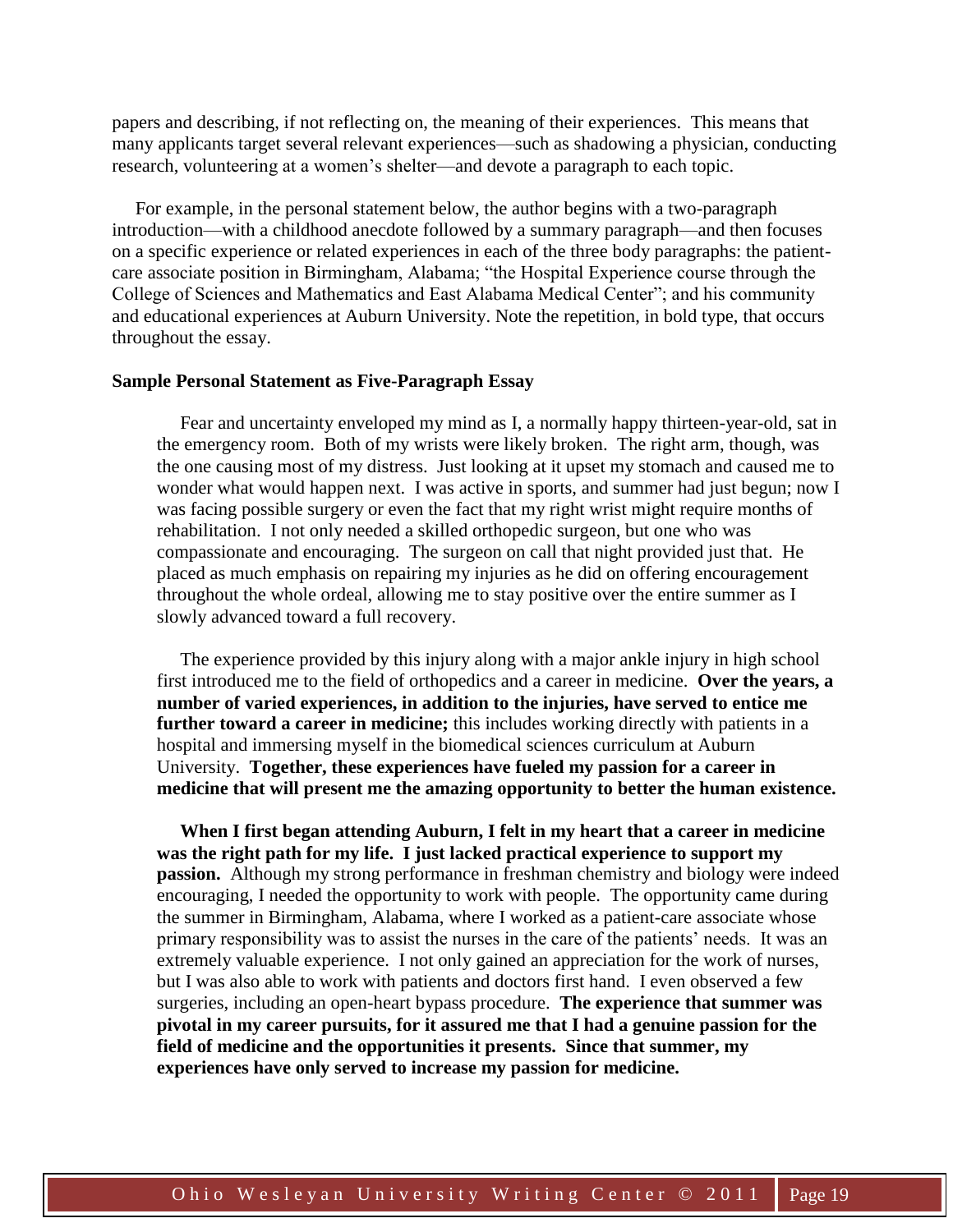During the summer prior to my junior year, I had the privilege of taking the Hospital Experience course through the College of Science and Mathematics and East Alabama Medical Center. In this class, I was able to spend a few hours per week for eight weeks with doctors from eight different specialties. This experience gave me greater understanding and insight into the different career paths for a physician. I learned a great deal about myself that summer. I realized that surgery probably was not the right path for me but that primary care interests me greatly. I was also introduced to the very intriguing field of radiation oncology. **Had I not taken this course, I might never have grasped the unique challenges and rewards associated with this field of medicine.**

 Finally, my educational and community experiences at Auburn have only served to encourage me further toward my goal of becoming a doctor. I have continued to excel in all science and medical-related classes throughout my second and third years at Auburn. The classes I have taken with direct medical applications include vertebrate development, histology, microbiology, genetics, and medical ethics. Not only have I done well in these classes, but they have also been very interesting. In addition, I have been very involved in campus and community service activities throughout my time at Auburn. I have remained active in a social fraternity all three years and have served in the offices of treasurer and scholarship chairman. I also currently serve at Auburn as the president of the Student Recruiters, the president of the College of Sciences and Mathematics, and as a Camp War Eagle counselor. These experiences, along with the job and the Hospital Experience class, have enabled me to enhance my interpersonal communication and leadership skills. In my opinion, the way a doctor relates to patients is perhaps the most important aspect of a profession in medicine. Because of my experiences at Auburn, I have significant confidence in my ability to relate to others and to help them with their problems.

 I am truly excited about the opportunities that await me in my pursuit of a career in medicine. I know in my heart that I am ready to face the challenge, but at the same time I am greatly humbled by it. I feel that physicians carry the awesome responsibility of bettering the human experience. It is this end that most strongly motivates me to dedicate myself to the challenges of earning my distinctions as a doctor of medicine. (Jones and Baer 102-104)

 In paragraph three the applicant begins with a general statement about his duties as a patientcare associate. Note that he includes a few additional details—for example observing an "openheart bypass procedure—but offers no meaningful comments about the meaning of this experience—other than it affirmed his passion for medicine. He mentions this three times in the paragraph—in the second sentence, in the penultimate sentence, and in the final sentence. Similarly, in the following paragraph, the author claims to have "learned a great deal that summer in the Hospital Experience course," but he notes only that he has a clearer idea about a potential career path in primary care, not surgery.

 This applicant would seem to compromise his goal of writing a "winning" personal statement—the kind of essay "That will get you into medical school"—because he disregards the admonishments from admissions officers and other professional readers who want "a clear statement of what the applicant had learned from his or her life experiences" (Bekins, Huckin,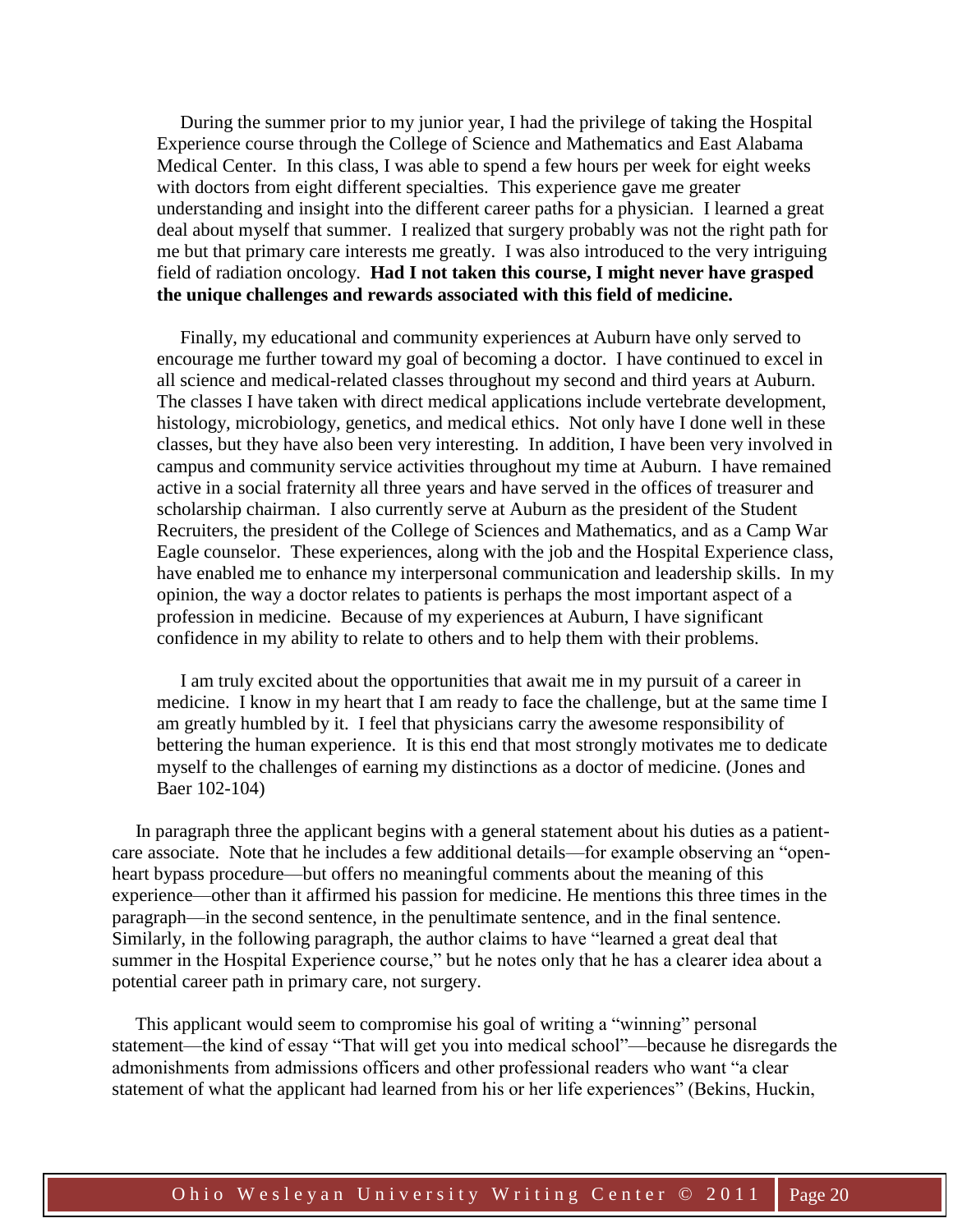Kijak 65). Though some applicants provide more thoughtful insights about their experiences and demonstrate the kind of introspection admissions officers appreciate if not expect, the most important message may be convincing readers about your passion for medicine—and repeatedly, if necessary, as this applicant does.

#### <span id="page-23-0"></span>**Conclusions**

 Medical school applicants do not subscribe uniformly to a set of generic conventions when they develop their concluding paragraphs. Some applicants, for example, develop one-paragraph closing statements while others include a penultimate paragraph as well. Moreover, applicants often generate somewhat different types of ending paragraphs; some draw a narrative to a close or develop an anecdote while others discuss what they plan to do to better prepare for medical school. However, many applicants—most applicants, in fact—conclude with summary-like endings that include a number of familiar and predictable patterns and clichéd statements.

 In fact, if medical school applicants typically write strong opening paragraphs, they also tend to conclude with paragraphs that lack originality and would seem to subvert their efforts to distinguish themselves from other applicants. The final paragraph, of course, may have little impact on readers who make a preliminary and somewhat final assessment of an essay after reading the preceding four or five paragraphs—sometimes after the first paragraph. Yet, if writers use genres to make their intentions known to readers and to promote the profession or discipline, these concluding paragraphs have a function in spite of their clichéd messages and typified rhetorical practices. As the example below illustrate, many concluding paragraphs share a number of similar features:

- Applicants identify their goal of becoming a physician and include one or more summary-like references to experiences described earlier in the essay. In the second example, for instance, the author mentions volunteering at Memorial Hospital and attending Barry University.
- Applicants note their passion for learning, particularly science, and affirm their compassionate and caring nature and their dedication to service and helping others.
- Applicants acknowledge—often emphasize—the "rigors of medical school" (Jones and Baer 69) and "the lifelong challenges" [they] will face as physicians" (Jones and Baer 77)
- Applicants convey, with equal certitude and conviction, that they have the dedication, stamina, and passion to succeed even though their "journey" or "path" may be a particularly demanding one. As this sentence suggests, they often use journey metaphors to emphasize that their commitment to medicine has been ongoing, life-long, even part of their destiny that precludes any other professional choices. **Note:** The summary-like concluding statement reflects this teleological message because the form encourages writers to bring the individual parts together in a cumulative way to emphasize how their experiences steered them, inevitably and invariably, to their life goal of attending medical school.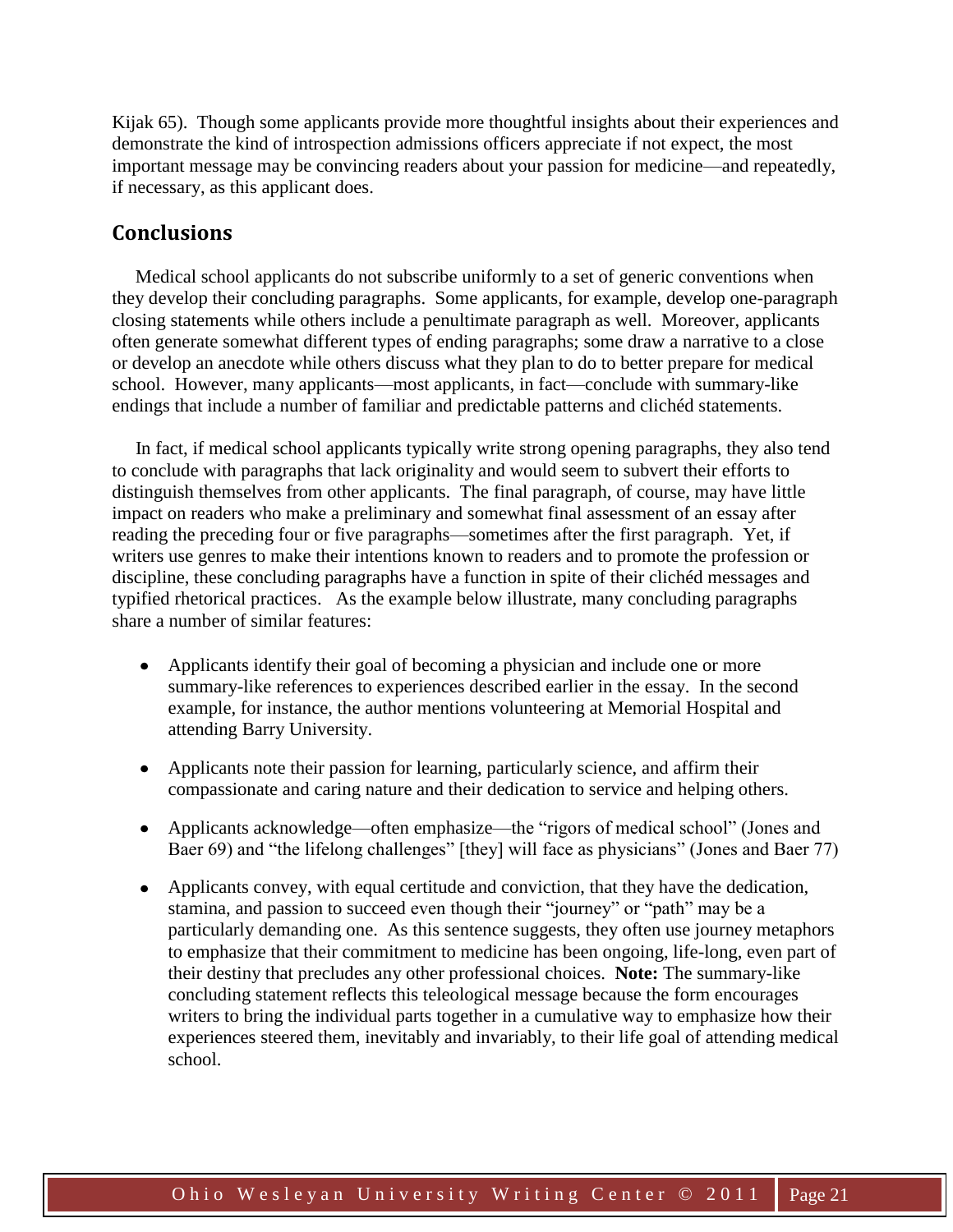- Applicant convey—in fact, even state—that their career choice represents a higher calling—one they embrace with an unwavering zeal.
- Applicants use superlative language and adverbs to underscore their commitment—for example, "total sincerity," "sincerely possess," and "totally committed and dedicated."

**Example One:** Culminations of experiences, lessons, and other events have drawn me ultimately to pursue a career in medicine as a rural family practice physician. However, I do not particularly view being a physician as a career choice, but rather as a calling. I sincerely possess the desire to serve others and be a vehicle in restoring health as a physician. My compassion, commitment, and energy to the field of medicine will allow me to be an effective physician. Many will tell you that I am too passionate about becoming a doctor. Yet I understand what a tremendous difference a physician can make upon society and I humbly ready to contribute in this capacity. In closing let me say that you will never encounter someone who truly want to serve a rural community as a physician more than I. I am totally committed and dedicated to going the distance to become a rural health care provide and look forward to the day when I can start medical studies. (Jones and Baer 36-37)

**Example Two:** Over the past two years my desires to practice medicine have consistently grown and solidified. Volunteering and later working at Memorial Hospital was a wonderful learning experience when it came to both medicine and people. In August, the setting for my education switched to the classroom of Barry University, where I have enjoyed and excelled in courses very similar to those taught in the first year of medical school. Through these experiences, I can say with total sincerity that I have a passion for learning about the human body and the science of medicine. I am excited to continue on this journey in medical school, training for that to which I believe I am called. (Jones and Baer 39)

## <span id="page-24-0"></span>*IV. Word Choice, Stock Phrases, and Patterns*

 The prototypical medical school personal statement does not include the technical or specialized language—i.e., jargon—we associate with a trade or profession. However, as you read sample essays, note that many applicants rely on a familiar repertoire of words, stock phrases, and language patterns specific to this genre of personal statement. I have noted some of these characteristic patterns and qualities in the following paragraphs.

#### <span id="page-24-1"></span>**Using Adverbs and Superlative Statements**

 Writing textbooks often advise writers to use adverbs sparingly and avoid unnecessary superlative statements. For example, consider this example: "I am *very* passionate about music"; the word "passionate" expresses a conviction, if not an absolute condition, that requires no modifier to specify the degree of intensity. As this example illustrates, many medical school applicants disregard textbook writing advice and use adverbs and other words to emphasize perhaps over-emphasize, depending on your perspective—important points in their essays.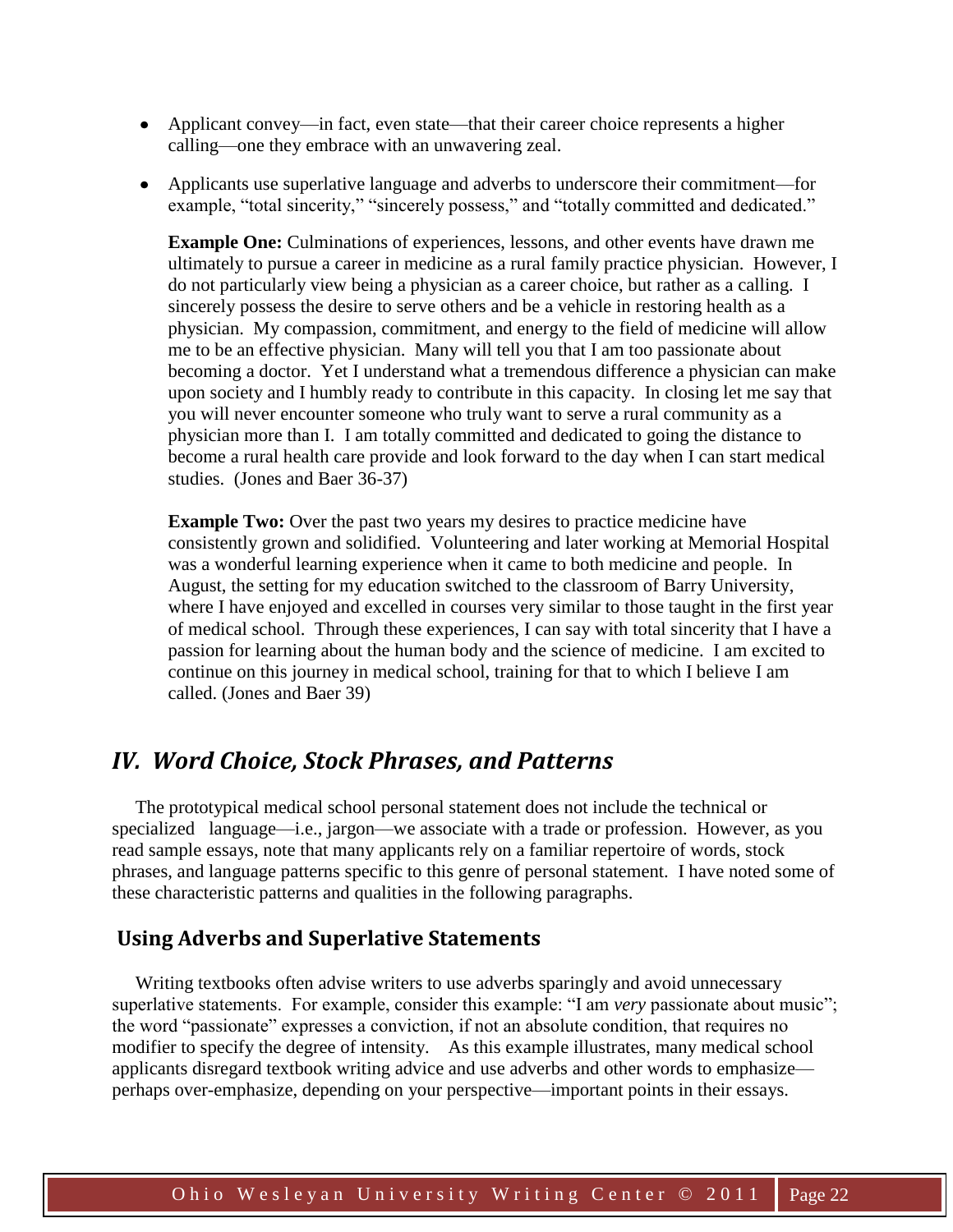Applicants underscore their passionate nature and commitment to science and medicine and implicitly claim they will become practitioners worthy of such a hallowed profession. Consider these examples:

- "I **truly** grasped the tight line between research and patient care" (Jones and Baer 59)  $\bullet$
- "I am **totally** committed and dedicated to going the distance" (Jones and Baer 37)
- "I had the **incredible** good fortune" (Jones and Baer 30)
- "an **unquenchable** desire to practice medicine" (Jones and Baer 26)
- "I **sincerely** possess" (Jones and Baer 36)
- "I became **enthralled** with the chemistry and biology of the human form" (Jones and Baer 51). (See appendix X for a more comprehensive list).

## <span id="page-25-0"></span>**Idealizing the Medical Profession**

Applicants include three kinds of statements that idealize medicine and health care: **1)** They identify a career choice as a calling, as noted above. **2)** They compare medicine to other professions, usually emphasizing the importance of serving the human community. Note, too, that more than one applicant willing gives up a lucrative job for a higher calling but fails to acknowledge that a medical career will be equally or more lucrative. **3)** They emphasize the power of medicine to heal and the great responsibility required of medical practitioners. Note how applicants convey this message by word choice (e.g., "tremendous" and "enormous") and by idealizing the physician as all-powerful healer who can "delve into the human soul" and "better the human existence." Consider these examples (and see appendix G for a more comprehensive list).

#### **The medical career as a calling or way of life**

- "However, I do not particularly view being a physician as a career choice, but rather as a calling" (Jones and Baer 36).
- "I am excited to continue on this journey in medical school, training for that to which I believe I am called" (Jones and Baer 39).
- "I cannot recall a specific time when I chose medicine; instead, I would affirm that medicine chose me" (Jones and Baer 71).
- "What I have confirmed is that medicine remains my calling" (Health Professional Personal statements 157).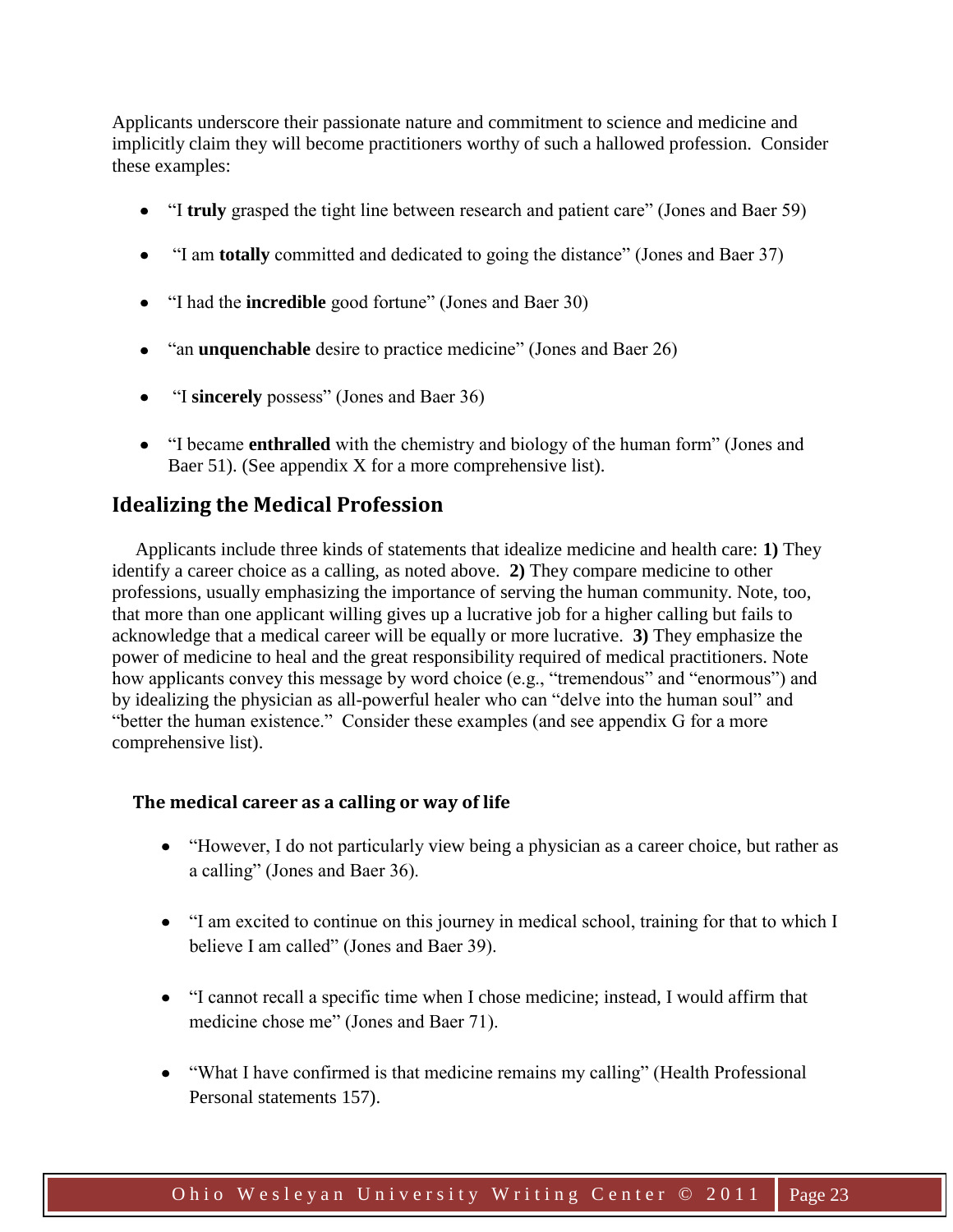#### **Medicine compared to other professions and career choices**

- I couldn"t imagine being able to help people as an attorney in the same tangible way as I was able to help them in Guatemala" doing volunteer work in medicine (Jones and Baer 48).
- "But, most significantly and most obviously, I chose to leave a lucrative and intellectually easy career to start over, at 34 years of age, in medicine" (The Staff of the Princeton Review 149).
- "What separates medicine from fixing computers and motorcycles is that the goal of medical science and clinical medicine is to assuage human suffering" (Jones and Baer 79).
- "Although I reside in silicon Valley, where young people like myself seem increasingly flush with Internet riches, I choose medicine" (Jones and Baer 57).
- I couldn't imagine being able to help people as an attorney in the same tangible way as I was able to help them in Guatemala" (Jones and Baer 49).
- "But to me, only one profession also has the dynamism of continuous intellectual exploration—medicine" (Dowhan, Dowhan, and Kaufman 93).

#### **The healing power of medicine and the great responsibility of physicians**

- "I understand what a tremendous difference a physician can make upon society and I  $\bullet$ am humbly ready to contribute in this capacity" (Jones and Baer 37).
- $\bullet$ "I have been awakened to the enormous responsibilities a physician faces daily and have seen the vast importance of healthy doctor-patient relationships" (Jones and Baer 36).
- "Together, these experiences have fueled my passion for a career in medicine that will present me the amazing opportunity to better the human existence" (Jones and Baer 102).
- "By nurturing personal bonds and asking the proper questions, physicians have the  $\bullet$ opportunity to delve into the human soul and learn more about each other" (Dowhan, Dowhan, and Kaufman 100).
- "I offer enthusiasm for medicine, experience as a caregiver, and diverse skills that will enrich my capacity as a physician. To work closely with death and birth, courage and fear, and commit to the contract of caring for other, is a responsibility I am ready, honored and proud to have" (Staff of the Princeton Review 217).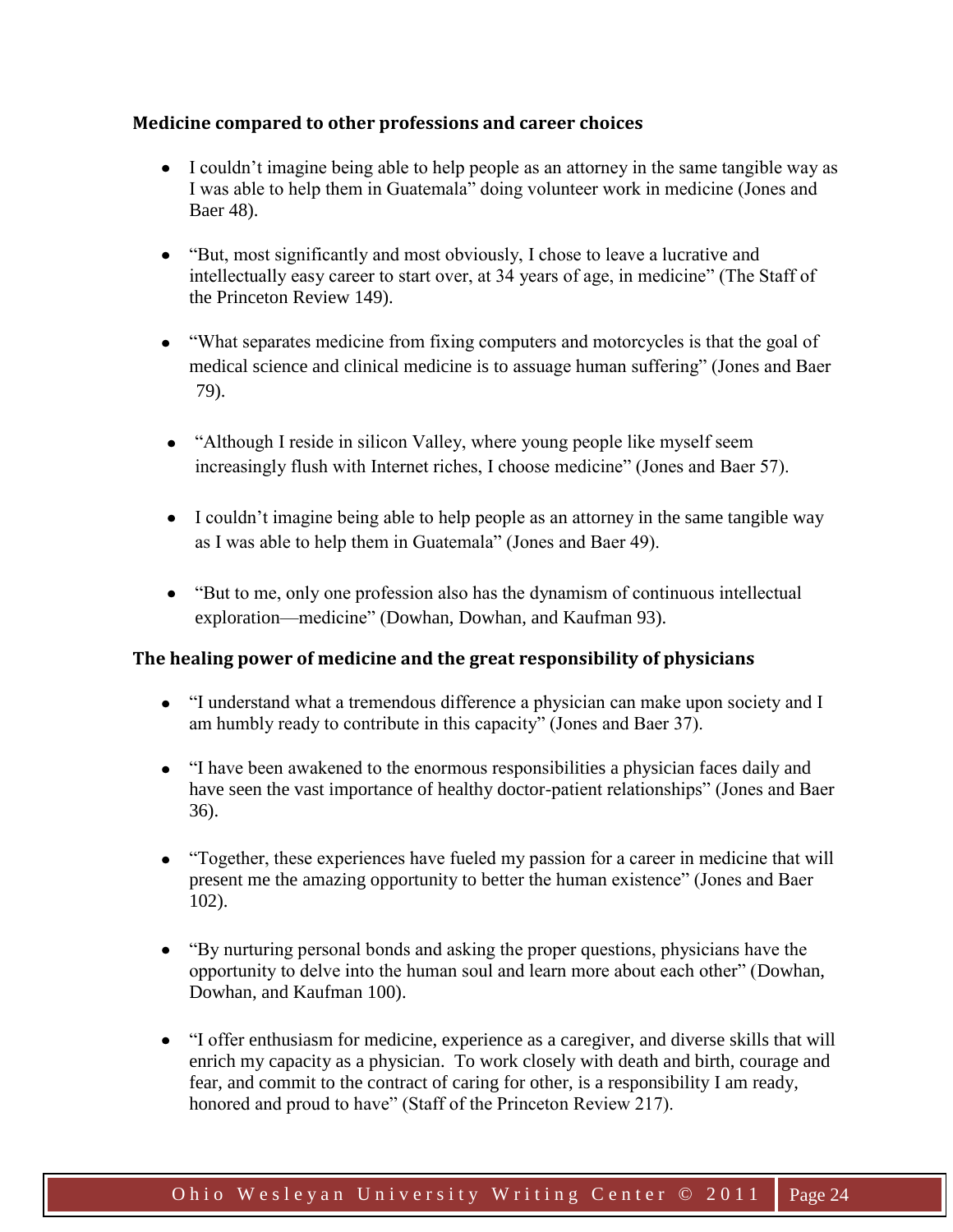## <span id="page-27-0"></span>**The Journey Metaphor and the Challenges of Medicine**

Many applicants use journey metaphors to emphasize the challenges they will face as medical students and physicians and to underscore that their commitment to the profession has been ongoing, even life-long. For example, applicants use words like "path," "road," and "journey" to convey their unwavering conviction to the profession and even suggest that their career decision was preordained. In turn, applicants punctuate their essays with words and phrases that suggest the journey will be an arduous one, fraught with obstacles and challenges. Note how the writers emphasize perseverance and the kind of self-sacrifice we associate with the humanitarian ideals of the profession. Note, too, that many authors rely on similar words, phrases and clichés—ones that could be used interchangeable from one essay to the next. You will find the following kinds of statements in many medical school personal statements—in introductory and body paragraphs but particularly in final paragraphs.

- The **path** to medicine will likely be **difficult** and, at times, **tiresome**. Yet I find joy in the **struggles** that lead to a positive end" (Jones and Baer 97).
- "The **path** less **travelled** is generally my **path** of choice. Some would say that the **path**  most **challenging** is most intriguing to me" (The Staff of the Princeton Review 149).
- "Mastering this art requires one to **struggle** through various **emotional and physical obstacles**" (Jones and Baer 98).
- "I believe I have the **stamina** and **willingness** to make the commitment all physicians must make to their careers in order to succeed" (Jones and Baer 27).
- "It was the day I got my microscope back and **embarked** on another incredible **journey**" (Jones and Baer 88).
- " "I am totally **committed and dedicated** to **going the distance** to become a rural health care provider" (Jones and Baer 37).
- "Now that I am aware of some of the **challenges inherent** to the practice of medicine, I can say that I am willing to accept them" (Jones and Baer 43-44).
- "My experiences have prepared me for the **challenges** of a career in medicine" (Jones  $\bullet$ and Baer 55).
- "I understand the **self-discipline** and **perseverance** that are equally important to **endure**   $\bullet$ the **arduous** study, long hours, **emotional and mental strain**, and more and legal responsibility that are an integral part of the medical student's and eventually doctor's daily existence" (Jones and Baer 71).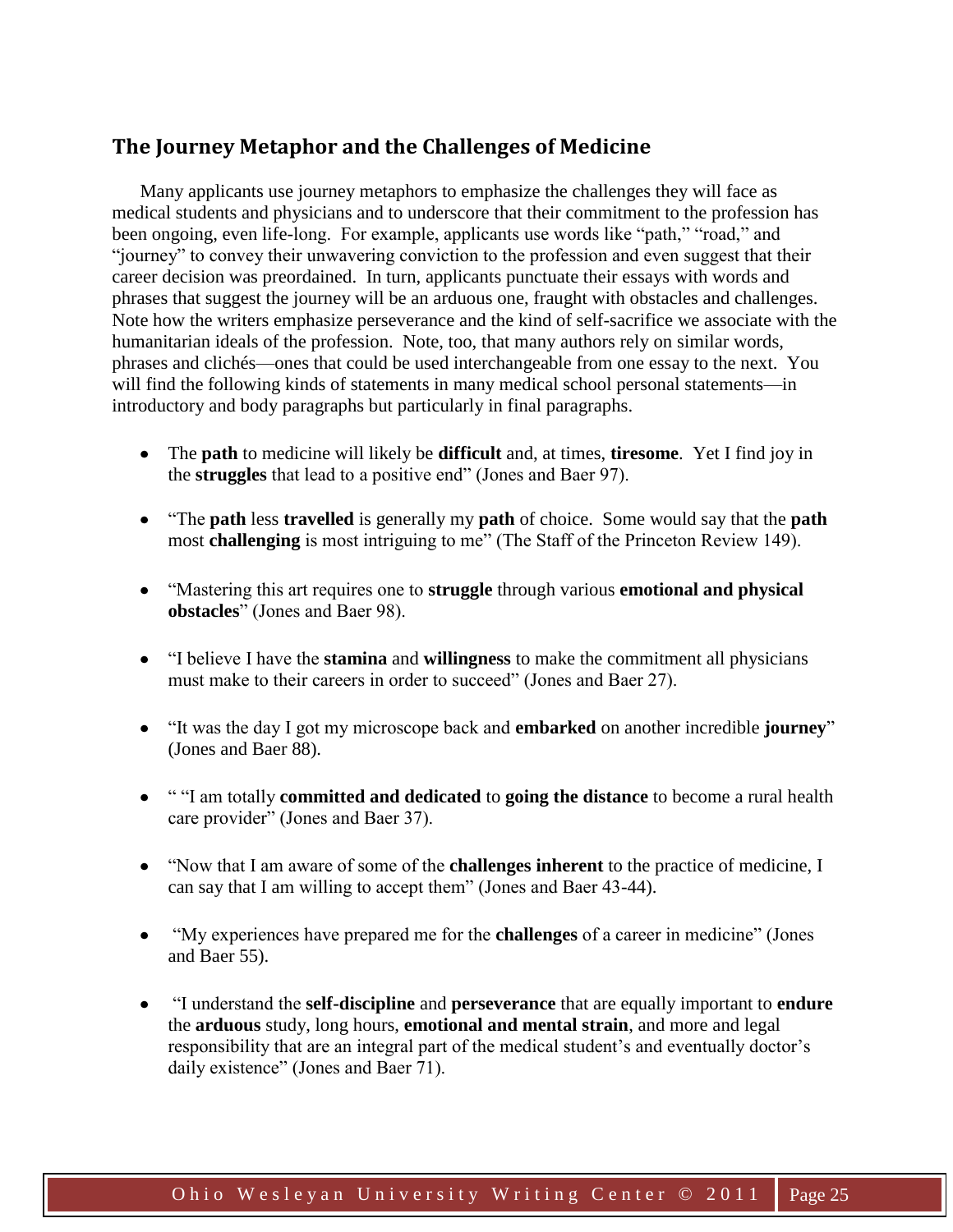#### <span id="page-28-0"></span>**The First Person Singular, "I"**

 Readers expect applicants to use the first person singular pronoun, "I," in their autobiographical personal statements. You should be aware, however, that the use of "I," has rhetorical implications and conveys meaning beyond the subject—i.e., medical school applicant—it refers to. Consider, for example, that the author of the following paragraphs has punctuated his sentences with at least sixteen "I"s and, more specifically, several "I believes" and "I thinks":

Lastly, I want to be a doctor because I think I would be a good doctor. Despite my other motivations I do not think I could enter a profession that I could not excel in. I have the sincere belief I will be a good doctor, however. I believe I have the analytic and communication skills critical for success. Likewise, I have a temperament and a sympathetic outlook that I think are conducive to long-term success in the medical profession. I believe that to squander ability is wrong. I believe it is a moral imperative to use one"s gifts in the proper ways. The medical profession is a proper way to harness potential. Though idealistic, I envision the good doctor as a model human being—using his reason to assist his neighbor in combating evils of the world. This is a vision I would like to have of myself. (Staff of the Princeton Review 147)

Though the excessive number of "I"s (above) may be uncharacteristic of most medical school personal statements, many medical school applicants, however, include more "I"s than some readers might consider necessary for a personal narrative that privileges the self as the understood subject. As this paragraph may suggest, the number of "I"s, particular in "I believe," "I think," and "I feel" phrases, appear more often in penultimate and final paragraphs, in which applicant affirm both their personal strengths or qualities and their commitment to medicine. In certain sentences—for example, "I believe I have the analytic and communication skills critical for success"—applicants can make a strong claim seem less emphatic and absolute when they begin with "I believe" or "I feel."

 The preponderance of "I"s, moreover, underscores that applicants remain the undisputed focal point of the medical school personal statement and can implicitly reveal the privilege and power of medicine that the volunteer narrative attempts to veil behind the valorization of humanitarian ideals. In the following sentences, for example, the applicant begins the sentence with "I" and identifies himself as the subject who performs the action of the verb—who does what to whom: "I consoled and assisted the family" (Jones and Baer 46). On the one hand, the applicant reveals his compassionate nature and his commitment to helping patients and their families; on the other hand, the use of "I" identifies the agency of the physician and the power he has to influence the lives of others.

 At times, as the following example illustrate, applicants reveal a tension between the image of the selfless physician who devotes his life to helping other and the image of the powerful healer with a larger-than-life ego and a "save-the-world" agenda: "At that moment, I knew what I wanted to do with my life. I wanted to help alleviate the suffering of others, to offer compassion, sincerity, and empathy to those in need" (Jones and Baer 143). Statements like this one might be explained by youthful idealism and by the challenge of writing about the topic of altruism—a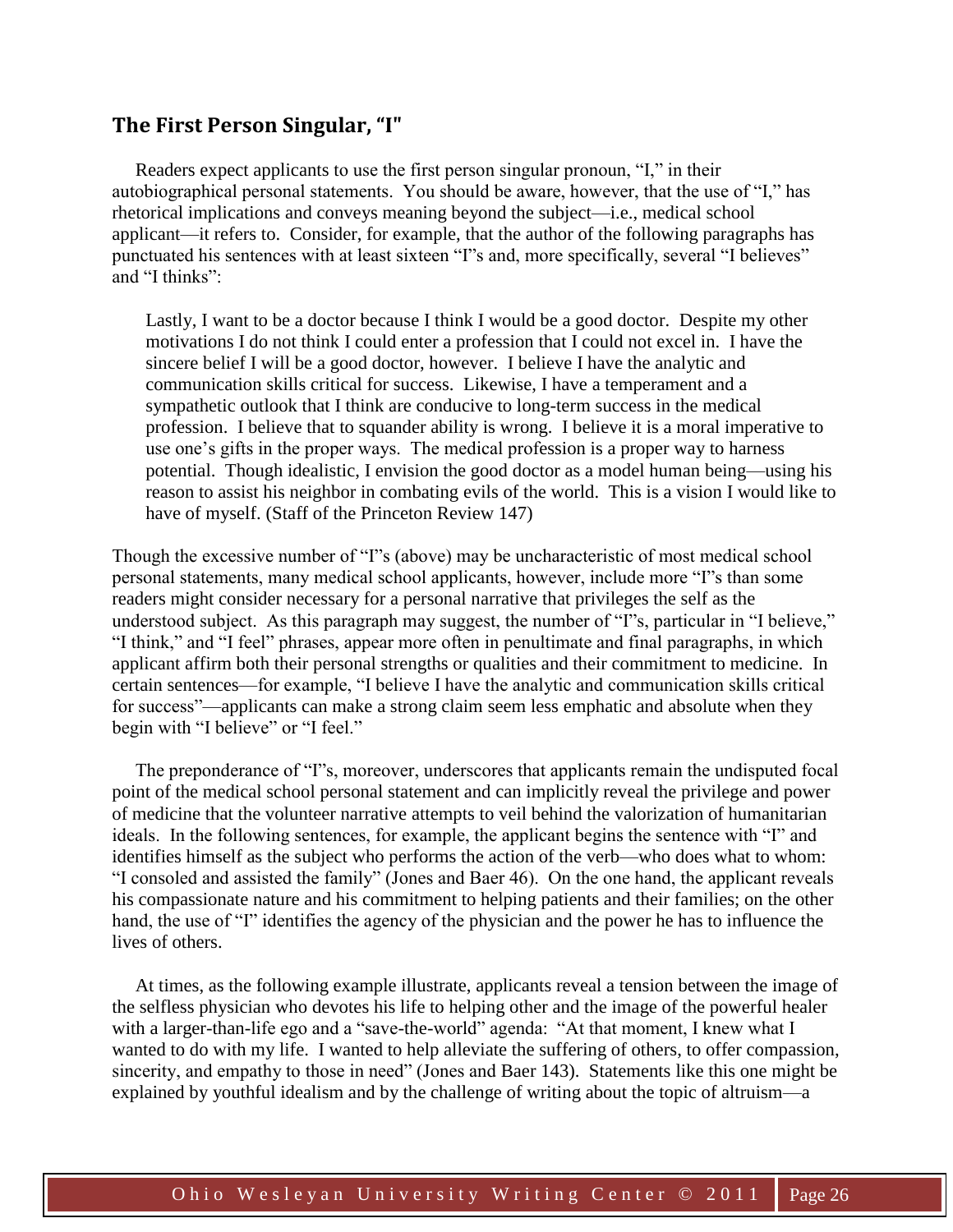selfless concern for the well-being of others—when the autobiographical occasion requires that you focus on yourself.

 The insistent focus on the "I," however, becomes problematic in the volunteer narrative when applicants focus more on how they feel than on the true feelings of their often severely ill patients. One applicant notes, for example, that "my greatest joy came from my interactions with patients, providing comfort and alleviating their pain" (Jones and Baer 29). Another one states, similarly, "I also find a great amount of pleasure when meeting new faces and when helping others the best way I know how" (Jones and Baer 27). At the risk of being self-focused and insensitive, these and other applicants privilege their own feelings and emotions instead of providing a more thoughtful discussion about altruism and patient care. In the following example, which I found particularly disturbing, the applicant writes about volunteering in an outpatient ward and, more specifically, delivering food to a man living with AIDs:

I silently handed him the food and was about to leave when the look in his eyes stopped me. There, the pain and suffering of fighting his horrible disease was apparent. I decided to start a conversation, and suddenly, his eyes brightened as a smile swept across his face. His misery momentarily disappeared. The gratification received from that moment, from the beauty of his disease-transcending smile, felt like the cadence of a beautiful symphony" (Jones and Baer 98).

 The author de-contextualizes the patient"s illness and reduces it to an aesthetic moment when he likens it to "the cadence of a beautiful symphony." Despite his good intentions, the applicant shows no true empathy for the person; in fact, the author emphasizes his narcissistic role as transformative agent and objectifies the man as AIDS victim when he presents the image of the doctor as miracle worker who can "look into the human soul" or, in this case, invoke a "diseasetranscending smile" that sugar-coats and denies the severity of his illness.

 I have purposely concluded the guideline section with a critique that illustrate how writers often convey unintended messages—often negative messages. More specifically, I hope these comments encourage you to think more critically about how you want to present yourself to your readers. As you read the samples in the following section, consider what personal qualities the applicants emphasize and determine if they construct a persona that you find genuine and sincere.

# <span id="page-29-0"></span>**Examples**

In the following sections, we offer examples of several complete medical school personal statements (the first followed by critical commentary), followed by examples of paragraphs and sentences that perform particular kinds of functions within personal statements.

# <span id="page-29-1"></span>*I.Complete Statements*

 You can learn more about the genre of the medical school personal statement if you read and study several sample essays—the more the better. This will prepare you to write your own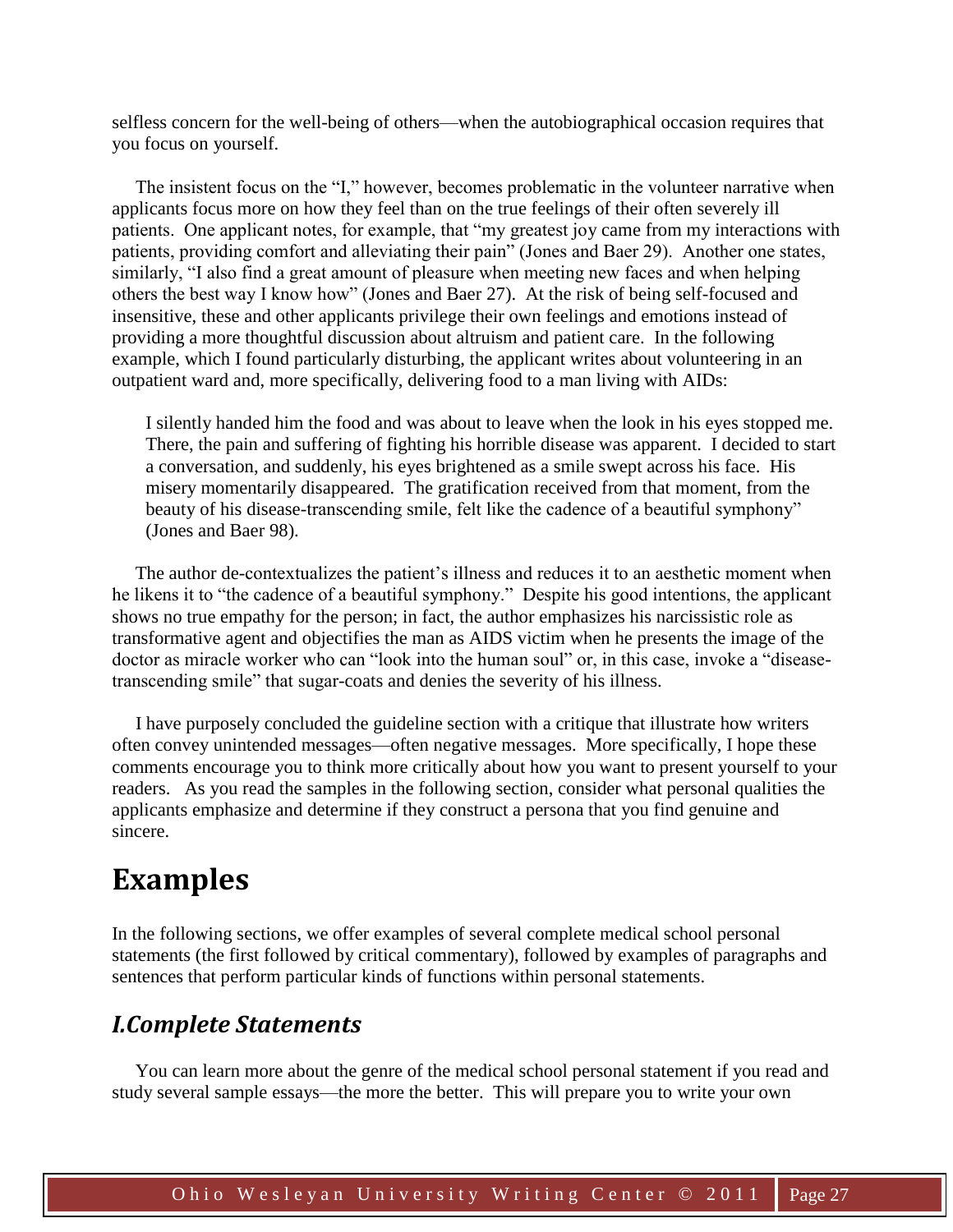medical school essay. As you read and study these examples, identify some of the characteristic features and conventions that were introduced in the first section of the personal statement packet. It might be helpful to write a critique of two or three of the essays, noting the strengths and weaknesses of each. This exercise will be particularly illuminating if you use criteria from the guidelines to inform your critique.

 To prepare yourself, you might begin with the first sample essay and then focus on the critical commentary that follows. As you will see, the applicant describes many of the same kinds of relevant experiences that other pre-med students include in their personal statements, such as volunteering at a hospice, shadowing a physician, and traveling extensively around the world. Though this applicant focuses on what seems to be appropriate subject matter for a medical school personal statement, two medical professionals, two university faculty members from different schools, rated this personal statement as average. As you read, see if you can recognize some of the problems highlighted in the critical annotations listed after the essay.

#### **Medical School Personal Statement—Example One**

 Hatha yoga emphasizes the ability to sculpt the human form into a fit, healthy, balanced vehicle for self-awareness and discovery. My passion for yoga began in my early twenties. I attended every available class and began to study first the practice of form, flexibility, strength and concentration. My instructor, John, encouraged me to push myself further until full splits and headstands could be achieved with ease. Yoga therapy and instruction became a way for me to connect to people in many aspects of my life. As an assistant instructor of massage therapy at Cal Ply, San Luis Obispo, I emphasized yoga as a self-care technique for students. Challenging postures definitely become play when my ten-year-old niece and nephew get involved. Children have an amazing capacity to breathe inspiration into a practice that can sometimes seem routine.

 Making the decision to pursue a medical degree and to honestly reflect on my true professional desires has been an incredible gift that evolved over several years. I discovered my interest in health care while training as a massage therapist and yoga instructor. I was challenged by students and patient"s inquiries and began to investigate how the skills I had learned could be applied to their specific conditions. My learning fell short and I wanted to better understand how to help them heal. Shadowing a physical therapist and working as a massage therapist in a chiropractic clinic enlivened my interest in scientifically grounded basis for health care. Shadowing an Osteopathic physician and observing surgical procedures and (sic) Children"s Hospital San Diego spark new interests every week. While massage therapy allowed extensive patient contact in my private practice, studying medicine will lend me the tools to offer more comprehensive care.

 I cherish the diversity I encounter. It is what excites and motivates me. My study of yoga grew from my interest in exploring philosophies of eastern cultures. Traveling, mostly independently, to over 20 countries and living in Germany challenged me to continuously learn more about the diverse world around me. Ordinary tasks such as getting water and preparing food can become unique challenges as different modes of operation and cultural differences come into play. Incorporation "sanuk," the Thai description for playful contentment, became a key tool to overcoming the obstacles of traveling alone in Asia. Living abroad afforded me the opportunity to learn a language in a shorter time than studying in an English speaking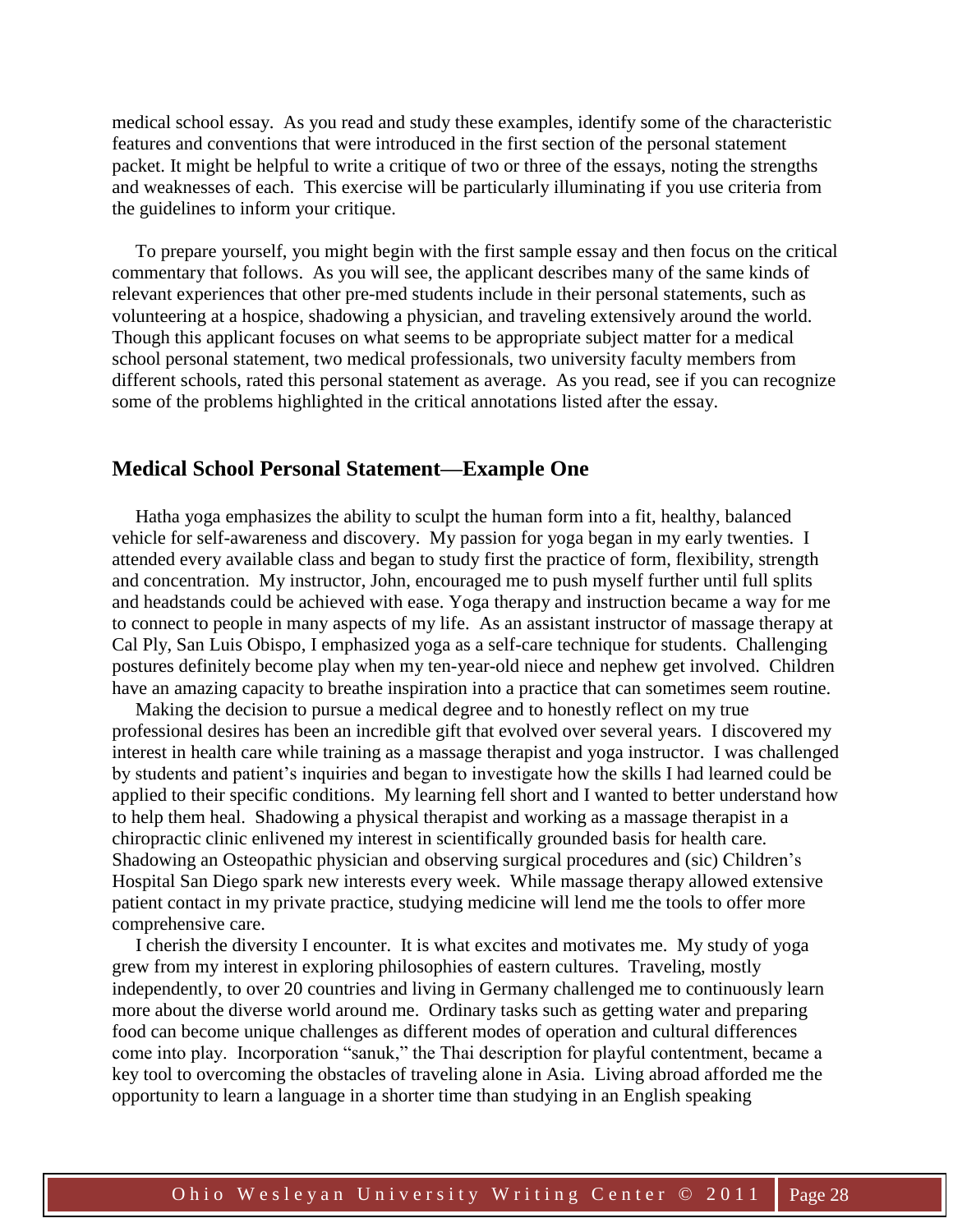environment. Having studied Spanish and German encouraged me to be precise in the messages I want to convey. As I continue to travel I am touched by the sincere desire and efforts of people to improve their English speaking skills. This invigorated my desire, and I find myself jumping at the opportunity to practice my language skills. These experiences will be valuable resources in establishing trust and building thoughtful communication with patients.

 Since college I have been committed to volunteer work as a means of improving social conditions and quality of life. As a therapist I offered massages and yoga instruction to low income individuals in exchange for donations to Habit for Humanity and Doctors Without Borders. I was able to raise hundred of dollars for these organizations while providing massages to people who would ordinarily not be able to afford such services. Last year I trained as a Hospice volunteer offering massage services to terminally ill patients. I have worked professionally for the Gorilla and The Women"s History Project, supporting their educational efforts. Observing work done in hospitals in India provided an insight into the ways in which I can incorporate a desire to work in underserved communities into my career as a physician.

 Invaluable as they are to me, my study of yoga and my cultural explorations are different from the work I have done to obtain my university degree: a process of obtaining desired results in a stipulated period of time. I was granted a BA in Anthropology and Religious Studies from UC Berkeley in three years. It took me a few years after completing my undergraduate degree to decide on the field of health care best suited to my interests and motivations. Making this decision required a renewed academic drive which included an organic chemistry course requirement fulfilled in an accelerated program a year"s worth of material in 9 weeks. I am more interested in scientific learning at this point in my life than I have ever been before. In the transition from studying soft to hard sciences I have improved my GPA significantly.

 I steered away from science during my undergraduate years but am confident my undergraduate studies, travels and interest in body-mind disciplines such as yoga will continue to be important in my development as a well-rounded person and physician. Because of the diversity I have encountered in life and in my clinical experiences I am leaning toward a primary care practice in which I can develop the types of relationships I have had with yoga students and massage patients, while delving deeper into the roots of disease and health.

 Though the path I have chosen may be arduous at times, my practice of yoga, meditation and mindfulness will help keep my own physical and emotional health in balance. It is this integrated balance along with a sincere desire to help people that I have to share with my community and the medical profession. (Bekins, Huckin, and Kijak 72-74)

#### **Critical Commentary—Example One**

 $\bullet$ **The applicant does not convince readers that her passion for medicine matches her passion for yoga and massage therapy.** The applicant devotes a disproportionate amount of space to describing her interest in yoga and massage therapy when she should focus more on relevant health care experiences, such as shadowing the Osteopathic physician and observing surgery, to rationalize her commitment to medicine particularly because her career path seems less definitive than that of many other applicants. Note that the author mentions yoga, massage therapy, or meditation—often a combination of the three—at least one time in all of the paragraphs.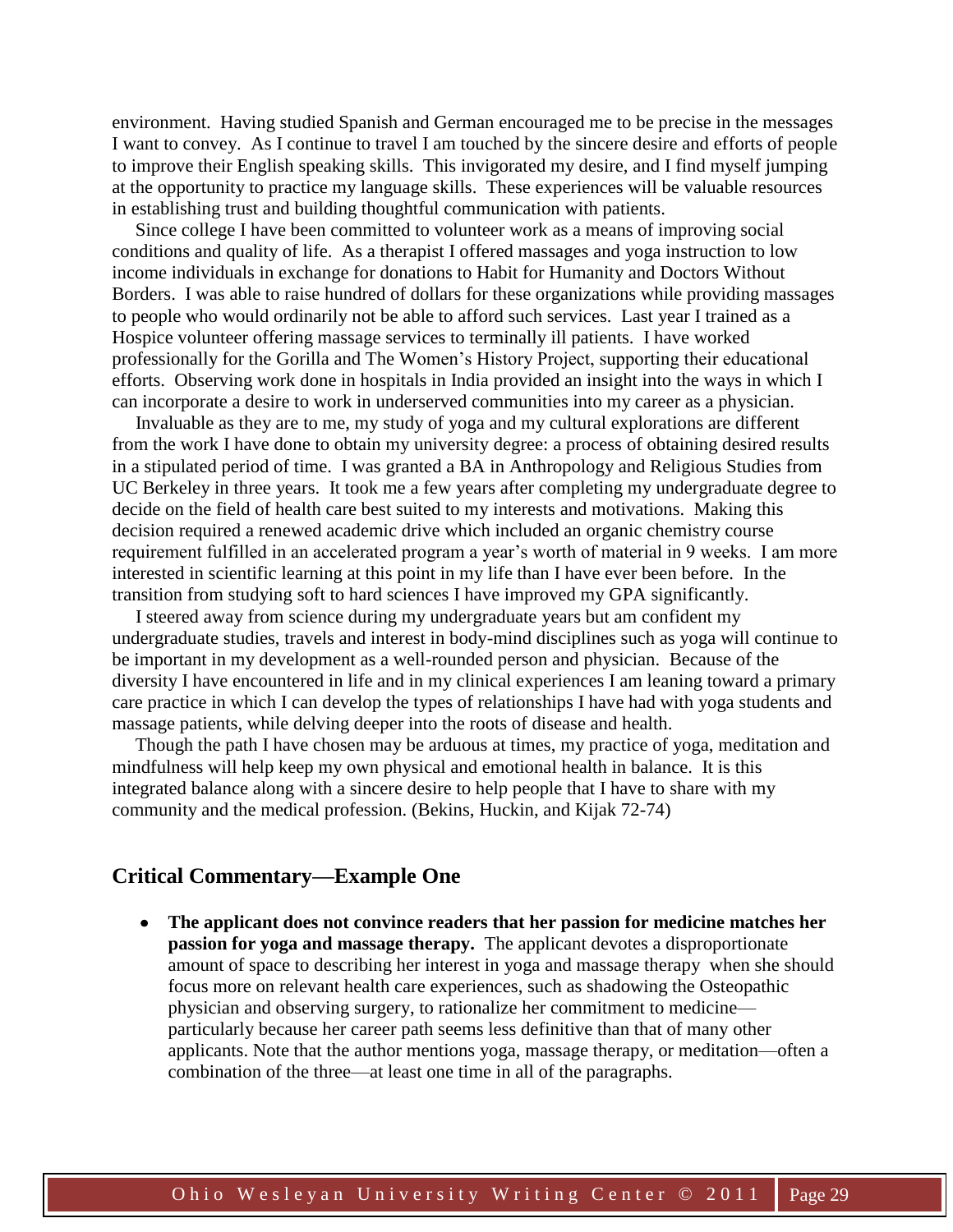- **The applicant does not convince readers that she has a genuine passion and aptitude for science and research.** Because the applicant majored in Anthropology and Religious Studies, she should address a potential liability by making science a greater focal point of the essay. Not until the fifth paragraph does the applicant mention science; she completed an accelerated Organic Chemistry class in nine weeks and then makes, as an afterthought, a tepid statement about her supposed interest in science—with no evidence to support it: "I am more interested in scientific learning at this point in my life than I have ever been before" (Bekins, Huckin, and Kijak 74). This statement lacks conviction and carries little weight since she had little or no prior interest in science before her decision to attend medical school, as she underscores in the first sentence of the penultimate paragraph: "I steered away from science during my undergraduate year" (74). Earlier in the essays she makes this statement: "Shadowing a physical therapist and working as a massage therapist in a chiropractic clinic enlivened my interest in scientifically grounded basis for health care" (72). In comparison, many applicants make bold statements about their passion for science and life-long learning, as the following example illustrates: "My thirst for knowledge continues to direct me toward the medical profession" (Jones and Baer 31).
- **The applicant includes volunteer experiences but does not emphasize the commitment to the humanitarian ideals that so many applicants privilege in their medical school personal statements.** Though the applicants understands "volunteer work as a means of improving social conditions and quality of life" (73), she fails to identify herself as the noble and compassionate public servant who selflessly devotes her life to service and recognizes that the greater professional rewards come from helping others. At the very least—and without being clichéd and sentimental—this applicant could emphasize her compassionate nature and commitment to altruism if she discussed how massage therapy can help alleviate, along with clinical medical practices, pain and suffering.
- **The applicant neither inscribes her essay with a central message (or thesis) nor provides revealing insights about specific experiences**. In paragraph three, for example, the applicant acknowledges that physicians need strong interpersonal skills to build patient trust and to communicate with patients from diverse background. Overall, however, the paragraph lacks focus and coherence; the author begins with a vacuous statement about cherishing diversity and then follows it with a seemingly irrelevant sentence about the origins of her interest in yoga. Many applicants, I want to emphasize, have similar difficulties; in fact, perhaps more than any other criticism, admissions officer repeatedly note that applicants need to discuss their personal experiences in terms of a life-lesson.
- **The author includes a fairly long and somewhat uninteresting introductory paragraph about a personal passion—yoga therapy—that seems more important than her commitment to medicine.** Other than noting that yoga therapy became a way for her to "connect to people in many aspects of [her] life" (72), the applicant neither explains the personal and therapeutic value of yoga and massage therapy nor links it to her interest in medicine. As one admissions officer notes, this personal statement lacks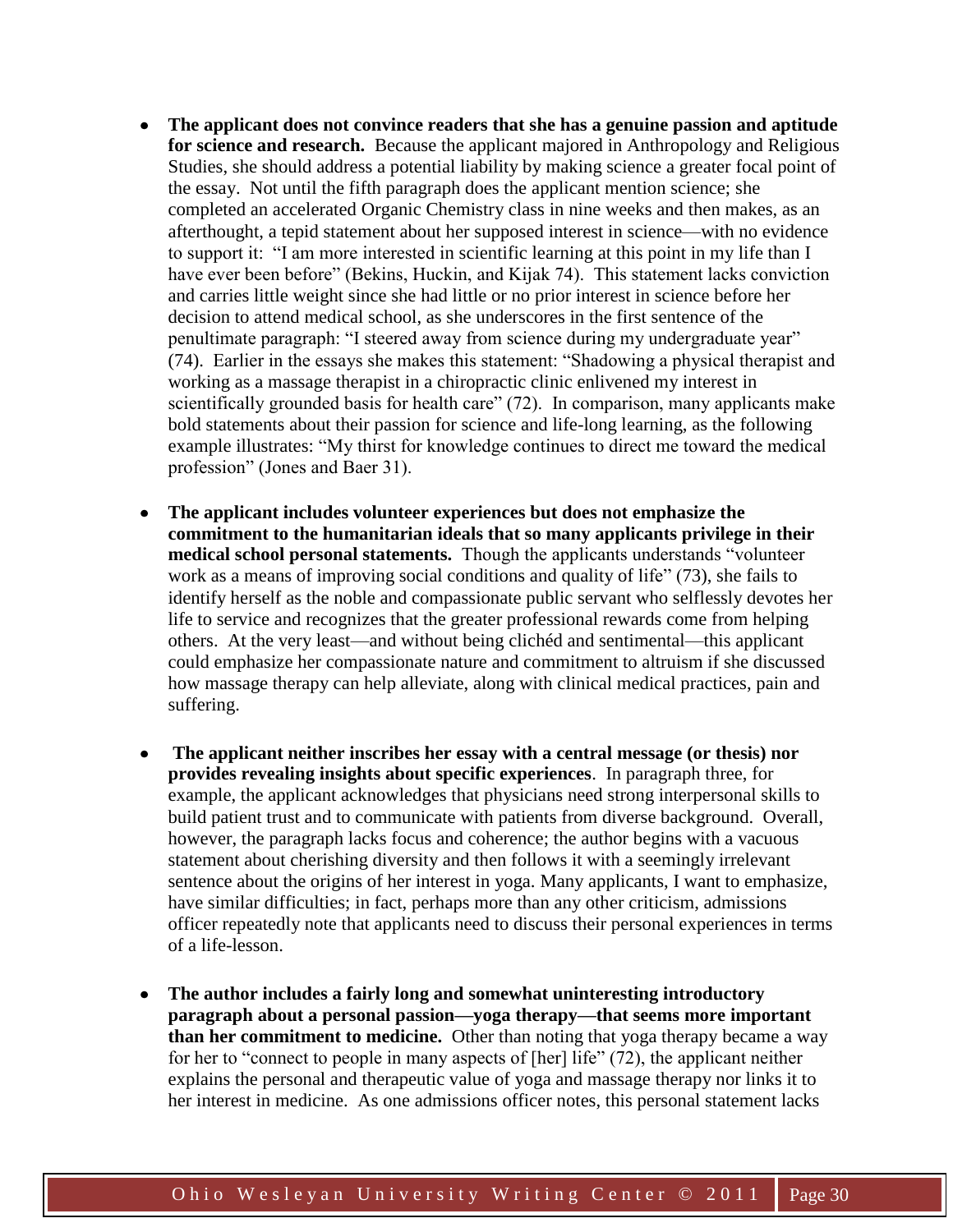"an articulations of a "sophisticated understanding of the connection between holistic and Western medicine" (67). Here and throughout the essay, the author could focus on, for example, the growing interest in "personalized medicine" and the increased emphasis on preventative therapies, such as massage, and other innovative forms of health care treatment.

**The applicant ends with a predictable and summary-like conclusion.** As noted earlier, the conclusion may be the least important paragraph or section of the personal statement. Many final paragraphs lack originality and include general and clichéd messages about the challenges of medical school and the applicant's commitment to medicine. Note that this applicant writes two concluding paragraphs. She might, at the very least, conclude with the penultimate paragraph and, thereby, omit the last reference to yoga and meditation made in the final paragraph.

#### **Medical School Personal Statement—Example Two**

 When I think of practicing as a doctor, I am most concerned about the intersection of scientific research and society's capacity to apply it, both in terms of legislation regarding health care and in terms of my ability as a doctor to comprehend how this research applies to my patient's health. Society's inability to apply research soundly is what I consider to be the biggest conflict facing the medical world and our larger society. For a doctor to be well educated and well informed does not automatically result in the best diagnosis in this day and age. The amount of new scientific information that medical research is producing almost daily becomes absolutely staggering, even for the specialist. And the medical establishment is currently under pressure to emphasize general practice, under the title "primary care." How can we expect this new wave of physicians to consistently give the highest quality of care, especially given the difficulty doctors have in correctly interpreting medical research findings? This difficulty was highlighted in a survey Health magazine recently conducted, which showed that only 25% of the doctors could correctly take raw data, or even a statistical analysis of the data, and turn it into a good diagnosis for their patients.

 We are currently living in a society still split between the isolated world of scientific research and the much larger world of politicians, legislators, artists, writers, and those who comprise our social services. This split is a particularly dangerous now, given the incredible influence the words "backed by scientific research" confer to advertising, which usually converts into the health trends of our society. Too few people exist whose vocation it is to bridge these two worlds, to bring accurate understanding to the majority of our society, and of these, doctors are the most important. In 1964, the scientist and philosopher C. P. Snow wrote about the split between these two cultures, which he called the scientific and the literary, saying: "It is dangerous to have two cultures which can't or don't communicate. In a time when science is determining much of our destiny, that is, whether we live or die, it is dangerous in the most practical terms. Scientists can give bad advice and decision makers can't know whether it is good or bad." His words might have been spoken at a commencement ceremony this very year, so timely are they. How can we solve this conundrum facing the medical establishment? C. P. Snow advised an overhaul in the way the Western world educates its children, in which young people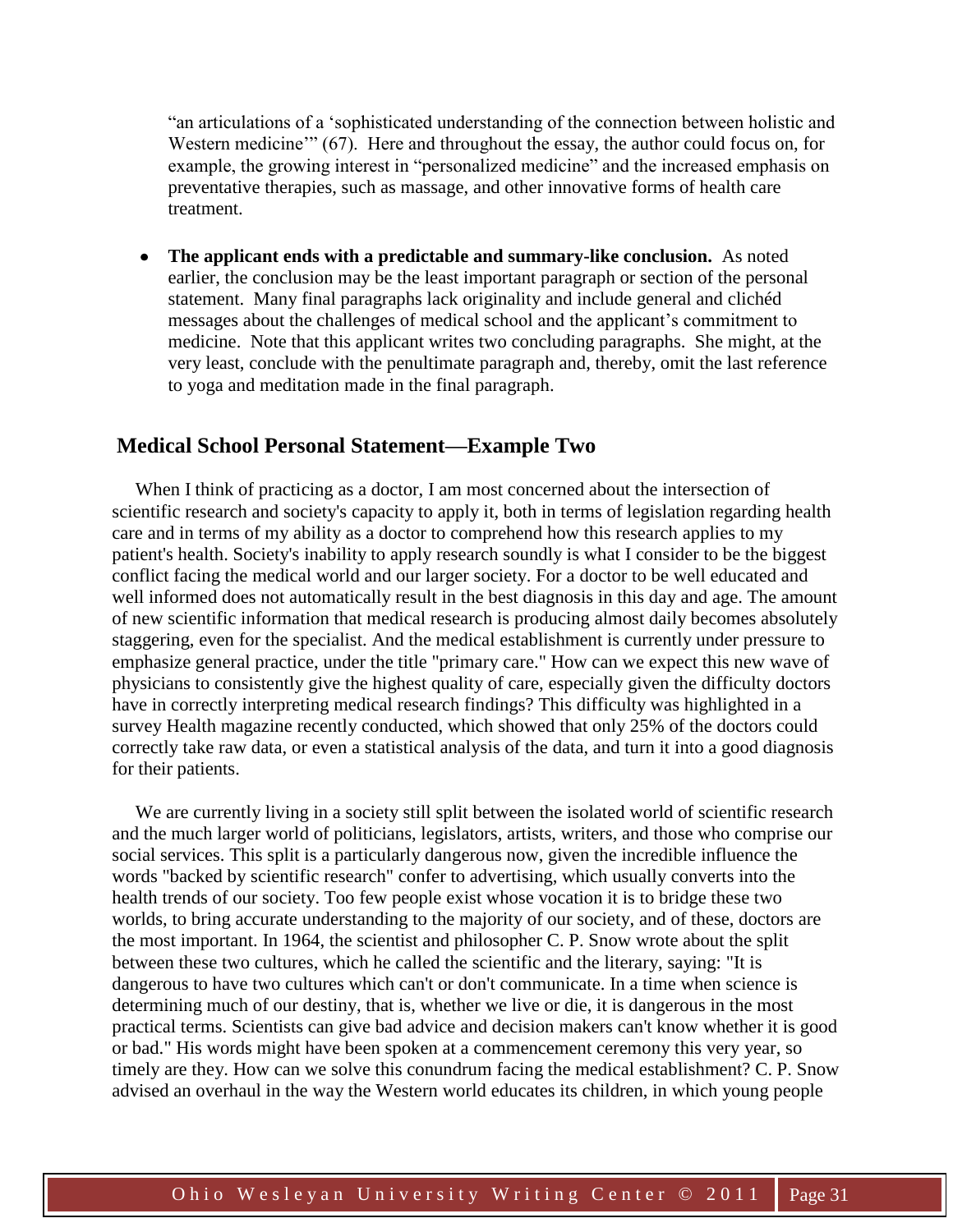would study the sciences as rigorously as they studied the humanities, and in the American liberal arts college system, he saw his idea come to fruition.

 I am a product of this system, having learned science, as well as literature, from the first day in my private school kindergarten class. In fact, my dual love of literature and science caused me inner conflict when, in high school, I was deciding what I wanted to do with my college studies, and ultimately with my life. I had then, as I do now, a deep passion for literature; however, as becoming a doctor was my highest priority, I wanted to be well-prepared for medical school. I needed to decide how to balance my fascination with scientific problems with my need for artistic expression. My senior year at Wellesley College exemplified my solution to this problem.

 During that year, I produced an Honors senior research thesis on William Faulkner that was the culmination of a four-year dream, had two of my fiction short stories published in news magazines at Stanford and the University of California at Los Angeles, performed surgery on rats and designed behavioral tests for rat spatial memory using a Morris Water Maze as part of my neurological research class. My outstanding skill in analyzing literature helped me to understand how to analyze scientific research, as I sifted through multiple papers to discover what theories were relevant to my current research endeavors. In the same manner, I had to uncover for my thesis a sound basis for challenging some of the purveying theories concerning William Faulkner's writings. I found I was using the same pattern of thinking in what are commonly regarded as disciplines that require widely disparate types of thinking, most commonly expressed as "different kinds of people." After years of being unable to explain why I could excel and enjoy both the sciences and the humanities, I finally realized that they both required similar abilities. A balance between the scientific and literary worlds of C. P. Snow was not necessarily required for our society's continued health; instead, what was required was a synthesis of the drive to know and to solve and the drive to create and to express. I found that this balance in thinking was equally necessary to scientific or to liberal arts endeavors, and that the balance that is so necessary for our society's physicians to have, and that C. P. Snow so strongly advocated, was not between two disciplines—science and liberal arts—but between two types of thinking—analytical and creative. I believe that it is my strength in both of these areas, as shown by my research interests coupled with a degree in the humanities, that makes me so well suited to be a physician. I know that in medicine, I can excel as one of those bridges between the science that is so critical to our health and those who we are devoted to healing. (Dowhan, Dowhan, and Kaufman 68-69)

#### **Medical School Personal Statement—Example Three**

 I decided that I wanted to be a doctor sometime after my four month incarceration in Columbia Presbyterian Children's Hospital in the winter of 1986-87, as I struggled with anorexia nervosa. Through the maturation process that marked my recovery, I slowly came to realize that my pediatrician had saved my life—despite my valiant efforts to the contrary. Out of our individual stubborn wills was born a kind of mutual respect, and he is one of the people who make up my small collection of heroes.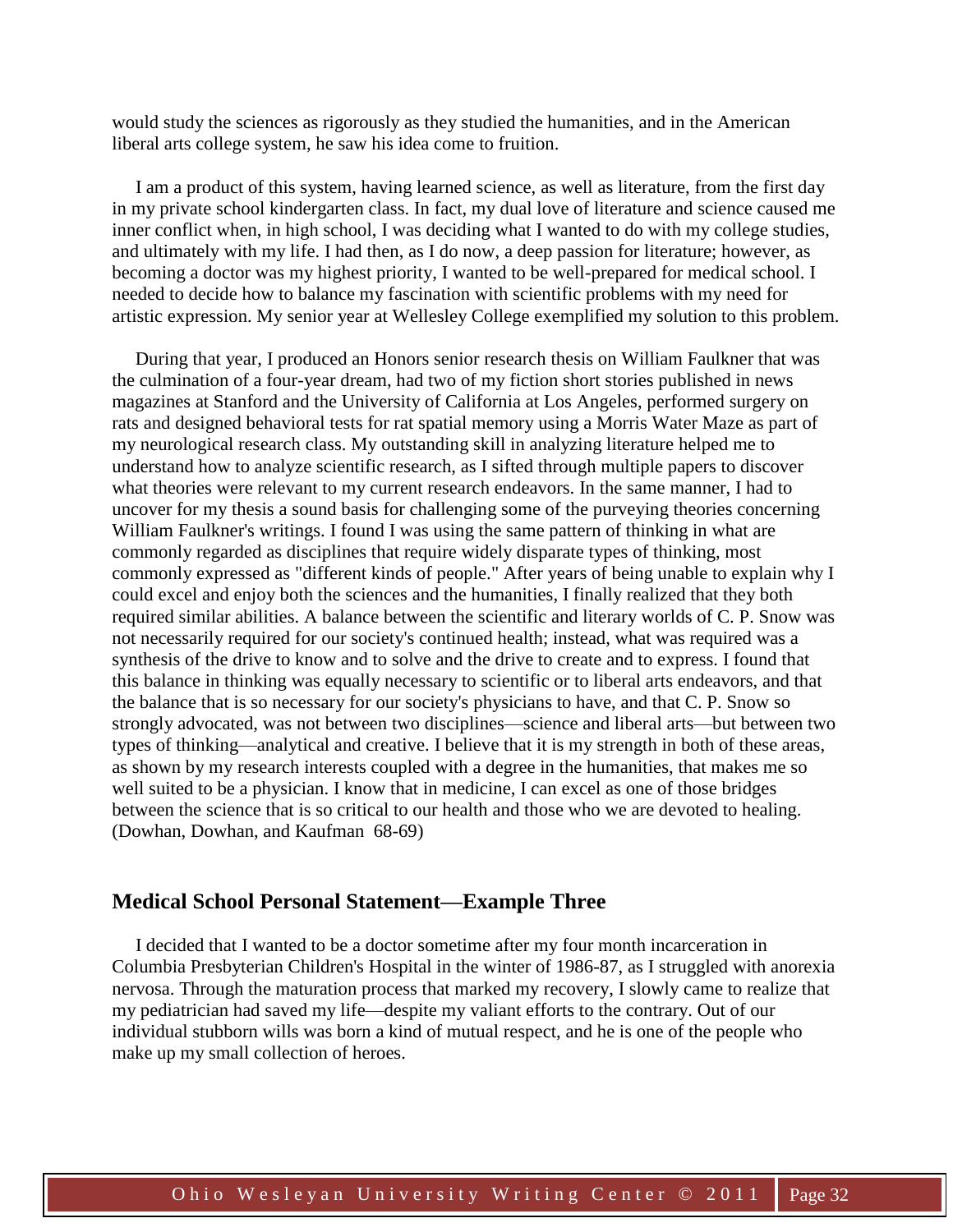I admire doctors who understand both what is said and what is held back, who move comfortably around the world of the body, and who treat all patients with respect. I am lucky because a few of them have become my impromptu teachers, taking a little extra time to instruct me in anatomy, disease or courtesy. During my Emergency Medical Technician training, one of the emergency room doctors took me to radiology to point out the shadow of a fracture in a CTscan and trusted me to hold a little girl's lip while he inserted sutures. The physicians in the Hospital 12 de Octubre in Madrid, Spain taught me to hear lung sounds and to feel an enlarged liver and spleen. They explained the social and medical difficulties associated with the management of pediatric AIDS until I understood the Spanish well enough to begin asking questions; then they answered them.

 I work now in the Mayfield Community Clinic, which provides primary care to members of the Spanish-speaking community near Stanford University. My job as a patient advocate involves taking histories, performing simple procedures and providing family planning and HIV counseling. I try to use the knowledge I have gained from class and practice to formulate the right set of questions to ask each patient, but I am constantly reminded of how much I have to learn. I look at a baby and notice its cute, pudgy toes. Dr. V. plays with it while conversing with its mother, and in less than a minute has noted its responsiveness, strength, and attachment to its parent, and checked its reflexes, color and hydration. Gingerly, I search for the tympanic membrane in the ears of a cooperative child and touch an infant's warm, soft belly, willing my hands to have a measure of Dr. V.'s competence.

 I first felt the need to be competent regarding the human body when I volunteered with the Amigos de Las Americas program in the town of T. in Lempira, Honduras. The hospital available to the people of T. (at a day's ride in the bed of a truck) was "where one went to die," so my partner and I, with our basic first aid certifications and our \$15 Johnson & Johnson kits, quickly became makeshift "doctors." The responsibility initially created a heady feeling; a distressed mother called on us to bandage the toe her eight-year-old son had accidentally sliced to the bone with his machete. I told him the story of Beauty and the Beast in broken Spanish while my partner and I soaked the dirt from his toe, and during the following week we watched him heal.

 Then our foster-mother, who normally tended to the sick, told my partner and me to "check on the foot" of D. The gentle-eyed, sixty-five year old man lay on his bed, his leg encased in bloody bandages from mid-calf to toe. After performing surgery, the hospital had given him a bottle of injectable antibiotics and some clean needles and sent him home without bandages or further instructions. My partner and I had not been trained to handle so serious a situation. We did not know what had happened; we did not know what the antibiotics were (or if they were actually antibiotics); we did not know if handling D.'s blood put us at risk for disease. We wanted to leave, but leaving the house meant leaving D. and betraying our foster-mother's trust. So we injected the antibiotics and cleaned and bandaged the wound every day for our remaining two weeks in Honduras although we felt ill-equipped for the responsibility, crippled by our ignorance and lack of supplies.

In T, I did not feel qualified to receive the trust the townspeople gave so willingly. As an HIV-antibody test counselor in California, I struggle everyday to win my clients' confidence. Somehow a twenty-one-year-old, Caucasian female must be sincere, knowledgeable and open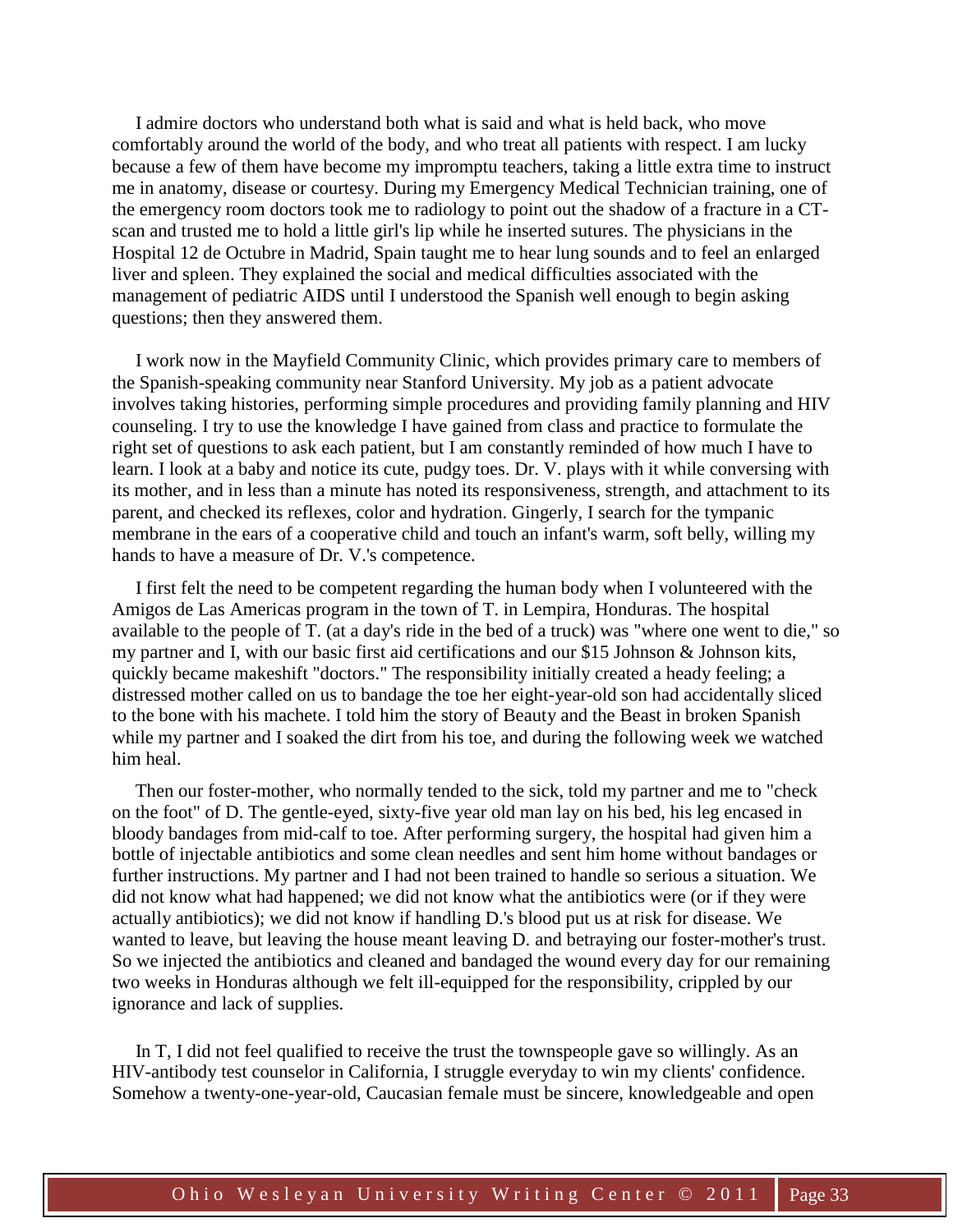enough to earn the respect of a fifty-five-year-old man who could be her father, a high school sophomore, an ex-drug addict, and a pregnant Latina woman. My clients are black, white, straight, gay, Ph.D. candidates and illiterate; some choose to come to me while others have court-orders. Yet to communicate effectively, each client must have enough confidence in me to engage in dialogue about his drug or sex life and to believe what I tell him, whether or not he chooses to act on our discussion.

 Speaking with patients, doctors and community members has opened my eyes to some of the difficulties involved with healthcare provision, and I hope I have given some inspiration or comfort in exchange for the knowledge I have received. I want these lessons in openness and compassion to shape my understanding of medicine and allow me to become the type of doctor I admire. (Dowhan, Dowhan, and Kaufman 130-131)

### **Medical School Personal Statement—Example Four**

 My goal is to become a caring and competent physician who reaches out and makes a positive difference in the lives of her patients. As a child, I admired and trusted the physician who treated me when I was ill. He showed me the important role kindness and compassion play in making a patient feel comfortable and secure with the prescribed treatment. As I grew older, I developed an increased interest in the medical field as an exciting opportunity to help people directly to solve their problems, and in so doing, to change their lives. My decision to become a physician is based on numerous experiences which have heightened my strong desire to make such an impact

 I have witnessed firsthand how one person can change the lives of others, simply through patience, understanding, and compassion. During high school, I participated in the "Peer Counseling" program which was designed to develop and enhance effective communication skills, interpersonal skills, and community service participation by its members. I chose to touch the lives of children in the community by volunteering regularly in a local elementary school and at a nearby Boys & Girls Club, where I continue to serve. In addition, I also had the wonderful opportunity to work with elderly people for two years in a nearby retirement home. Caring for them in the dining room and visiting them in their residences, I learned that simply by listening and using kind words and gestures, I formed many close relationships that have continued even today. Peer Counseling has definitely had a profound effect on my life and has shown me how rewarding it is to help others, and how easy it is to make a difference in someone's life. By becoming a physician, I can continue this work.

 Due to limited family financial resources, even with several scholarships, I have had to continue working during college. For two years I have held a position as an elementary school reading tutor. Every time I work with these children, I know I am making a difference in their lives—not only with literacy, but also with motivation and self-esteem. The bonds we have created, along with the progress the children have made, are truly remarkable. With my extensive literacy training, I began working at the Shands Children's Medical Services Center, where I developed reading programs for children in the waiting room. While working there, I was also given the opportunity to take patients' vital signs, which gave me a great sense of purpose and satisfaction.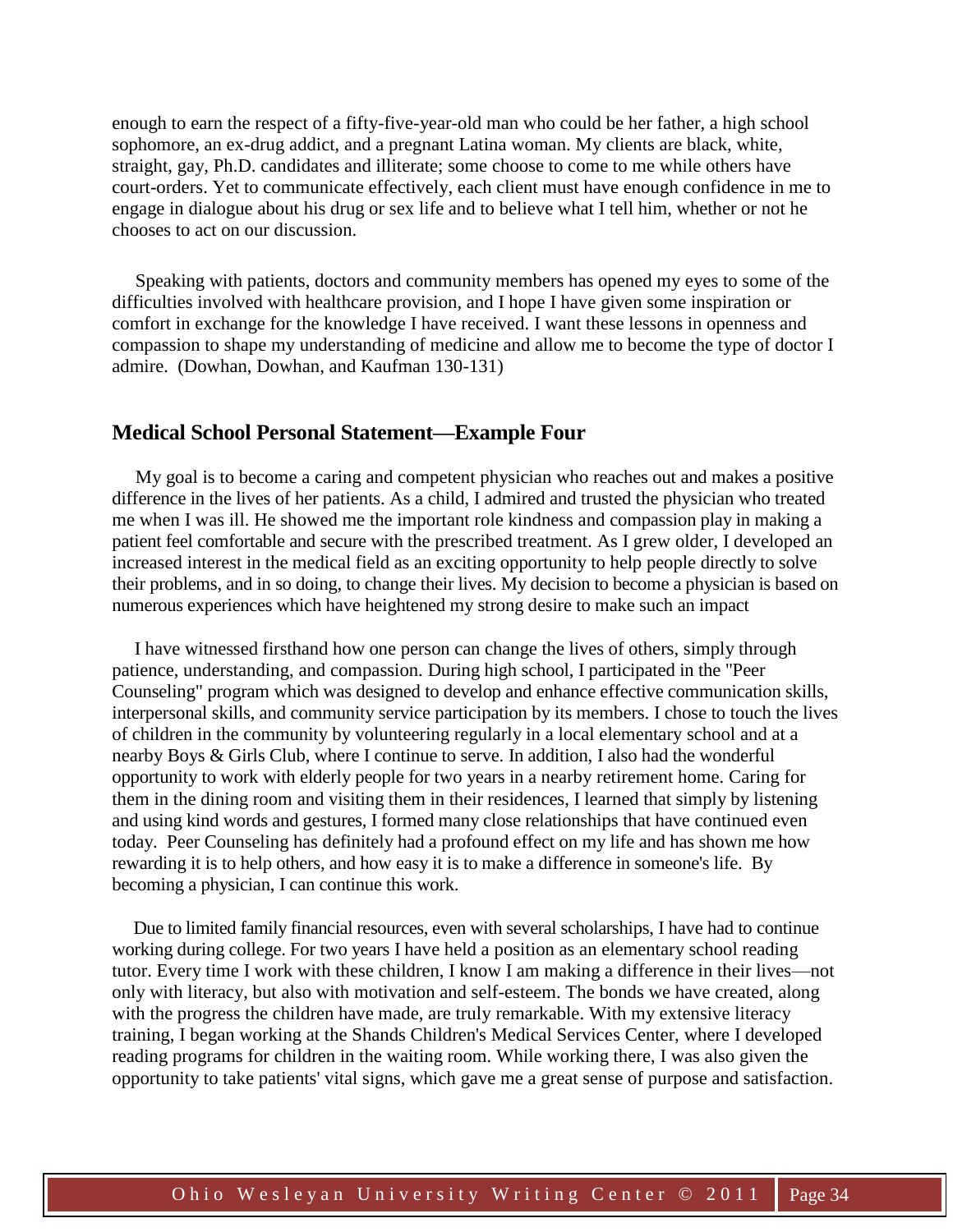During this period spent at the clinic, I became determined to enter the medical profession, and as a result, I pursued several opportunities to work or volunteer in medically related positions.

 To become better acquainted with the medical profession, I volunteered at Shands Hospital in the Cuddler Program, where I held, fed, and changed newborn infants in the NICU when their parents were absent. I observed minor medical procedures and saw how the physicians explained to parents the status of their baby's health in such a way that assured them the baby would receive the best possible care. I also shadowed a family physician for over a year and observed his unique situations and procedures. Most importantly, I witnessed the sincere concern and honesty with which he treated his patients. By spending many hours talking with him and his patients, I developed a greater confidence that I possess qualities necessary to become an outstanding physician, such as good listening skills, effectual decision making, perceptiveness, and a genuine concern for others.

 These traits proved to be invaluable when I later volunteered in the emergency ward at a local hospital. There, my greatest joy came from my interaction with patients, providing comfort and alleviating some of their pain. I had the incredible, good fortune to work with a surgeon who treated me as a "student." He explained thoroughly during each patient's visit what symptoms were commonly seen, what preventive measures should be taken, and the treatment that should be given. His kindness, generosity, and passion for medicine made a strong impact on me.

 These numerous work and volunteer experiences have helped me realize that medicine offers everything I want in a career—the ability to make a difference in the lives of others while working in a field which I find exciting, challenging, and rewarding. Becoming a physician provides the opportunity to have positive interaction with patients and create a doctor-patient relationship based on trust, communication, compassion, and confidence. My desire to positively influence the lives of others and my thirst for knowledge continue to direct me toward the medical profession. (Jones and Baer 29-31)

#### **Medical School Personal Statement—Example Five**

 For some time now, I have had to endure teeth-clenching pain on a weekly basis. Every week, I attend a sitar lesson, during which I force myself to play my raga even as the instrument's metal strings dig painfully into my fingers causing them to bleed. I try to concentrate since every mistake means starting all over. My teacher, a sarod maestro, insists that he has undergone far harsher training at the hands of his grandfather. I sometimes wonder if the pain is worth it. In the end, though, when my cuts callus, I am able to look past the pain and struggle and become lost in the beauty of my ragas.

 The struggle of mastering an instrument has never overshadowed the joy of finally creating music. By applying the same passion, patience, and discipline that I have for music, I hope to master a finer art form-medicine. The path to medicine will likely be difficult and, at times, tiresome. Yet, I find joy in struggles that lead to a positive end. On two separate occasions, I have seen the beauty that the art of medicine can create. Each time, it threatened to forever intoxicate me, beckoning me to follow and neglect the pain and struggle along the way.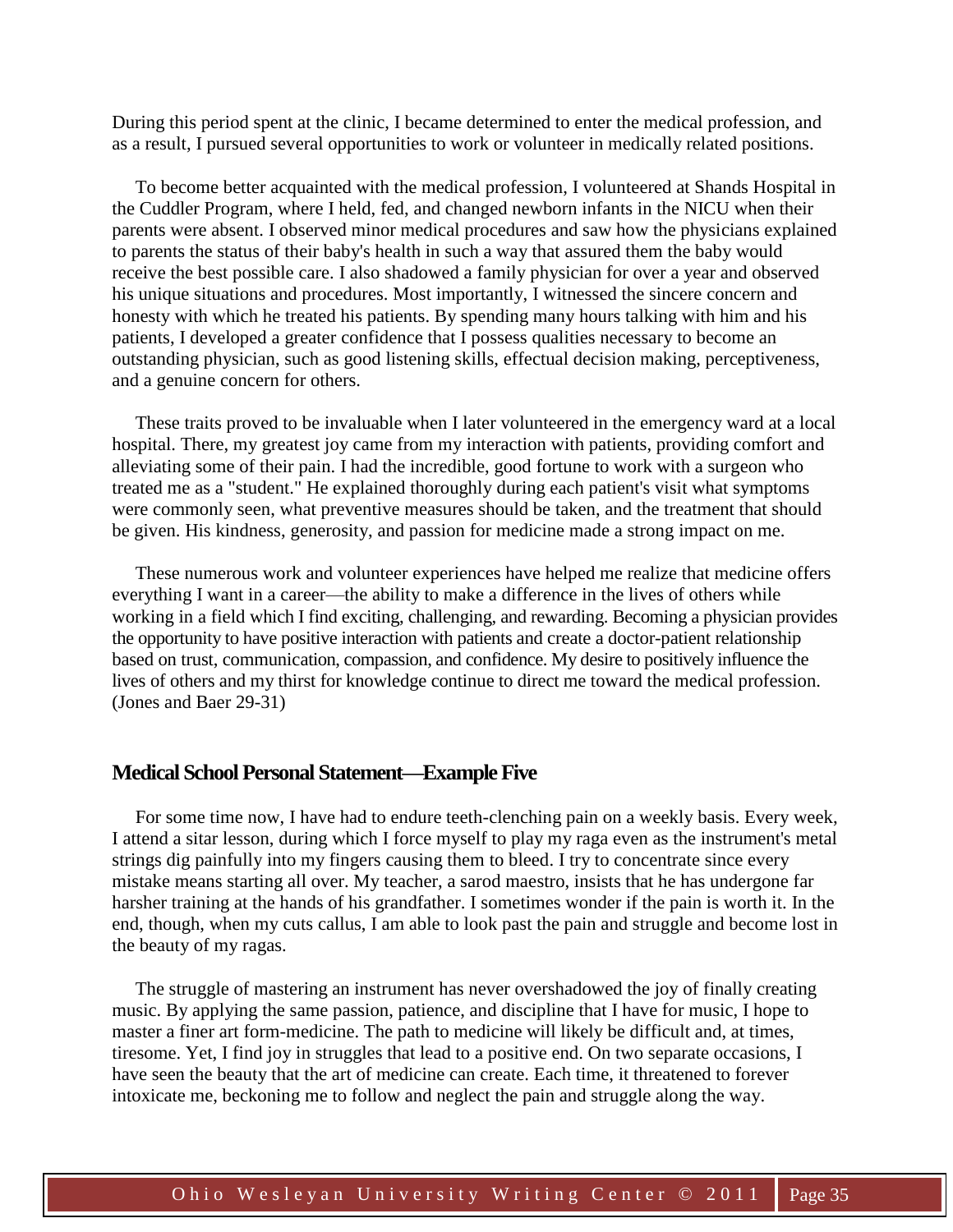The first occasion happened in an old, battered building typical of Chicago's public-housing system: a fourteen-story box with boarded windows, dim lighting, leaky plumbing, and threadhung elevators. My mission there was simple: deliver a paper bag full of hot meals for a man living with AIDS. I pushed the button for the elevator with my bandaged finger; my knife had slipped the day before while preparing the hot meals I carried that afternoon. Getting off on the tenth floor, I knocked gently on his door. The man who opened it seemed quite healthy. I silently handed him the food and was about to leave when the look in his eyes stopped me. There, the pain and suffering of fighting his horrible disease were apparent. I decided to start a conversation, and suddenly, his eyes brightened as a smile swept across his face. His misery momentarily disappeared. The gratification received from that moment, from the beauty of his disease-transcending smile, felt like the cadence of a beautiful symphony.

 What caused that moment, however, was not simply my effort to ease his life. His ability to answer the door, talk with me, and smile brightly was the result of medications discovered by medical scientists who struggle in laboratories, examine his disease, and look for its treatment. The second occasion was interning in research at various medical laboratories. There, I have learned the rewards of becoming a physician who translates advances in medical research into clinical practice. The inherently laborious work in laboratories—the days spent learning to use a flow cytometer, the weeks spent troubleshooting a PCR reaction, and the months spent developing a drug-delivery system for a rat's brain—is worth the final result obtained after years of research: a more melodious life for our family, friends, and fellow human beings.

 To the end of including research in my career, I will begin graduate study at Oxford University this fall, having been accepted to study neuroscience in the Department of Physiology. I have a particular fondness for this area due to past experience doing research in the field, a taste for the computational aspects of the brain, and an interest in advancing a medical field that offers much diagnosis but little treatment. I have always planned to earn a doctorate to complement my medical education and will take advantage of that opportunity at Oxford if I can establish a workable thesis proposal by next spring. Eventually, I hope to become an academic physician, integrating research and teaching with patient care.

 In my life's pursuits for the highest virtues of art, beauty, and truth, I find one road leading toward community service and another toward science. At the intersection lies the art of medicine. Mastering this art requires one to struggle through various emotional and physical obstacles. However, for the beauty such as that embodied by the AIDS victim's smile, the struggle is worth it. Let the raga begin. (Jones and Baer 97-98)

#### **Medical School Personal Statement—Example Six**

 My desire to become a physician is one that has been gestating in me for as long as I can remember. However, it was only until the early part of my ninth-grade year that I realized rural family medicine was for me. I have virtually spent all my life in Geneva County, a small, rural Alabama county with a large majority of people living in what many would call poverty. It is out of growing up in this area, and seeing the lack of basic medical care for many citizens, that I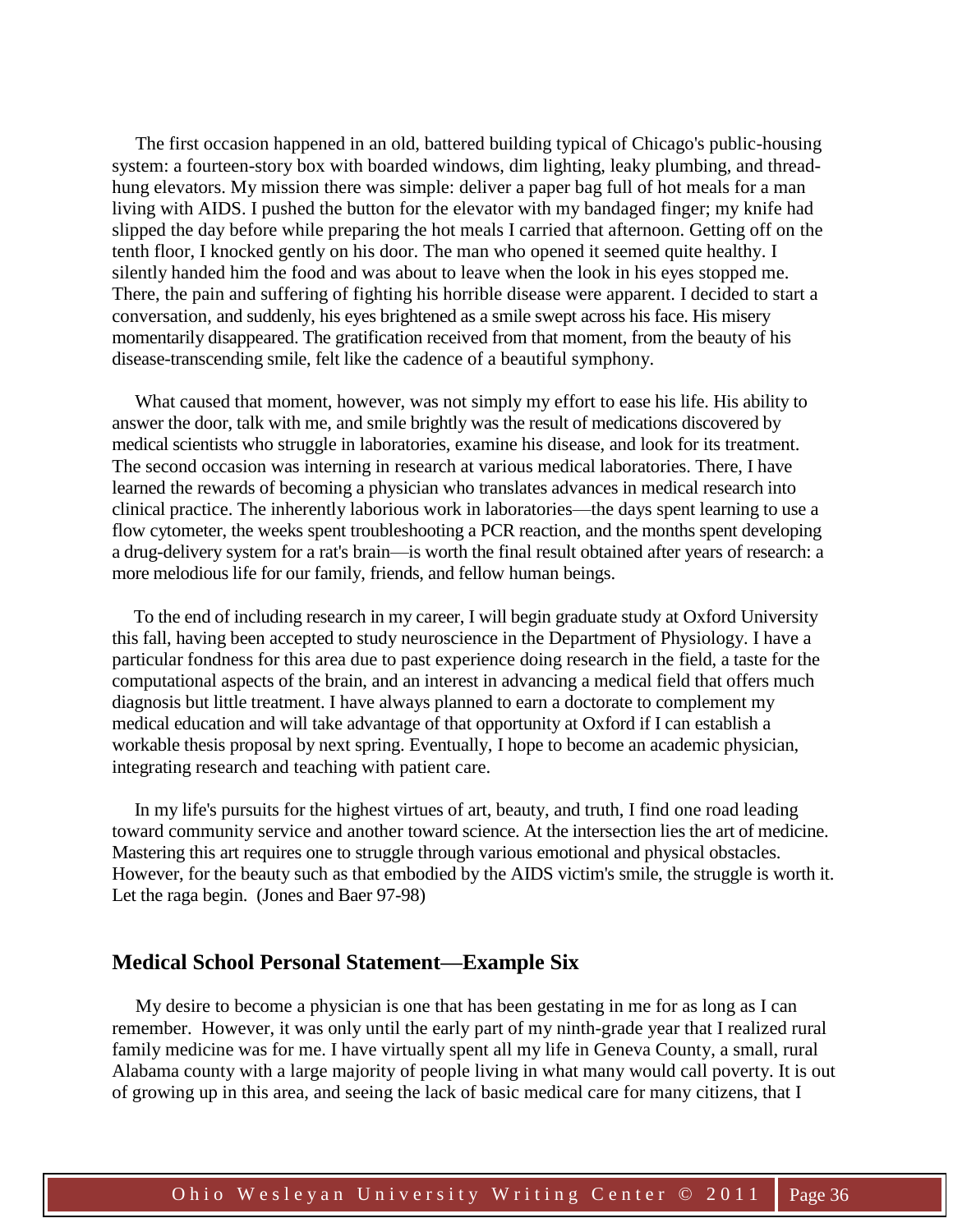desire to become a family practice physician and one day return to Geneva County and serve the people who have taught me so much.

 In high school I had a wealth of opportunities to experience the role of a physician, and these experiences helped to change my initial unrealistic views concerning just what a physician does. After countless hours of interacting with doctors, nurses, patients, and other health care staff during my high school years, I developed a longing to work with others in a health care setting and to see that all people have access to health care. Over the course of my undergraduate education, I had many opportunities to work in a variety of health care settings. From the practices of rural family physicians, to a hospice organization, to a large trauma unit, I have gained a plethora of knowledge and insight concerning the field of medicine.

 However, in all of these settings, one sudden realization still rings true, and that is there is no greater satisfaction in this world than helping people through the practice of medicine. I have seen frowns turned to smiles of comfort when a physician walks into a patient's room. I have experienced emergency room physicians gently embracing an accident victim's family and have seen the relief a family receives from this simple action. My involvement during my undergraduate career with various health-related organizations made me more inclined to the personal qualities a physician should possess. I have been awakened to the enormous responsibilities a physician faces daily and have seen the vast importance of healthy doctorpatient relationships. Over the past eight years, I have taken every advantage offered to me and have tried to hilly understand just what it takes to be an effective physician.

Through these experiences, I have come to the conclusion that not just one or two traits make up an effective physician. A physician must possess a certain degree of intelligence and curiosity. On the other hand, I have learned that sensitivity, compassion, and diplomacy also play a major function in making a good doctor. In addition, an effective physician must be totally committed to the practice of medicine and to the overall well-being of his or her patients. Through various health-related activities over the past eight years, I have experienced what it takes to be an effective physician. While the "ideal" physician cannot be created overnight, I will be able to draw upon my experiences to help bring out these qualities and characteristics within me.

Currently, as I pursue a Master's of Public Health degree in Health Policy and Management at Emory University, I am being awakened more than ever to the big picture of health care and the lack of basic ' health services in rural communities across America. Also, by working at the national office of the American Cancer Society as a public health intern, I am beginning to understand the implications of disease and how they affect society. By obtaining my MPH degree, I will be a stronger voice for rural medicine and will possess the "tools" to do more for the cause of rural medicine, along with serving the basic health needs of a rural community. Many of the qualities that rural living offers are simply unsurpassed. However, there is a need for better, more encompassing health care in rural communities. Clearly, the lessons and experiences I am receiving this year at Emory and the American Cancer Society will be a tremendous asset in the future as I one day serve as a rural health care provider.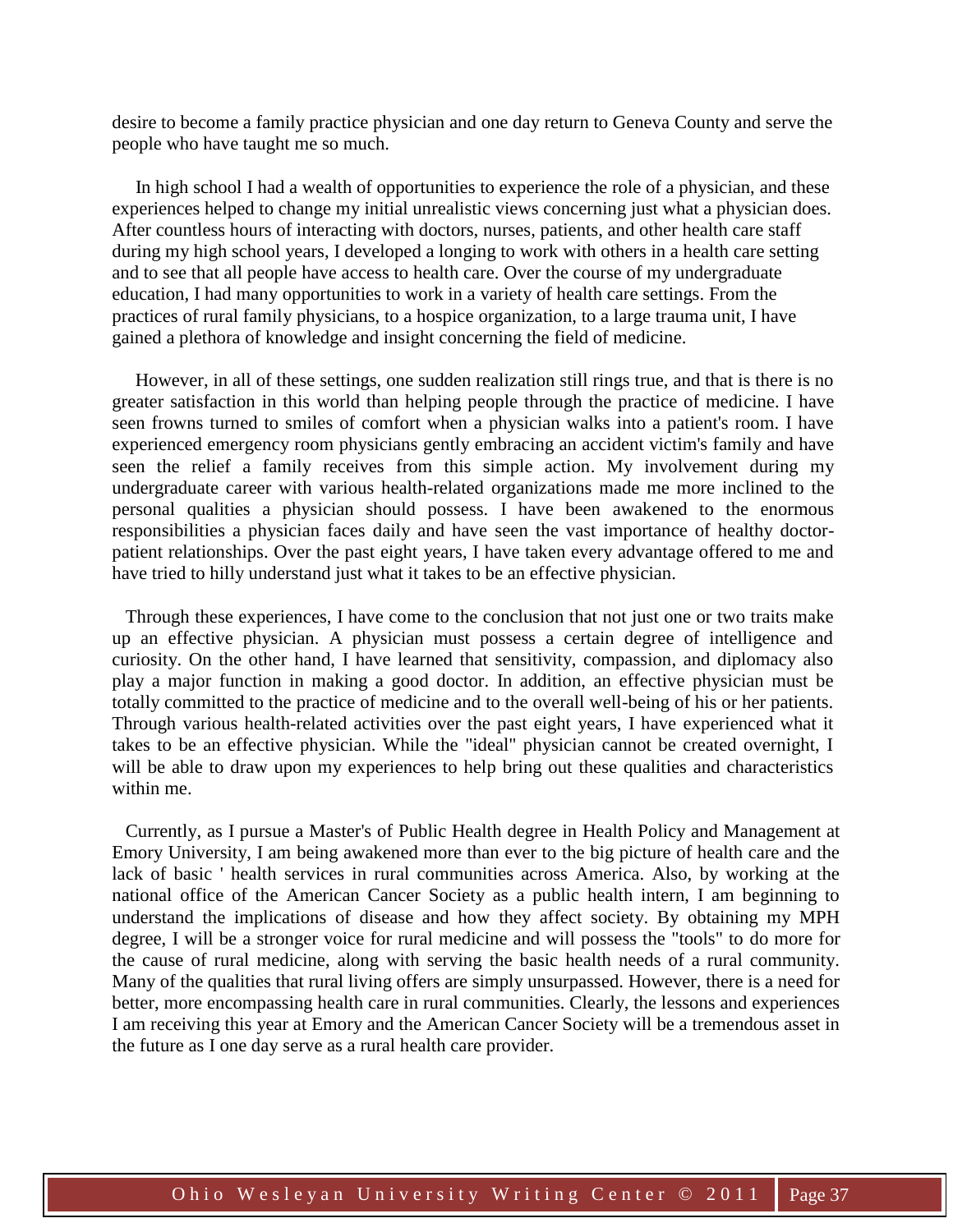Culminations of experiences, lessons, and other events have drawn me ultimately to pursue a career in medicine as a rural family practice physician. However, I do not particularly view being a physician as a career choice, but rather as a calling. I sincerely possess the desire to serve others and be a vehicle in restoring health as a physician. My compassion, commitment, and energy to the field of medicine will allow me to become an effective physician. Many will tell you that I am humbly ready to contribute in this capacity. In closing let me say that you will never encounter someone who truly wants to serve a rural community as a physician more than I. I am totally committed dedicated to going the distance to become a rural health care provider and look forward to the day when I can start medical studies. (Jones and Baer 35-37) **Medical School Personal Statement—Example Seven**

 I stood over a boy, no more than fifteen. He was drunk and appeared to be in immense pain. He lay sprawled across a cot in the corner of a room that had begun to smell strongly of stale alcohol and urine since his arrival. His clothes were filthy and I thought he must have lived on the street. Suddenly, my eye was drawn to his right arm that seemed discolored and somehow deformed. Dr. Jan Singh stood next to me and explained that he was a glue sniffer, a common problem in Quetzaltenango, Guatemala. He had suffered severe burns when he had attempted to heat glue so as to better inhale the fumes.

 Jan and I, along with other doctors and volunteers, had come to Guatemala to distribute medicine, medical care, and other aid. I had originally been assigned to help the construction crews, but Jan had recruited me as an all-purpose translator and medical aide. I had only just learned some rudimentary Spanish and had a vague recollection of first aid training from close to ten years before. Despite my inexperience, I felt comfortable helping Jan. While working in Guatemala, I saw a small child with worms growing under his scalp, and I helped to extract them. I helped a man, again smelling strongly of alcohol, into the treatment room and naively struggled with him to remove his jacket from over his arm only to discover he had broken it a few days before and was embarrassed by the state of it. I took pictures for the doctors' records of one woman with herpes sores that covered nearly all the skin of her cheeks and of another whose arthritis had crippled her hands. These sobering experiences aside, the sight of the young boy on the cot remains my most vivid memory from Guatemala. The extent of his injuries shocked me, especially in contrast with his youth. I believe my memory of him is so vivid because we were unable to help him. Although we did find him a bed in a local hospital, he left the next night, before the doctors were able to begin treating his arm. We looked for him around the city but never found him. When I first saw him in the room, however, I was excited by the thought of helping him. I had no idea how I could help, given the severity of his burns, but the mere possibility inspired me and still does. At the same time, my excitement felt bittersweet as I was scheduled to begin classes at law school a month later. I couldn't imagine being able to help people as an attorney in the same tangible way as I was able to help them in Guatemala. I spoke at length with Jan and others about my feelings. Jan expressed her opinion that a lawyer could just as easily help as a doctor could. She advised me, as did others, to attend law school. I had seen my mother help countless defendants as a public defender in California, so I set out for law school convinced that Jan was right.

 In a way, she was. As an attorney, I have been able to help. By writing bench briefs for the Louisiana Supreme Court, I played an important role in ensuring that justice was done in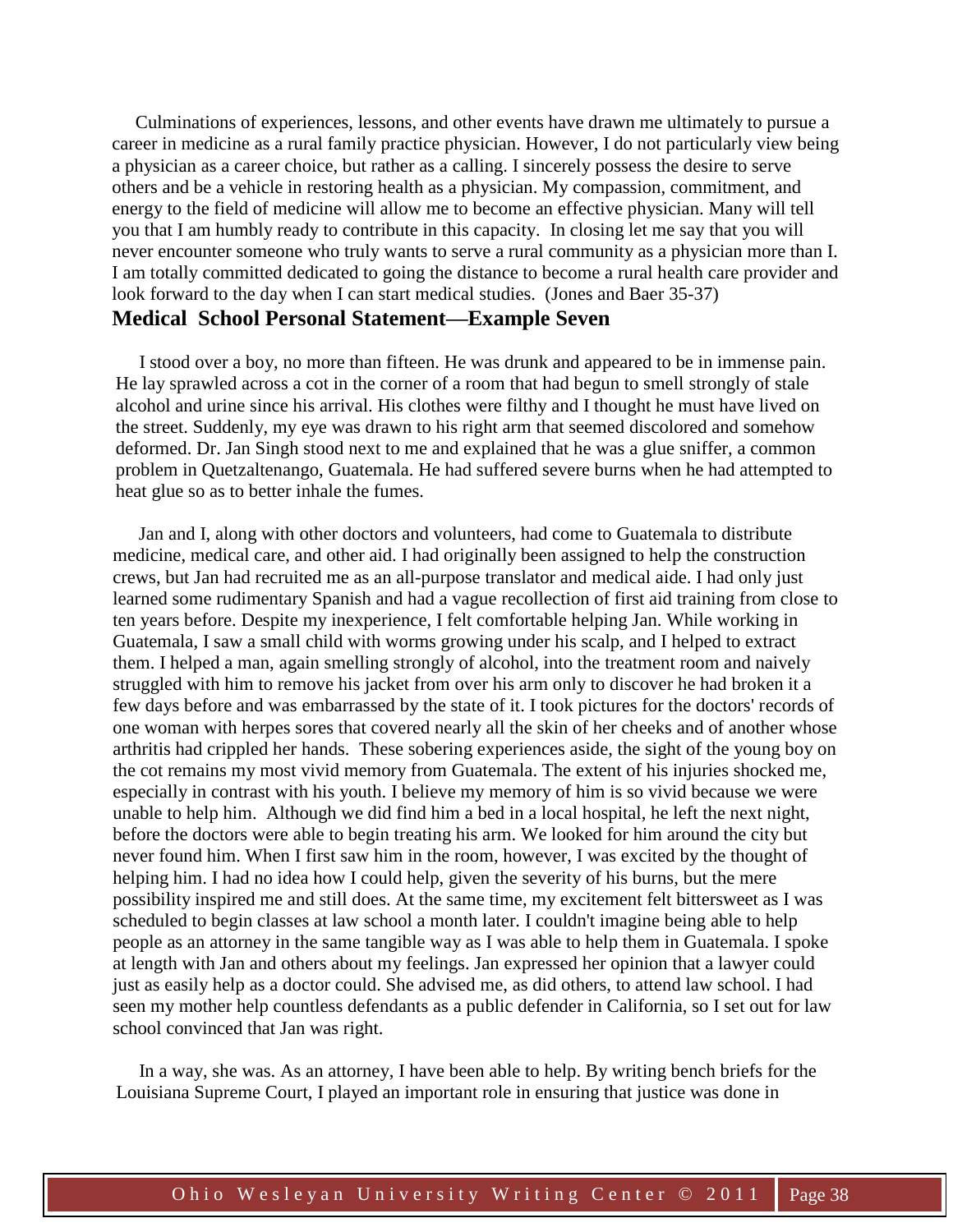individual cases. In my pro bono work in Texas, I have had the honor of helping individual families through hard times. Being thanked by them personally is the best reward. But I have never forgotten Guatemala and how I felt when I worked there. Although I have lost touch with Jan, I remain inspired by my memories of her work with patients and the insights I achieved while working with her. I have incorporated these skills into my practice of law and have relied on them when interviewing legal clients. Looking back, however, the most important lesson I learned is how much I enjoy working with people in the unique way that a health professional can.

 In the past year and a half, as I have completed my prerequisites, I have rediscovered a love of science I had lost in college. My grades at the University of Texas at Dallas reflect this rediscovery. Moreover, during my volunteer work in the Parkland Hospital ER and my time as a research assistant for Dr. Thomas Andrews, I have explored different areas of medical practice. Invariably, I have found myself yearning to learn more and to participate at a higher level. What fascinates and drives me is the possibility of choosing a career which combines both science and the art of helping those in need.

 In short, I have followed a circuitous and complicated path to achieve a dream I've had since my time in Guatemala and before, but it was the perfect path for me to take. I am especially grateful that the path I chose passed through law school as the skills I learned there are invaluable for my future practice of medicine. Moreover, I needed my time in law school and thereafter to gain confidence in my abilities, to develop my sense of personal integrity, and to truly commit myself to what will be a long road through medical school and on into a career as a doctor. (Jones and Baer 48-50)

### **Medical School Personal Statement—Example Eight**

 My mother was diagnosed with breast cancer when she was thirty and I was three years old. My memory of this time is clouded with tangibles, including wigs, prosthetic breasts, and hospital bracelets; clearly I was unable to grasp the severity of the disease at such a young age. Over time, I became inquisitive about my family's history of cancer and its relation to my Jewish descent. Discovering my strong genetic predisposition to breast cancer sparked my interest to study medicine. The fact that math and science are my academic strengths further inspired me to pursue this career.

 Yet how could I confidently assume that I wanted to be a physician with no concept about what a physician's daily routine entailed? My mother is a social worker and my father is an attorney, and none of my relatives in New Orleans are physicians. I dedicated the past four summers to exploring the many facets of medicine in order to gain greater insight. Originally interested in research, I spent three consecutive summers indifferent laboratories: human genetics, cancer, and neuroscience. This exposure proved to be a valuable learning experience, as I saw the concepts I learned in theory applied in practice. Also I now appreciate researchers' relentless efforts to endure tedious protocols and hopefully await results. Most importantly, I discovered that I longed for contact with patients.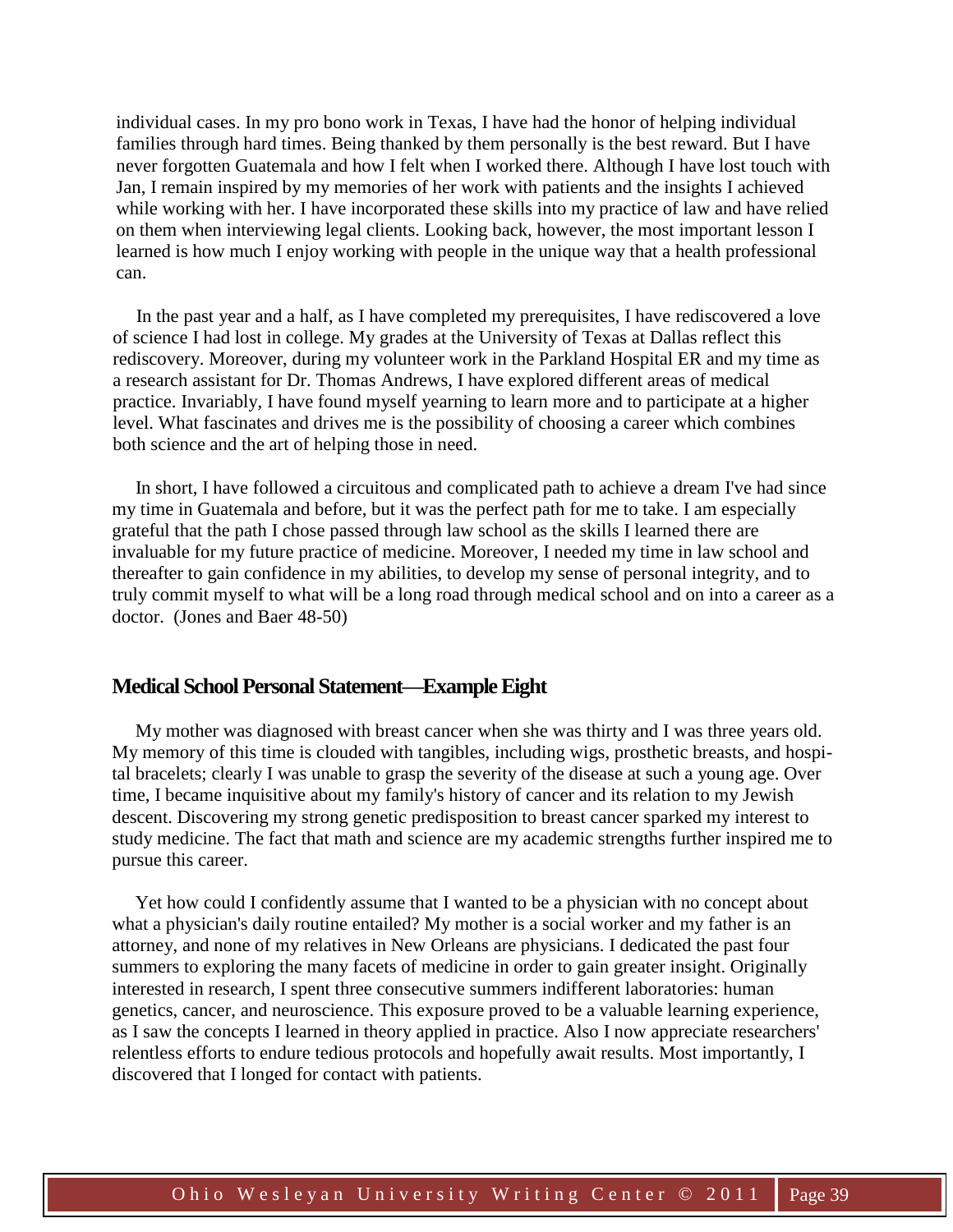In an attempt to fill this gap, this summer I shadowed an oncologist at Presbyterian Hospital. I benefited from close patient interaction; I examined malignant breast tumors, observed nurses administer chemotherapy, and aided patients on their deathbed and the stages in between. I also sat in on internal medicine residents' morning report and physician conferences. The overall experience was not demoralizing, but exhilarating and uplifting. I watched and learned from the doctor. He was calm and always sincerely listened to his patients. He gave them hope. "Why pay to go to the movies to see heroes when I can see them every day?" he would routinely state.

 To experience different patient populations and specialties, I also observed a pediatrician at Ochsner Hospital. It was immediately evident that pediatricians are faced with an array of different, yet no less important tasks. In this specialty, it is important to communicate with both the sick child and with the mother or father who is in the room. The doctor always listened intently and asked all of the right questions at the appropriate time, serving as both a healer and an advisor.

While my main goal was to observe patient-physician interaction, I was also able to assess the physicians' qualities that allowed them to become accomplished practitioners. I was encouraged by the fact that I, too, possess these traits. Good listening skills are paramount to fostering a trusting rapport with patients and taking their history. I was chosen as a Student Listener in high school and advised troubled or homesick classmates in my dormitory. At the University of North Carolina at Chapel Hill, I was selected to an advising position in my sorority, where I counseled students on a wide range of issues, from class selection to alcohol abuse.

In addition to listening, I understand the self-discipline and perseverance that are equally important to endure the arduous study, long hours, emotional and mental strain, and moral and legal responsibility that are an integral part of the medical student's and eventually the doctor's daily existence. I am not deterred by the prospect of a grueling physical routine or the lack of leisure time. Although I work effectively independently, I know the importance of group participation. The UNC Honors Program has provided me with small, discussion-oriented classes similar to those I profited from at boarding school. These classes allow students to bounce ideas off one another and collectively work to solve problems. These class dynamics are similar to the discussions I observed at morning report with internal medicine residents.

I have always grown up with the prospect of cancer in my future. Yet looking ahead, I see a pathway that leads not to cancer, but to medical school and eventually a career in medicine. I cannot recall a specific time when I chose medicine; instead I would affirm that medicine chose me. I am excited to foster trusting relationships with patients, solve problems, and continue the learning process throughout my career. Physicians often warn me about the challenging career I face, one where the financial rewards have been curbed significantly. I reply that I look forward to accepting the challenge. As for the rewards, they will come every day when I can care for and heal "heroic" patients. (Jones and Baer 70-72)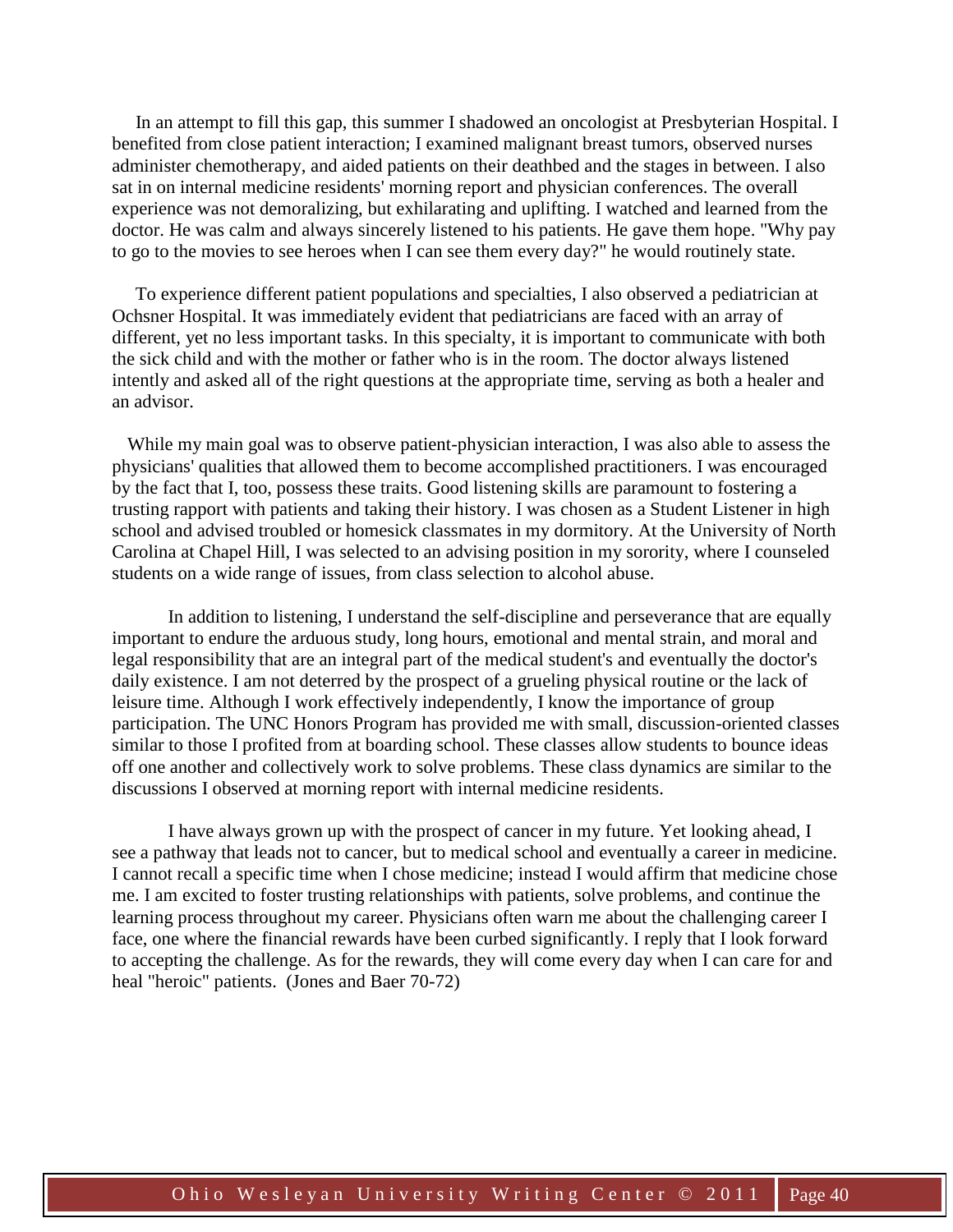#### **Medical School Personal Statement—Example Nine**

As the rusted-out Land Rover made its way cautiously through dense thicket and crevices in the rocky dirt road, those of us sitting on top were able to peer through the trees at a sublime West African landscape. Our destination was S., a tiny village 300 miles upcountry where running water and electricity were unheard of... let alone access to basic health care. This was the summer of my freshman year at Brown, when I joined a multinational team on a medical development project in Sierra Leone. One afternoon a woman who had trekked many miles through the jungle to find care approached our clinic with an infant in her arms. She was not lactating effectively, and her child lay emaciated and dying. As I held the baby and administered a simple oral rehydration therapy and taught the mother to do the same, I was overcome with the sense of my relationship to this child and mother and by my ability to make a tangible difference in people's lives through the act of healing—the essence of being a physician.

 My desire to become a doctor has developed through several years of academic, professional, and volunteer work as well as personal introspection. These have strengthened my conviction that through medicine I will be able to make a meaningful contribution to people's lives on both the individual and societal levels. Moreover, I hope that my various experiences will help me to be a broader, more informed, and more sensitive physician.

 Reflecting on my endeavors, I see a common theme of humanitarian concern—a sensibility that grew out of early experiences living abroad with my family. As I became acquainted with myriad cultures, I developed an appreciation for the similarities and differences between societies. But more profoundly, witnessing vast basic needs in developing countries shaped my resolve to make a difference by serving others. Early on I looked to medicine as a means of doing so, and during high school I volunteered in a renal research lab. Joining daily rounds and visiting patients who would benefit from the research gave meaning to the work. I was also inspired by the positive impact that my father, a physician, had on people's lives.

 At Brown and Oxford my interests in culture and in the difficulties of cross-cultural communication drew me to study the relationships between literature, society and politics. I discovered literature's unique ability to articulate the human connections that underlie cultural differences this provided an intellectual underpinning for my commitment to public service, particularly for my involvement in campus race relations issues. In addition, my studies of the sociopolitical components of underdevelopment taught me that improved infrastructure and health education might have prevented many of the conditions we had treated in Africa. I acted on my growing policy concerns by working with the U.S. State Department in Nigeria and at the B. institution, where I gained firsthand insight into policy formulation.

 But I soon realized that helping people in a direct and tangible way held greater meaning for me than did the arena of policy. When thinking seriously about a career path, my early interests in medicine were renewed as I reflected on how fulfilling my volunteer experiences had been, particularly working with patients in Sierra Leone and in a hospital context. I had also been inspired in Nigeria, seeing the contribution dedicated physicians made to the quality of people's lives in poor areas—and the acute need for doctors in underserved regions. And I recognized that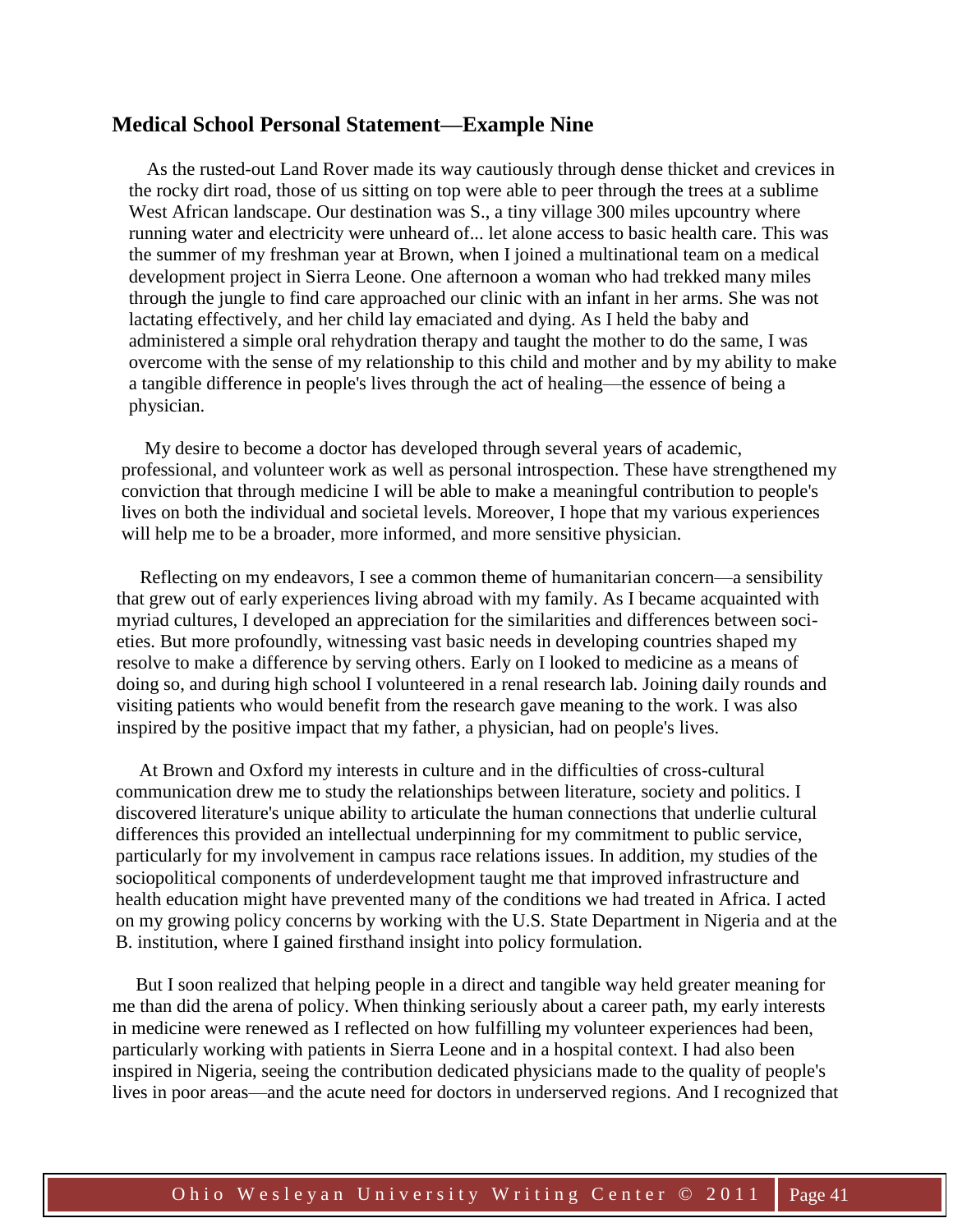within the field of health care policy, the input of experienced physicians is vital when designing programs. Acting on this decision, I served as an emergency room volunteer in Washington and applied to the Bryn Mawr Post Baccalaureate Program. At Bryn Mawr I have been struck by my flourishing interest in the scientific side of medicine, particularly molecular genetics, oncology and neurology. I have followed my clinical interests by volunteering at Hahnemann. This spring I will be returning to Sierra Leone with a grass-roots medical development organization to work setting up rural health clinics and to write a report outlining regional health care priorities.

 A separate part of my life, my love for and involvement with music, has enhanced my appreciation for creativity and for the discipline of fine tuning a skill. An especially rewarding quality of music is the way it can forge connections between people: While touring Spain with a jazz ensemble we encountered a group of children with Down's Syndrome. At first they seemed detached, but when we played for them they became animated—dancing, laughing and smiling. Such experiences have impressed on me that relating to people is a vital component of healing.

 This past year at Bryn Mawr has confirmed for me that medicine is a dynamic field in which I can bring together my interests in development policy and in serving people directly as a physician. I believe that the skills I have acquired through research, the study of literature, policy analysis, volunteer work, music and cross-cultural interaction will continue to develop within medicine and will enable me to make a meaningful contribution. (Dowhan, Dowhan, and Kaufman 90-92)

### **Medical School Personal Statement—Example Ten**

Since my childhood, my father's inspirational recounts as a cardiologist have captured my heart and my interest. While some have tried to sway me from becoming a doctor by noting the grim specter of health care reform looming overhead, I have found myself eager to participate in the public health care debate for the very same reasons I am drawn to enter the medical profession itself. In addressing society's urgent need for a more efficient and equitable health care system, health care reform centers around working to care and working to cure. To me, these two fundamental tenets infuse the medical profession like no other profession and serve as my principal motivations for pursuing this path. Through my experiences in academic exploration and community service, I have learned that I enjoy both the caring, personal interaction and the intellectual discovery in being a physician.

During my high school and college years, I have explored different areas of community service. Volunteering in the hospital setting and tutoring have been fulfilling experiences because, in both, I have had the opportunity to develop close, personal relationships with individuals in need and to help them during a critical stage of their life. In my freshman year I tutored geometry to an enthusiastic student at C. High School, and I am proud to say that 1 helped make a difference, not only in the final outcome of the course, but in his self-confidence and his attitude towards the field of mathematics. In my sophomore year I tutored for the English as a Second Language program in Boston's Chinatown. As a second generation Filipino-American, reaching out to the Chinatown community was a particularly rewarding experience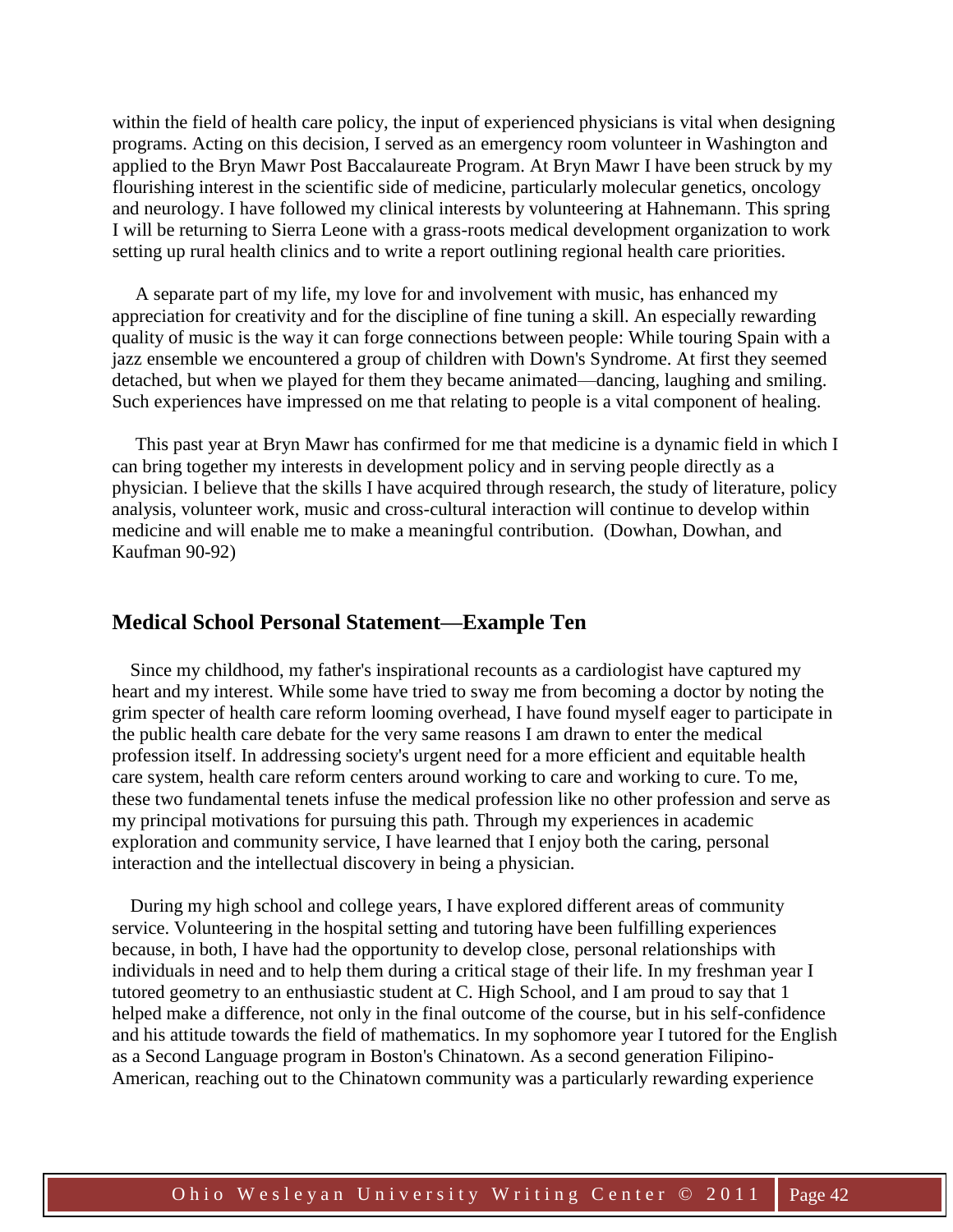for me because I knew my efforts would help open new opportunities for people who, like my parents and grandparents, immigrated to the United States.

I have also participated in the caring element of the medical profession, providing companionship to patients in the hospital setting. Throughout high school, I volunteered in the Coronary Care Unit and the Cardiac Rehabilitation Center at Mercer Medical Center, a hospital located in downtown Trenton, New Jersey. In the Coronary Care Unit, when patients needed help, I would assist them in tasks such as eating and moving about the hospital. In the Cardiac Rehabilitation Center, I helped nurses take and record the blood pressure and heart rate of patients. Much of the time, however, was spent conversing with the patients and getting to know them better. I realized through my close contact with patients, physicians, and nurses that I would enjoy working in the health care setting, reaching out to those who were sick, and making the lifetime commitment to "be there" for those in need. I continued to volunteer in the hospital setting when I came to Harvard, this time addressing the important, but sometimes forgotten, needs of the families visiting patients. Spending my Saturday afternoons working in the family waiting area of the Coronary Care Unit at Massachusetts General Hospital, I served as a nonmedical liaison to expedite communication between the busy CCU staff and the visitors, provided non-medical information to the families on the nature and location of hospital services, and offered peer support to the often anxious family members. Volunteering in the CCU waiting area helped me realize that the suffering caused by sickness afflicts, not only the patients, but their family members as well, and provided me a unique opportunity to gain experience in caring for their needs.

It would be simplistic for me to say that I have chosen to devote my life to the medical profession only because I have a strong desire to help people. All jobs, in their own way, contribute to society, and quite a few involve the establishment of personal relationships, including teaching. But to me, only one profession also has the dynamism of continuous intellectual exploration—medicine. In an era in which rapid technological progress and health care reform continuously transform the study, practice, and ethics of medicine, working to cure requires a passion for learning and discovery, and I have found that I thrive on this intellectual exploration. For me, it is a wonderful feeling to make an intellectual leap and manage to land feet first upon a convincing conclusion, or to be able to weave once disparate pieces of information into a coherent synthesis, and, after stepping back to observe the big picture, to be able to trace the pivotal themes running throughout. The moment of realization that, through time and effort, an enigma has been solved and my vision has been deepened and expanded, is a great thrill which never fails to leave me thirsting for the next challenge.

 The excitement of intellectual discovery has encouraged me to explore a number of fields. While my major is biochemistry, my academic interests also encompass Asian studies, languages, music, computer science, health care, and environmental policy; as a result, prioritizing my academic goals while at Harvard has proven a challenge in itself. Because of the ongoing trade disputes between the United States and Japan, the recent dynamism of the Four Little Dragons (Singapore, Hong Kong, Taiwan, and Korea), and my Asian heritage, when I came to Harvard I decided to delve deeper into the field of Asian culture. I have taken advantage of the strong Asian studies department at Harvard, studying Japanese and the industrialization of East Asia, researching the role of the Japanese primary school system in socialization, and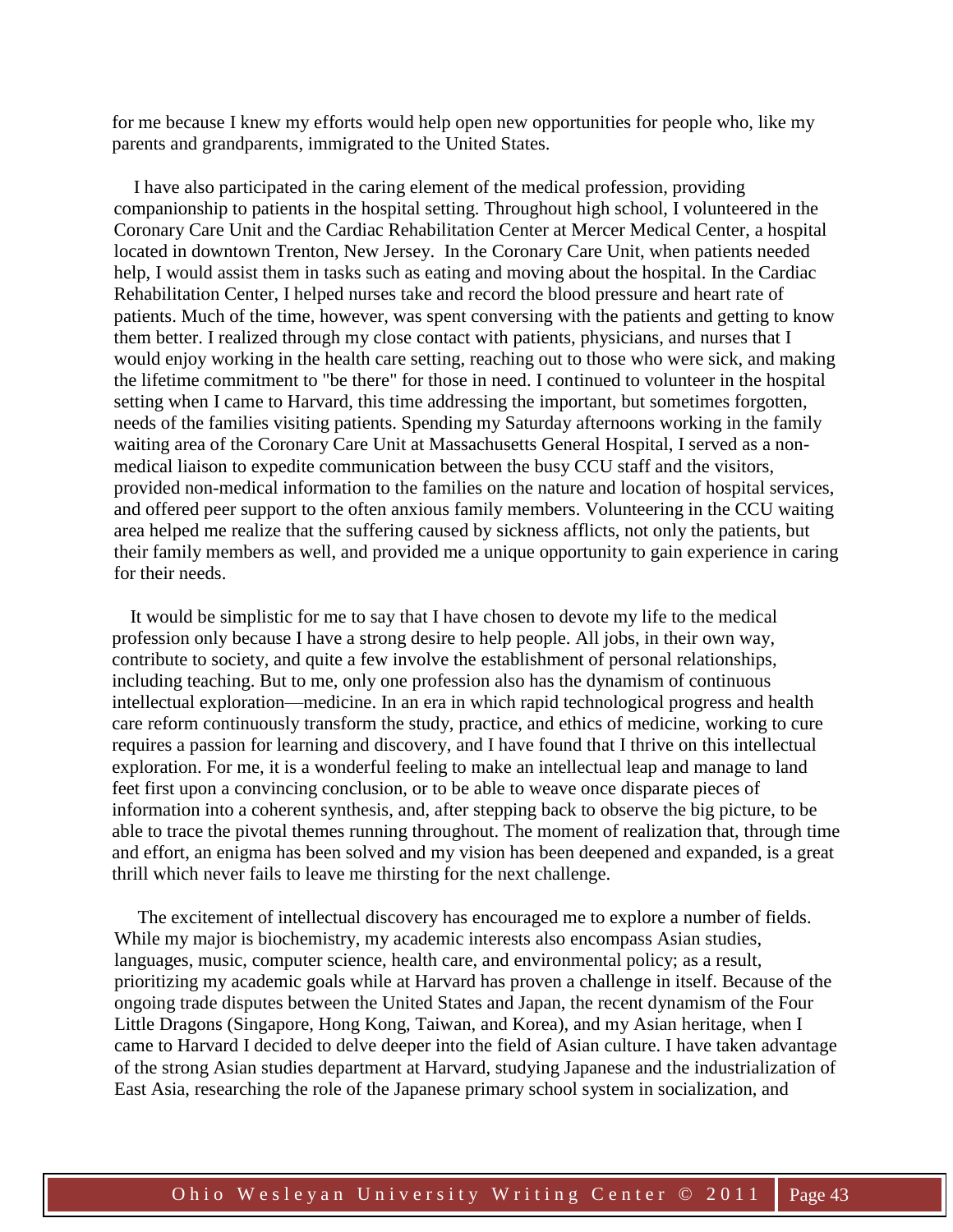examining the role of the Japanese government in promoting economic growth. In the field of health care, I have researched family planning programs in the developing world and the relationship between health care and human rights in the context of the AIDS epidemic. In addition, I have managed to fit courses in chamber music and computer programming into my schedule, but my passion for classical music and interests in environmental policy have remained largely unfulfilled. The demands of the clock have forced me to relegate my studies in these areas to activities outside of class, such as playing Debussy on the pianos in Paine Hall or researching sustainable development as Director of the Model United Nations Development Programme.

My rewarding experiences in growing intellectually have not only fueled my own passion for exploration and discovery, but have inspired me to share my enthusiasm for learning with others, particularly in the field of science. Working together with the faculty at my high school, I have helped reform the science curriculum in an attempt to shift the focus from the accumulation of background material to exploration— from details and data to dynamism and discovery—by restoring the critical balance between theory and experiment. To help high school students embark on their own exciting voyages to understand the world around us, I wrote a study guide describing how to approach scientific research and titled it Frontier to emphasize exploration and intellectual discovery. Students at The Lawrenceville School currently use Frontier in the new program, and Research Corporation of Tucson, Arizona has recently published the study guide.

To me, there is only one profession which satisfies both my curiosity and my desire to help those in need. Incorporating both the caring, personal, physician-patient relationship and the dynamism of continuous learning, the medical profession is the profession I eagerly embrace, and I believe it is also the best way I can harness my own talents and abilities for the benefit of others. (Dowhan, Dowhan, and Kaufman 92-94)

### **Medical Personal Statements—Example Eleven**

To heal and to comfort, these are the goals I share with physicians, past and present. Tomorrow's physicians, I believe, will have an even better opportunity to attain the goal of healing through technological breakthroughs, of which magnetic resonance imaging and gene therapy are examples we have seen in recent years. However, I also believe that physicians must always be the compassionate bringers of hope, as no amount of technology will ever replace physicians' sensitivity to their patients' needs. Ever since I was a child, I have had a strong interest in science and technology. At the same time, my enthusiasm for working with people and desire to help others have guided my activities in college and beyond. Together, these qualities have shaped my decision to study medicine.

 As an undergraduate at Cornell University, I majored in electrical engineering. Initially, I was drawn to this field because its rigorous and broad curriculum would give me a solid foundation in the physical sciences. However, as I explored beyond the elegance of its underlying theories, I was fascinated by how the application of electronics has affected people's lives. Therefore, I decided to spend some time in the industry. Under the auspices of the Engineering Cooperative Program at Cornell, I worked for B in North Carolina for eight months during my junior year.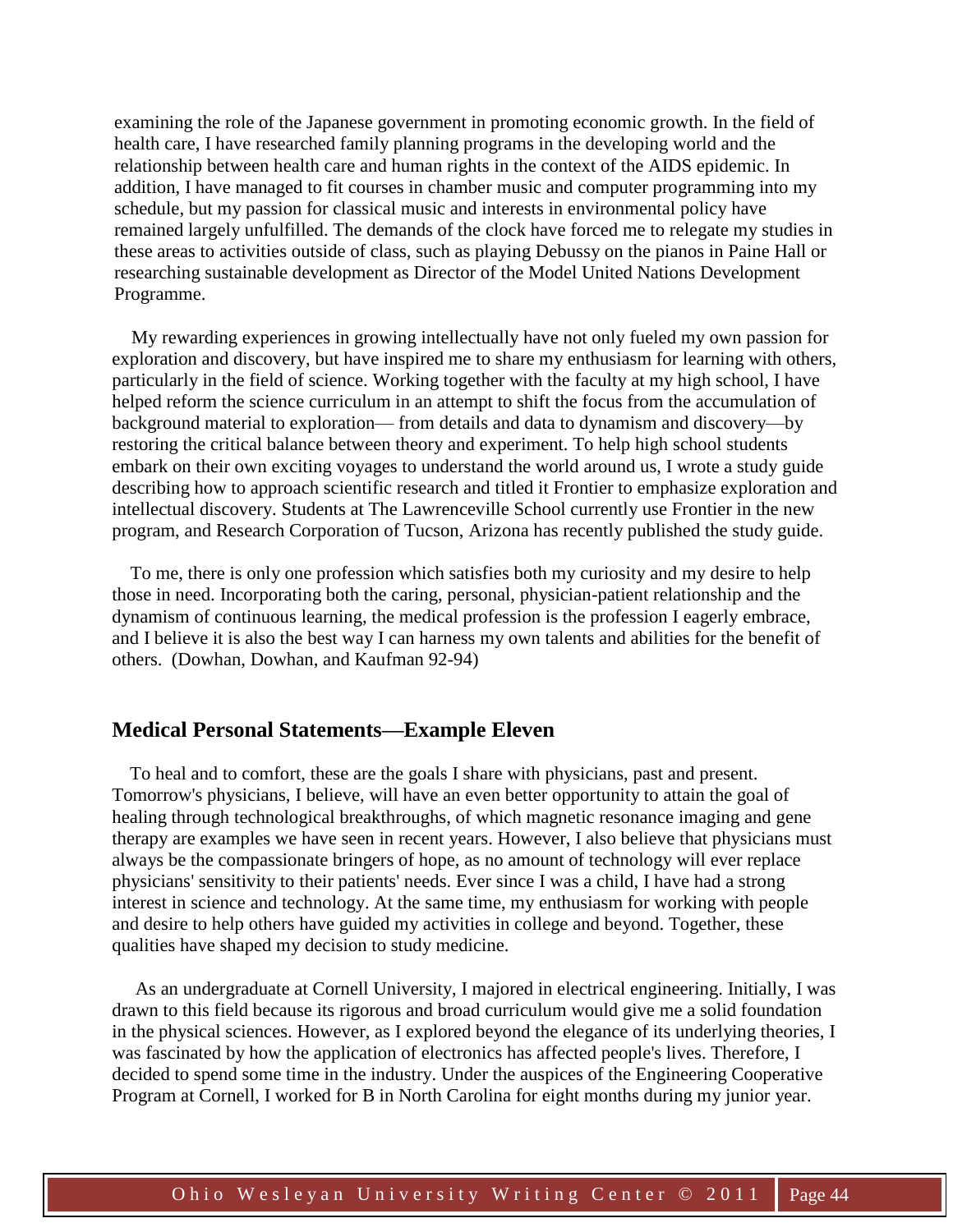This experience proved to be very rewarding. As a software engineering intern, I saw how the combination of my personal skills and technical knowledge enabled both workers outside my department and customers of the company to understand the practical implications of our work. In turn, they taught me the relevance of theirs. Among the most important lessons I learned was that advancement in technology must be built upon social considerations—technology developed in isolation from human concerns and without regard to its limitations is doomed for rejection.

 Upon my return to Cornell for my senior year, I decided to pursue research work with more direct human applications. Under the guidance of Professor B., 1 successfully used artificial neural networks to distinguish normal electrocardiogram patterns from abnormal ones, including those that result from pre-ventricular contractions and ST segment depressions. Following an independent investigation, I also explained the phenomenon known as 'bursting', whereby artificial neural networks avalanche into a region of very large errors. Armed with this experience in biomedical engineering research, I decided to spend a year after graduating from Cornell in the department of radiology at the J. As a research assistant for Professor M. and Dr. Z., I am using spin tagged magnetic resonance images and computer tomographical techniques to reconstruct the three-dimensional motion of the myocardium. We are confident that the information that yields from these studies will allow cardiologists to diagnose more quickly and accurately the extent and severity of ischemia in patients.

 While my interest in biomedical technology stems from my academic background, my determination to pursue a career in medicine has been driven by my clinical experience as a volunteer in the emergency departments of the D. and the J., and in the geriatrics department at the T. in Ithaca. During the dramatic episodes I witnessed in the emergency room, I realized that the analytical skills which I have developed as an engineer will be central to the diagnosis and treatment of patients. What I cherished most of all while working in these hospitals, however, was the unique opportunity to comfort patients. Through the odd smile from the patient who was in pain and the passing "thank you" from the disoriented patient, I caught a glimpse of the tremendous emotional satisfaction which the power to comfort holds. Although some of the patients I came into contact with were somewhat abusive and confrontational, I did my best to help, knowing that their physical ailment and fear, and not the patients themselves, were the source of their ill-temper. My time spent volunteering at hospitals was as educational as it was emotionally rewarding—in working with elderly patients, I came to learn that companionship and patience can often be the best healing tools.

 Beyond my clinical activities, I have tried to strengthen my communication and personal skills, skills which are essential to the practice of any medical specialty. As an engineering ambassador, I have interacted regularly with prospective engineering students and their parents at Cornell. In leading tours and discussion panels, I have striven to be tactful and, at the same time, truthful in answering their questions about Cornell. During my time as an engineering student advisor, I counseled distressed freshmen who were having difficulties coping with the academic pressures at Cornell. Such experience taught me how one's psychological pain can be relieved by another's concern and care. I also experimented with teaching, and tutored English grammar to an adult high-school student when I was in North Carolina. The experience turned out to be both challenging and fun, as I learned that the art of teaching lies in flexibility and persuasion. On the literary front, I have been actively involved in the editorial work of the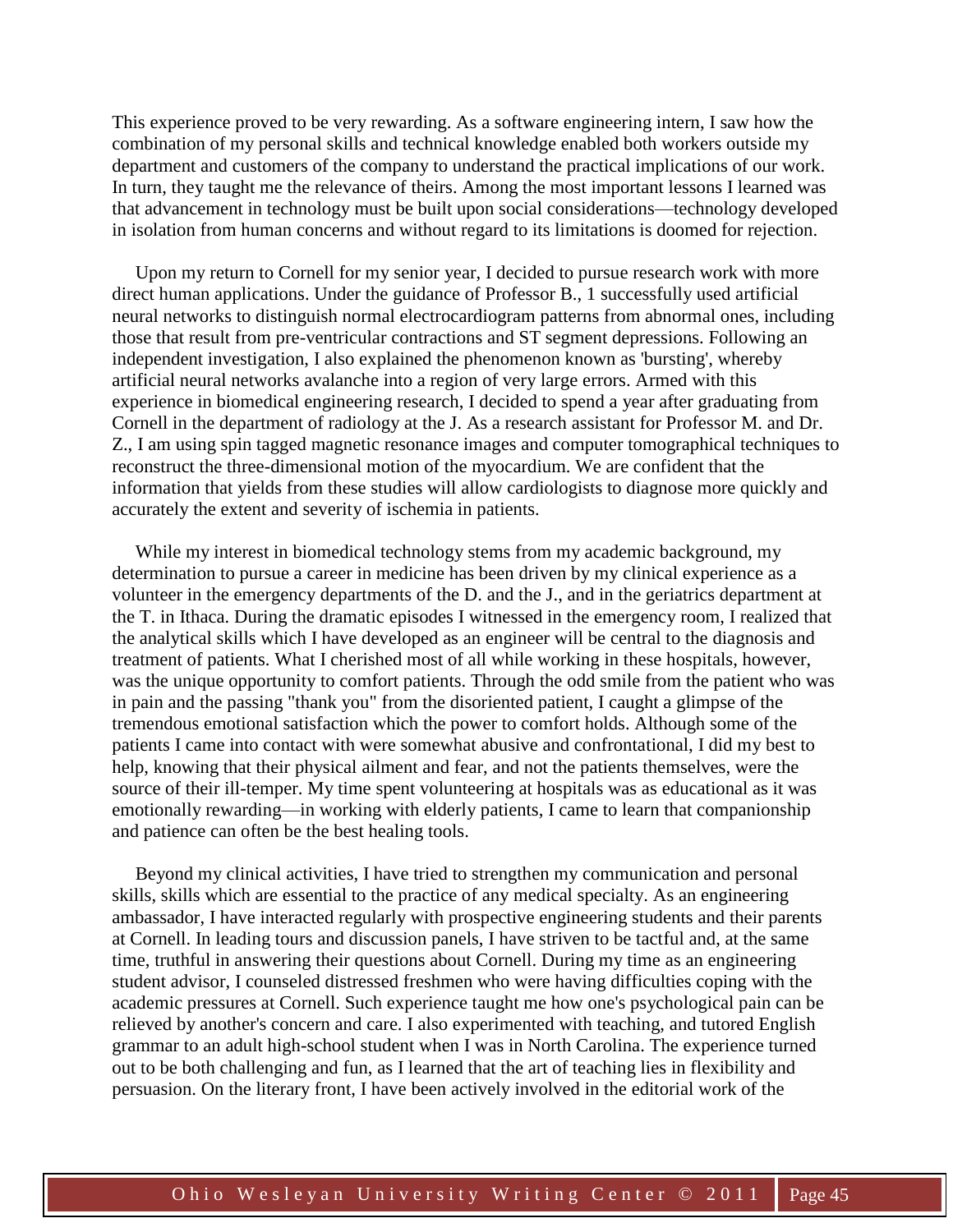Compass Magazine at Cornell, a forum devoted to international issues. I also co-authored the scripts used in a cultural show sponsored by Cornell's HKSA for two years. Although my background in script writing and stage design was initially limited, I took full advantage of this learning experience, which I thoroughly enjoyed, especially when my humor on paper was translated into laughter in the audience.

The practice of medicine, I believe, will also be a learning experience for me, as I continually draw upon my background in technology and commitment towards people, to find more effective ways to treat my patients. Following my graduation from medical school, I hope to pursue this work through research fellowships in a hospital setting, where I shall be best able to combine research with patient care. While the advancement of medical technology might entail many challenges, I am confident that, with perseverance, I will succeed in my undertaking to heal and to comfort. (Dowhan, Dowhan, and Kaufman 97-99)

#### **Medical School Personal Statement—Example Twelve**

 One day in the summer after my graduation from high school, my grandfather took me up to the attic of his house to show me something he thought would be significant for me. He unwrapped a dusty silver bowl engraved with a barely legible inscription marking the graduation of my great-great grandfather from the University of South Carolina Medical School in 1837. My grandfather then proceeded to note that every W. male in a direct line down to me had chosen medicine as a career. The rather obvious hint was, of course, that he felt I should follow the same path; but it was at this moment that I decided a medical career would not be the definite goal during my four years in college. Indeed, I even resolved to investigate every possibility that interested me before I looked to medicine.

 During that same summer, I placed my life in a real crucible during a three week Outward Bound trip in Utah. The incredible outdoor experience and the compelling philosophy of the Outward Bound School deeply affected my personality and my perceptions of my own life. I came to realize that the goals that I had previously held in such high esteem—success in terms of tangible criteria—now seemed less important; and I gained a much greater appreciation for the enjoyment of life by living on my own terms and being more completely aware of the environment and, especially, the people around me.

 I thus entered Harvard that fall with optimism and a hunger to explore all of the possibilities which such an institution has to offer. I took no real science courses my freshman year in a conscious effort to explore new academic frontiers, and decided to major in the field that had always fascinated me—Classics. I soon found that I missed the sciences, however, and began to wonder if this was a sign that, despite my intentions, I would eventually be drawn back into the field I had consciously rejected.

 After a summer working in a biomedical lab and two semesters of science during my sophomore year, my love of science had been rekindled, but I had not yet decided what path I would follow. I greatly enjoyed the Classics Department, but did not feel that I could study ancient texts for a lifetime. During the summer after my sophomore year, my appreciation for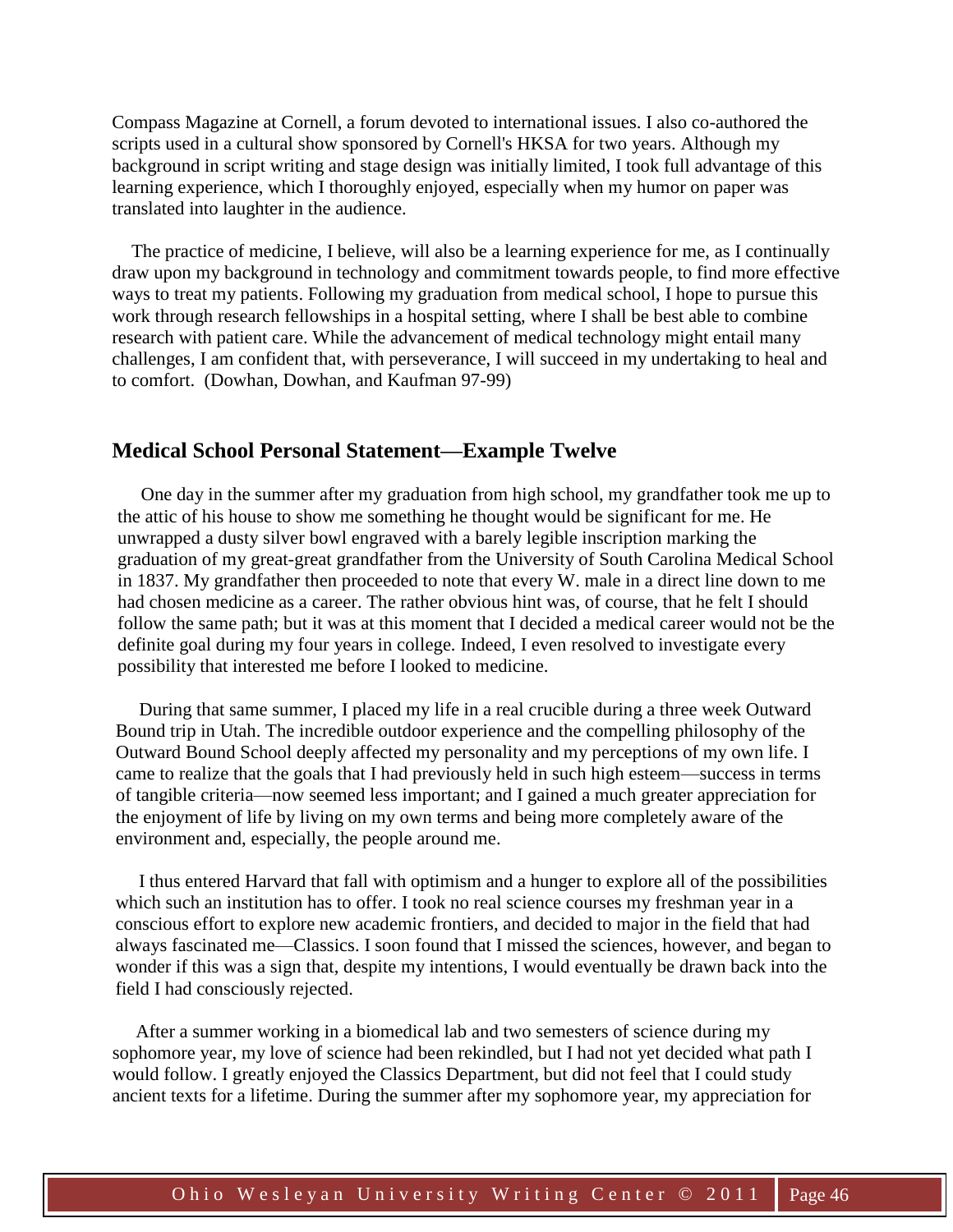helping others which I had discovered two summers before in Utah led me to work as a teaching assistant at a summer school; and it was here that my mind was finally made up concerning my career plans. I enjoyed my teaching responsibilities, but it was my interaction with scores of new and interesting people at the school that really affected me. All of the students at the school were nearly my equals in age, yet they treated me with a respect and trust that I found extremely rewarding. I was there to help them grow and mature socially, as well as academically, and they placed complete confidence in me. To my delight, I was able to respond to this rather weighty responsibility and, I believe, help a few new friends hammer out their still-malleable personalities.

 I received a great amount of joy from my summer school experience, and emerged from it with a newly focused career plan. When I stepped back to look at my life, I realized that my love of science could be coupled with the type of experience that I had that summer only in the medical profession. The respect and the ability to help fellow humans in their struggle to achieve happiness that are inherent in the medical profession are extremely attractive to me, and represent the overriding factors which have made me realize that medicine is the correct path for me which will lead to a rewarding, lifelong career. (Dowhan, Dowhan, and Kaufman 112-114)

#### **Medical Personal Statement—Example Thirteen**

I want to dedicate myself to the study of medicine because I have a very strong interest in health, nutrition, and rehabilitative and preventative medicine, and believe that there is no better way for me to contribute to society. Over the past few years, the reading I have most enjoyed includes the latest medical and nutritional research, as well as issues in medical sociology. There is nothing that I would find more worthwhile than studying and practicing medicine.

Attending college in West Philadelphia has afforded me a glimpse into the vast economic disparities that plague our communities. As a director of Hillel's Sunday Night Soup Kitchen, I spend time with economically and socially disadvantaged individuals each week, and have experienced first hand the correlation between economic well-being and health, which has been thoroughly illustrated to me as a Health and Societies major at Penn. Volunteering at the soup kitchen has been both an educational and motivating experience. I have learned about some of the medical issues that face the working and non-working poor, including nutritional deficiencies, child health care needs, and prescription coverage problems. While it has been rewarding to participate in this food distribution program, I believe it would be even more satisfying to directly impact people's lives as a physician. I want to study medicine because of the dire need for quality health care for the economically disadvantaged, and hope to be a part of a generation of physicians who work towards lessening health and social disparities.

I credit my initial interest in health and nutrition largely to my passionate desire to succeed in sports. The abuse I have done to my body as an athlete made me a permanent fixture in my orthopedist's office throughout my high school and college athletic careers. My freshman tennis season in high school was over before it ever started due to hamstring tendonitis. After a frustrating year without tennis, I hit the courts as a sophomore determined to improve my game. That spring I had a successful campaign at number one singles, and spent every Saturday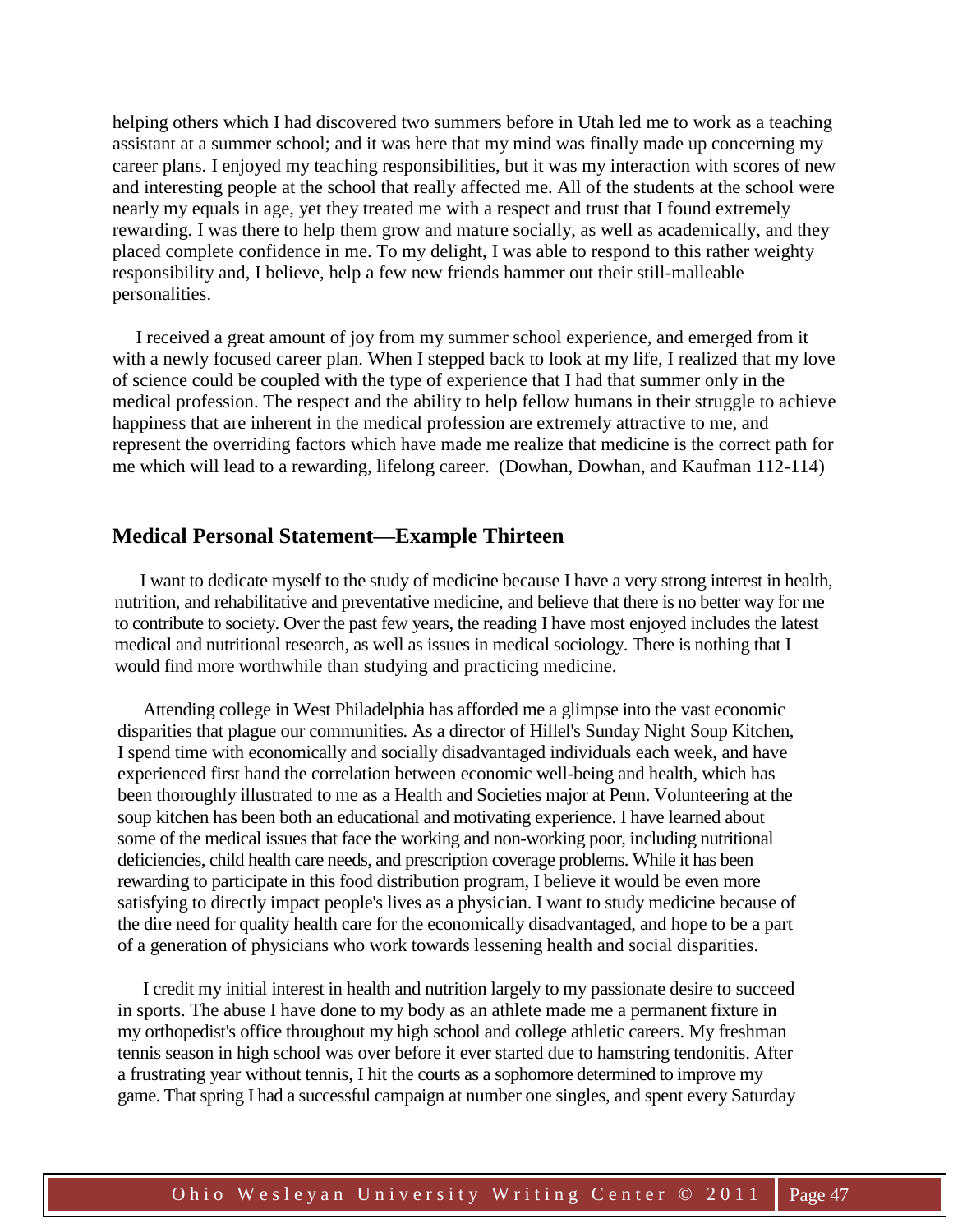and Sunday working on my game for several hours a day. By the time I played the first national tournament of the summer, I had so thoroughly weakened my ankles that an awkward landing on my foot after an overhead attempt left me with two fractures and ligament damage in my left ankle. After a vigorous summer rehabilitation process, I again made it back to the courts, this time with such determination that I achieved my best national junior singles ranking of 138.

My college tennis career has only reinforced the reality that my body was not meant for hitting tennis balls eighteen hours a week. Each year I played through pain, and each summer I rehabilitated a severely weakened rotator cuff and a chronically inflamed biceps tendon. I credit my interest in fitness, strength training, rehabilitative medicine, nutrition, and my own resolve (some might say stubbornness) for my ability to compete in a sport for which my body was not designed. My experience as an athlete has reinforced my belief in the healing power of medicine. I also believe that this experience has helped me to develop my resolve, which should enable me to become a patient, understanding, and dedicated physician.

In the past, I combined my passion for tennis with my desire to help improve the lives of others through my involvement in Arthur Ashe's wheelchair tennis clinics. Helping this group learn to play tennis was most satisfying, and I became more optimistic about the ability to heal the body, mind, and spirit. After my sophomore year in college, I learned about the lives of children suffering from juvenile rheumatoid arthritis, as a counselor at Camp Victory. These experiences reinforced my desire to help others overcome their physical limitations and pain.

This summer I have become even more committed to pursuing a medical career. Volunteering in the Section of Orthopedic Surgery at St. Christopher's Hospital for Children, I have watched my own pediatric orthopedist, Dr. Pizzutillo, and his partner, Dr. Herman, care for children debilitated by hip disease and scoliosis. Observing the very physician who repeatedly expedited my return from injury, and helping him document a study of growth plate ankle fractures in children has been especially interesting.

Please give me the opportunity to gain access to the medical knowledge that will enable me to help narrow the health divide plaguing our country, and assist my future patients in enjoying life to the fullest extent possible. (Staff of the Princeton Review 138-140)

#### **Medical School Personal Statement—Example Fourteen**

The brilliant spotlight cast itself as the sweat beads on my nose glistened in the light. We had rehearsed countless hours for the opening night of the UC Berkeley Symphony. Hertz Hall, seating nearly 700, was packed as the concert had been sold-out days in advance. It was the first time in the university's history that a recording of the symphony would be sold, and it was being broadcasted live over a popular radio station. Any accident or mistake could ruin everything for the group. Inhaling deeply, I reminded myself that I am and have always been a performer— pressure drives me to focus and excel. It is this very quality, I believe, that has carried me through the challenges of balancing the demanding but rewarding schedule preparing me for the medical field.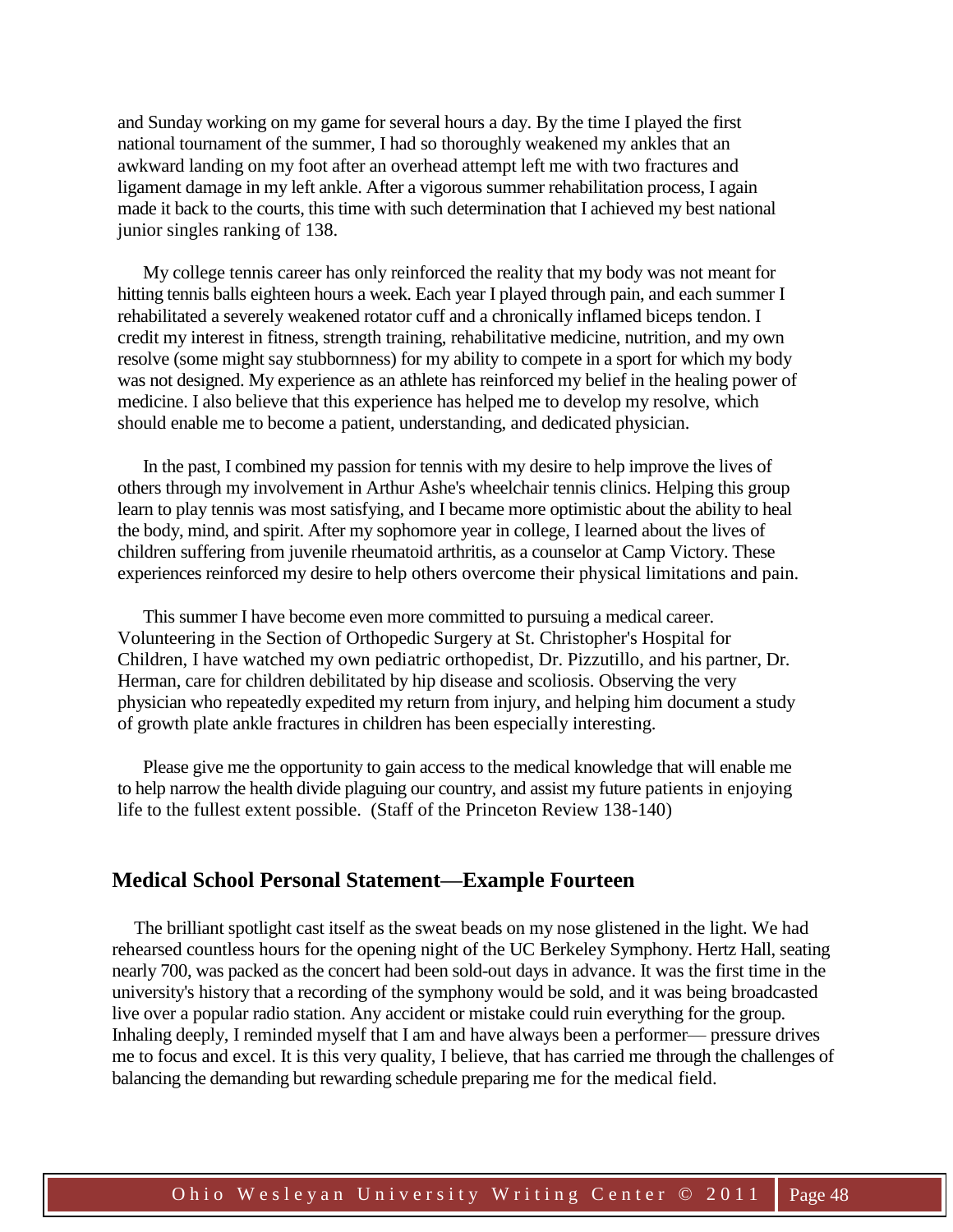Having been born at a county hospital at no expense to my then-destitute parents, I was cognizant at an early age of how much I wanted to give back to the needy community as a doctor. Thence began my life-long pursuit to become a physician. That desire brewed until high school, when I chaired the World Health Organization committee at my school's Model U.N. conference. After discussing health issues for an entire weekend and coming up with mock resolutions, I realized that these resolutions would never be put into effect unless there were people willing to volunteer their lives to improve society's worst health problems. That wake-up call further established my commitment to the field of medicine. Since then, my reasons have been solidified and my unrelenting zeal for the field continues to shape my present.

 Identifying an ability to deal well in emergencies, I volunteered at the Children's Hospital Emergency Department where I was able to witness the manifold responsibilities of a physician. Interestingly, the insights I gained while spending those midnights in the E.R. were quite contrary to my initial appetite for technical medical skills and knowledge. Yes, learning suture techniques and assisting surgeries in minor ways excited me, but more so, I valued the meaningful connections with patients and their families. I got to put a rub-on tattoo of a roaring lion on a boy's arm, bringing unanticipated delight and strength to him despite his suffering. I put a consoling arm around a sobbing mother to assuage her worries. I remember reading a bedtime story to a critically-ill, six-year-old friend when her mother left her alone at the hospital that night. I treasured making that positive and noticeable difference, realizing that even the little things speak with a bold voice: Hey, I am here and I care.

This voice echoed in my heart most clearly when I had the short opportunity to meet residents of the Elmwood Convalescent Hospital. During visits, I befriended Grandpa Bill. Though emaciated, bedridden, and fed intravenously, Bill, with his physical atrophy but overwhelmingly conquering spirit, changed my life. We spent one particular Valentine's Day telling jokes in Spanish and I listened to his harmonica rendition of Brahms' Hungarian Dance. But the next time I came to visit Bill, the nurses told me that he was no longer with us. After reflecting, I felt privileged to be a part of Bill's life. It was different to know that there was nothing I, or any doctor or nurse, could do to save him from the clutches of death other than to be there for him during his lonely hours. I hope Bill knew that I was there and I cared.

I have always believed that true sacrifice is when one does not receive personal benefits. Thus, my chief end of becoming a doctor is not to feel accomplished at the end of a long day; I do predict hard times when I will be heartbroken and disappointed. Rather, my desire stems from knowing that I will have something uniquely invaluable to share often: my knowledge, caring support, and words of hope. Whether halfway across the world on medical missions or with the underprivileged a few blocks away, my personal conviction is that becoming a doctor is a significant life decision committed to serving others even before serving myself.

Through the Georgetown Special Masters Program, I have engaged in the academic rigor of pursuing a medical education and have confidence that this is not an unrealistic lifelong dream, but something for which I have the competency. Through teaching and mentoring youth and experience in leading peers, I have learned how to guide with humility and alacrity. Through involvement in church and my personal spiritual growth, I am constantly striving for the integrity of character that such an influential career demands. Through my employment experiences, I have developed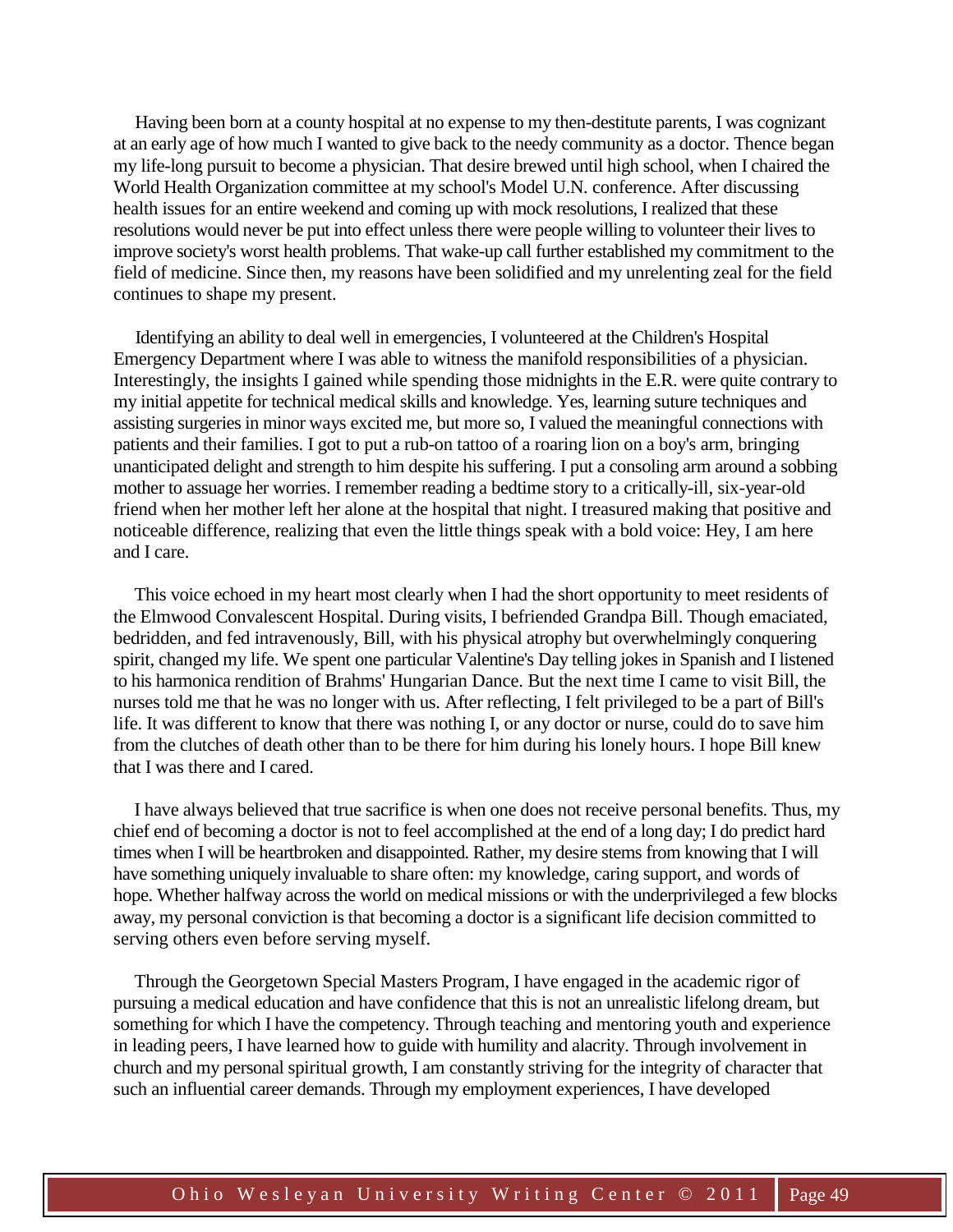interpersonal skills in dealing with strangers, those with special needs, and individuals of ethnically diverse populations. Finally, through my involvement in musical performance, I have learned how to manage panicked situations under the spotlight and the importance of unified teamwork so that 700 occupied seats and some radio listeners could hear a ravishing performance of Brahms' Symphony No. 4. I am genuinely grateful for each of these life experiences, for they have led me to this point in my life where I feel more prepared than ever to enter the medical field. (Staff of the Princeton Review 142-144)

#### **Medical School Personal Statement—Example Fifteen**

The world is a harsh place. That is a position I think is indisputable. We all have challenges and obstacles we must overcome. Taking difficult classes, competing with your friends for precious few high grades, or overcoming shyness to approach faculty for recommendation letters. These are obstacles for many people. They are mere trivialities, however, with the proper perspective. The true struggles are those that threaten one's very life and well-being. Nature forces us to face countless difficulties each day; among them epidemics affecting multitudes, bodies wasting away leaving helpless loved ones, or the death of a child-the most innocent of us all. The suffering caused by these natural processes would certainly be sufficient, but there are also those sufferings inflicted on man by man. Combined, these evils can seem overwhelming. I believe it is each man's task to stem this tide of pain in whatever way they are capable.

 I cannot claim that the origin of my desire to be a doctor is to help other people. I grew up in a hospital; my first memories are of doctors and hospitals. I had acute lymphoblastic leukemia, and was in and out of the hospital throughout my childhood. Many of these memories are not vague recollections of events, but vivid impressions of emotions—fear, pain, happiness, relief, and hope. For whatever reason I came out of this experience asserting that I wanted to be a doctor, a position I have maintained to this day. The ambition to be a doctor is not one that is discouraged by those around you. It is not hard to see why people are reluctant to leave the medical track, even when they find they are not suited to it. I do not believe I have remained in the track merely out of habit, however. In fact, I think it is almost miraculous the degree to which medicine is what I now desire to do.

 My motivation now comes from several perspectives. The first is the pursuit of knowledge. Frankly, I love to learn and participate in the process of discovery. Science, history, literature, mathematics, and politics can all hold my attention. I do not think, however, there is anything more marvelous or contains more mysteries than the human body. Medicine allows me to pursue my desire for scientific knowledge. During my undergraduate years I have also developed a passion for philosophy. Chief among my interests in philosophy is ethics—how we should live our lives. The field of medicine is one that presents (and will continue to present) unique and serious issues that require answers. These problems are not merely abstract, but are faced daily by practitioners and must be answered to set social policy. I have a strong desire to participate in the dialogue to answer these questions. Finally, I have experienced the good that medicine can do. From my experiences as a patient, volunteer, and observer of medical professionals I have a sincere appreciation of the burden placed on a physician. Every visit a doctor makes in a day can dramatically change a life.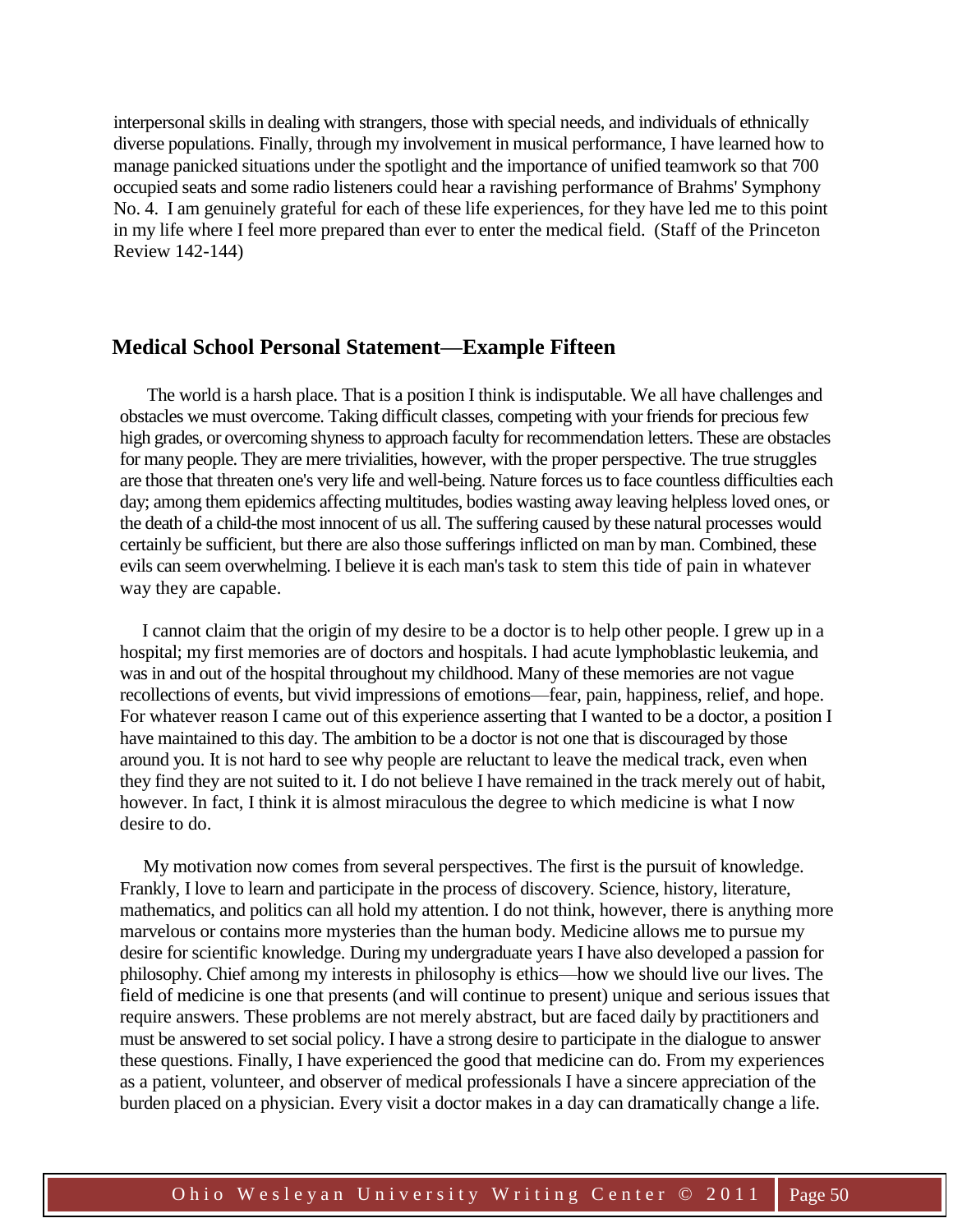Each visit is an opportunity to do good, however, and improve someone's quality of life. I cannot imagine a more gratifying life than doing such good on a daily basis.

 There have been times I have questioned my resolve to be a physician. The most significant of these, I believe, occurred while I was studying in London. In an off-hand remark the head of admissions to St Thomas medical school questioned the British policy of accepting students into medical school at the age of eighteen. She reflected: "Sometimes I wonder if what we're doing is right. We're taking our brightest, most creative students and turning them into human computer terminals." This affected me a great deal. I think she gave voice to a concern I had in the back of my mind. Is medicine just about memorizing and regurgitating at the appropriate time? Might a profession in academics be better than being an over-priced reference book? Having given the question thought I think the answer is no. The ideal practice of medicine is not reducible to diagnosis and distribution of drugs. Rather, proper care requires someone to care for the patient. Having experienced prolonged care I am confident the human aspect is not trivial. Receiving medical care can be a very scary thing, and any comforting can reduce the inevitable fear and anxiety. A kind look, pleasant small-talk, or the development of a trusting friendship can each help alleviate distress. A human being who cares is necessary for such relationships to occur, however.

Lastly, I want to be a doctor because I think I would be a good doctor. Despite my other motivations I do not think I could enter a profession that I could not excel in. I have the sincere belief I will be a good doctor, however. I believe I have the analytic and communication skills critical for success. Likewise, I have a temperament and a sympathetic outlook that I think are conducive to long-term success in the medical profession. I believe that to squander ability is wrong. I believe it is a moral imperative to use one's gifts in the proper ways. The medical profession is a proper way to harness potential. Though idealistic, I envision the good doctor as a model human being-using his reason to assist his neighbor in combating evils of the world. This is a vision I would like to have of myself.

Fundamentally the medical profession is based on healing and the reduction of suffering. I believe no other profession has an ethos as noble as that of the medical field. It is an ethos I could envision holding for my entire professional career. Likewise, I am motivated not only by the ends of medicine, but the means as well. The scientific and moral aspects of medicine are things that excite me. I think a good doctor should also understand why they hold their ethos, or they do not hold it at all. The justification for having such a creed is that to heal and relieve suffering are goods, some of the greatest goods men are capable of producing. To argue for the legitimacy of the state Thomas Hobbes claimed that a state of nature would be "solitary, poor, nasty, brutish and short." I believe life can still be that way for many. It is the moral task of each of us to try and eliminate that life not only for ourselves but also those around us. Those in the medical profession are uniquely qualified to aid this goal. By facilitating health, medicine facilitates man's growth, creation, and achievements. I hope I am given the opportunity to participate in such accomplishments. (The Staff of the Princeton Review 145-46)

#### **Medical School Personal Statement—Example Sixteen**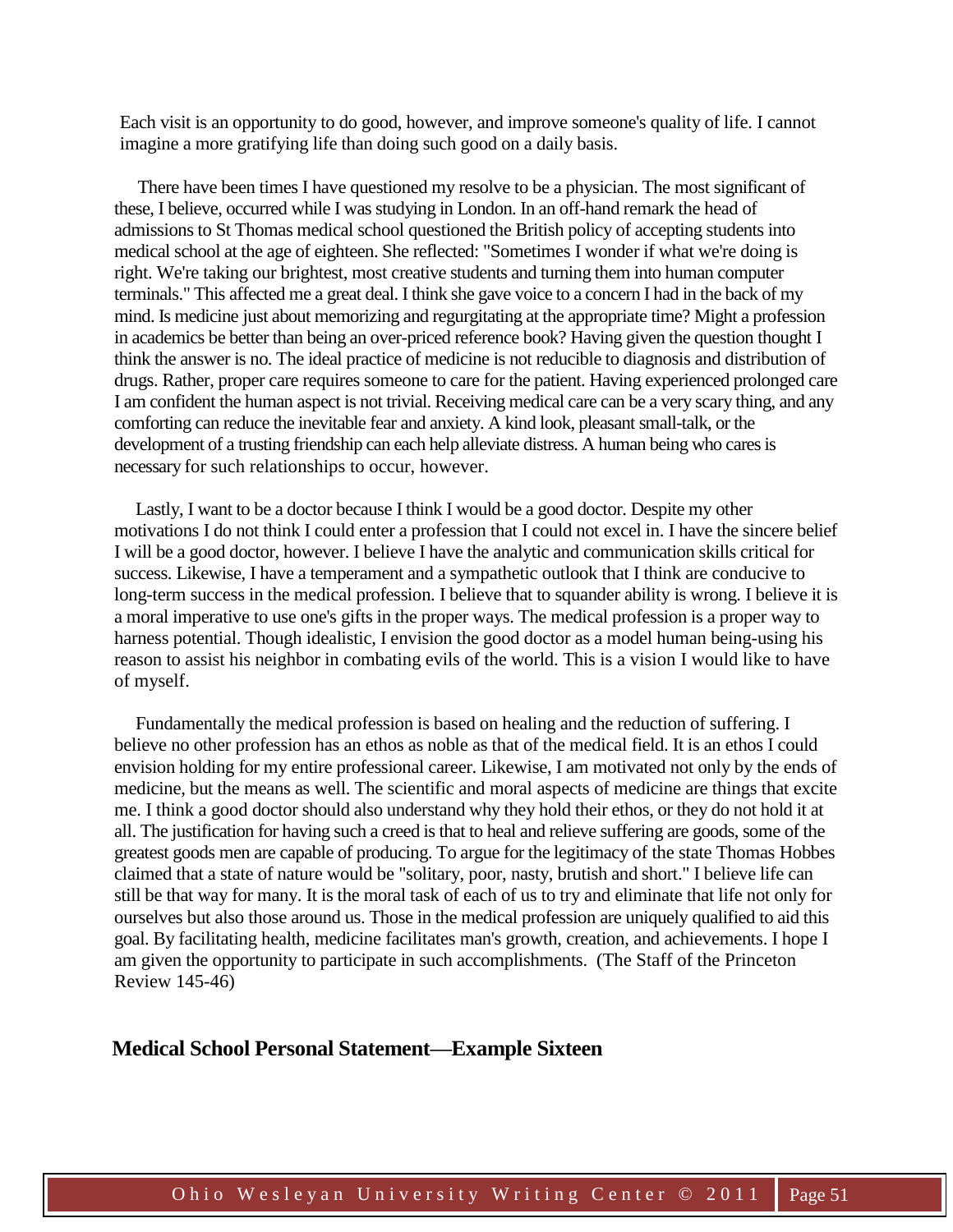I have selected to pursue a career in the field of medicine because I have a keen desire to rid the world of plagues and diseases through scientific breakthroughs and discoveries. I have always had the desire to help others. Throughout my high school years, I volunteered at the local nursing home, tutored my classmates in math and science, and engaged in community service projects.

My volunteer experience, at the nursing home, gave me the initial inspiration to become a physician. It was an honor and a privilege to serve the elderly patients and to see a smile on their faces when I arrived and departed from the rehabilitation center. I took pleasure in assisting the nursing staff with the patients. I encouraged the patients through singing, conversing, reading, and offering a helping hand. I yearned countless times of one day discovering new medicines and medical treatments that would help alleviate the discomforts that attaches to aging.

 My grandfather's diagnosis of leukemia in 1995 motivated me to learn more about medicine. During that time, I didn't fully understand the disease's state and its medical complications. In the hospital's lobby area, I read pamphlets about leukemia and was fascinated with the medical terminology in the brochure. As I continued to read about leukemia, I became additionally interested in how the disease's condition impacts the human body. After my grandfather's death in 1996, I was determined to study medicine and its effects on the physical body.

 Also, the birth of my daughter, Aniya Riddick, in November 2001 greatly influenced my educational pursuits. Unexpectedly, I became a single teenage mother during my last year in high school. I was determined to succeed academically because of others who were in like situations. I studied harder and challenged myself by taking advanced classes such as Calculus, Honors Physics, and Advanced Placement English. Also during this time, I served as the senior class President, Vice President of the Student Government Association, and Vice President of the Beta club. At the end of the year, I was recognized as Valedictorian of my high school class. This achievement was the initial plateau of new beginnings for my educational desires and pursuits.

 I am determined to receive a medical degree from Edward Via Virginia College of Osteopathic Medicine. After completion of a residency program, I plan to practice medicine in a rural and medically undeserved area. I plan to specialize in gynecology and/or obstetrics. The Virginia College of Osteopathic Medicine will provide me with the opportunity to engage in scientific research. This will allow me to improve the health of all humans globally. To achieve these goals, I realize that I have to become knowledgeable, compassionate, enthusiastic, altruistic, and dutiful.

 In closing, I am passionate about providing help and support to others in their time of need; this inspires me to become a physician. A career in medicine will give me the opportunity to provide a service to the public through the diagnosis and treatment of illnesses, diseases, and infections. I have decided to study medicine for a number of reasons: the contributions that can be made to the community, the knowledge and lifetime learning in the profession, the opportunities to work in different communities, and the patient interaction. (Staff of the Princeton Review151-52)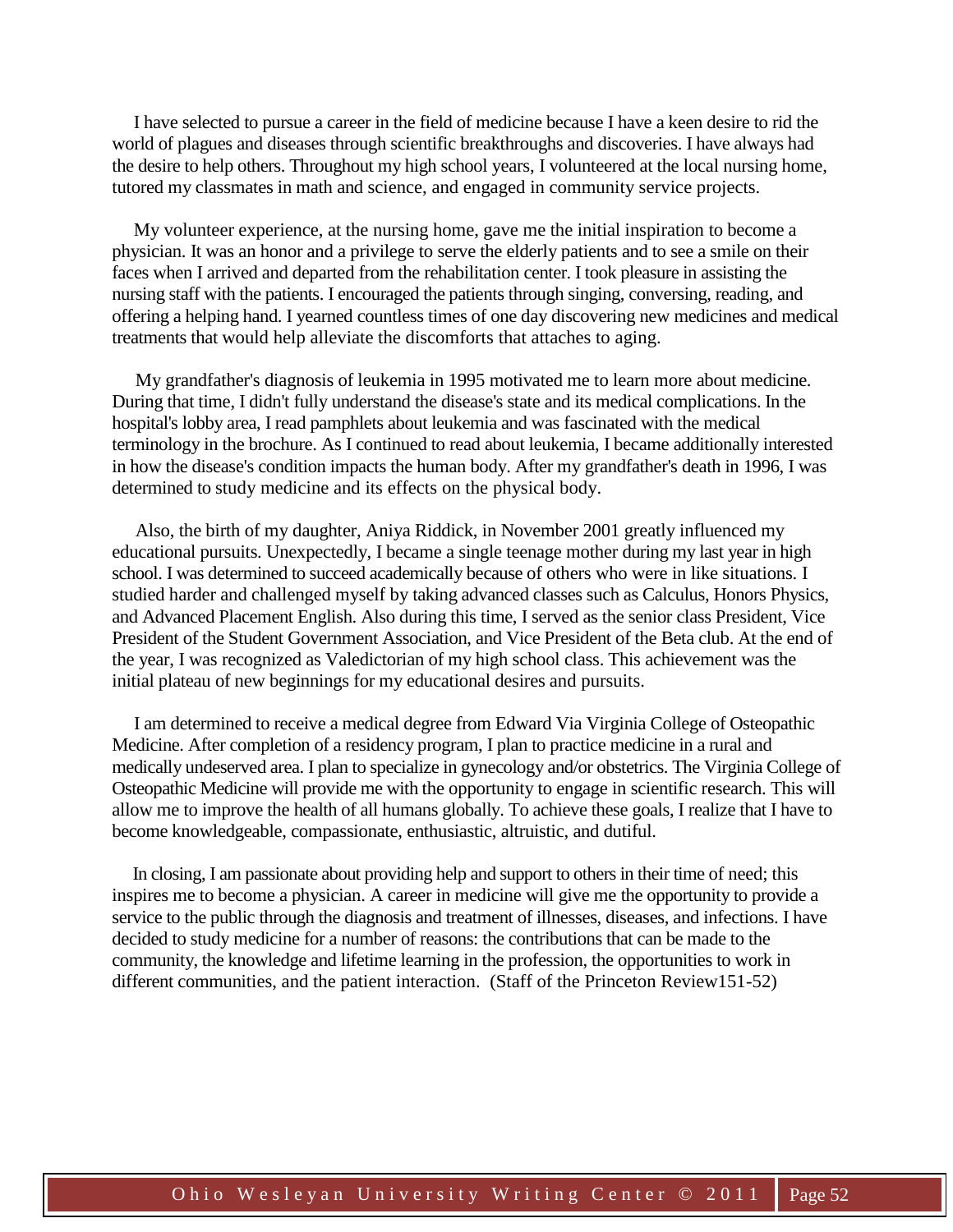# *II. Selected Paragraphs and Sentences*

### **Introductions**

### **Introductory Pattern That Includes General Statements and a Summary-Type Set Up**

- Dr Lewis Thomas described medicine as "The Youngest Science" because insightful  $\bullet$ discoveries in basic research have led to revolutionary innovations in clinical therapy that have improved the quality of life. We are in an [sic] the midst of an exciting era in which our knowledge about the molecular aspects of medicine is growing each day. I feel that the medical profession uniquely integrates my passion for science with my desire to work with others. Medicine is boundless; like no other profession, it wholly captures my intellectual ideals and humanistic values.
- Every since I was twelve years old I"ve wanted to be a physician. I cannot pinpoint the specific event which sparked this unyielding desire; however, I do know what drives me in the direction of the health professions at this point in my life. I"ve always enjoyed studying the sciences, especially those dealing with human anatomy and physiology. I also find a great amount of pleasure when meeting new faces and when helping others the best way I know how. Becoming a doctor, I believe, would thus be extremely satisfying and fulfilling, as I would be able to combine these three pleasures every of my life. Also, every interaction I have had with the health professions (volunteering in the hospital, CPR training, viewing surgery from inside the operating room, etc.) has given me a feeling that has not and could not be matched by any other. Whenever I experience such interactions, I want to take what I"ve seen or learned to the next level. That is, I want to learn more about what is occurring and why. Going to medical and becoming a doctor would enable me to do so, as well as to apply this knowledge to real-life situations.
- My goal is to become a caring and competent physician who reaches out and makes a positive difference in the lives of her patients. As a child, I admired and trusted the physician who treated me when I was ill. He showed m the important role kindness and compassion play in making a patient feel comfortable and secure with the prescribed treatment. As I grew older, I developed an increased interest in the medical field as an exciting opportunity to help people directly solve their problems, and in so doing, to change their lives. My decision to become a physician is based on numerous experiences, which have heightened my strong desire to make such an impact.
- One of my most important qualities is that I am interested in the sciences as well as the arts. I believe that the art of medicine is the more difficult aspect to master. The education I"m receiving at MIT is giving me a firm background in the science of medicine, but my extracurricular activities are giving me an equally strong basis for understanding how to study the art of medicine. Practice, performance, and application of knowledge are integral to both the arts and to medicine.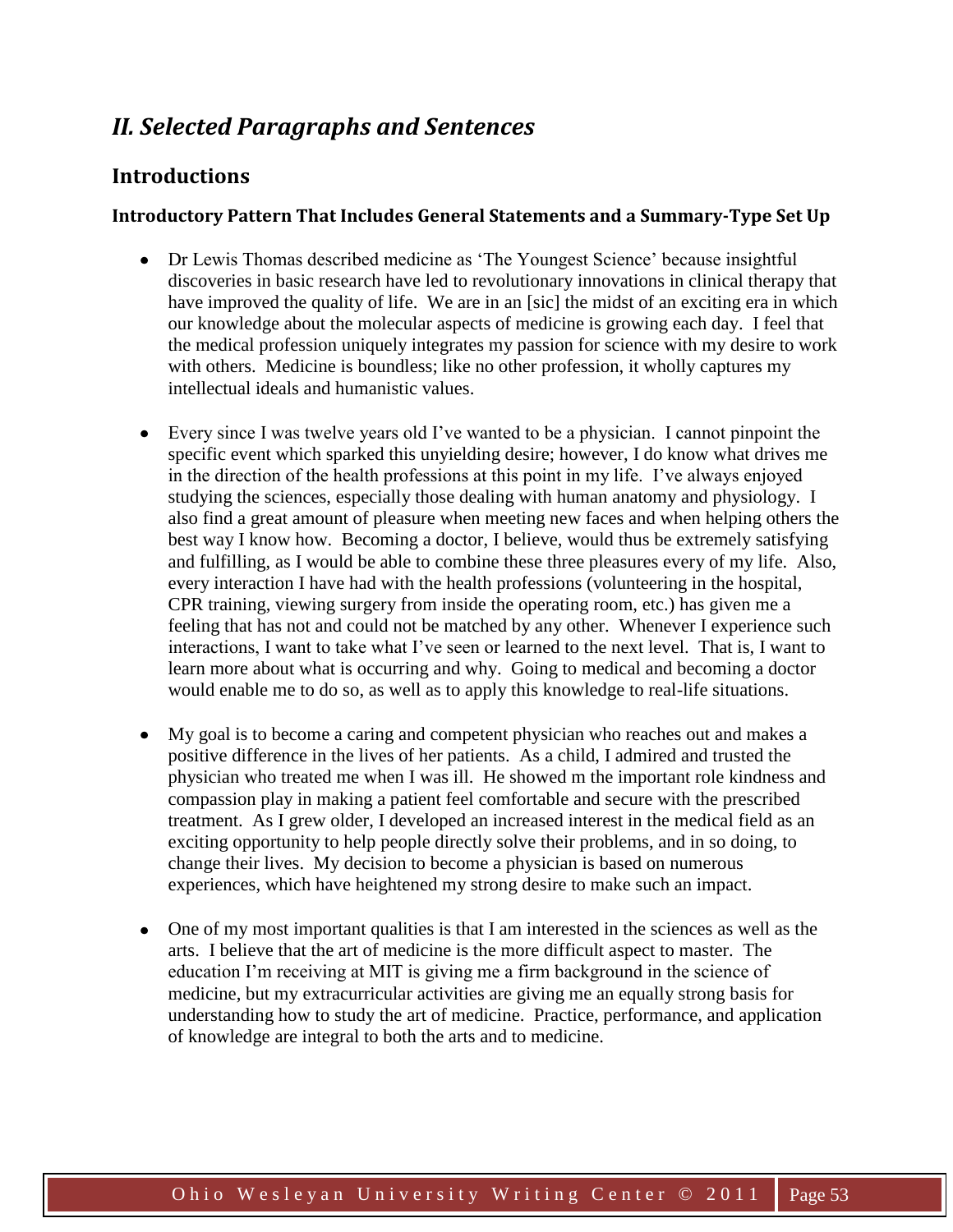### **Introductory Pattern That Focuses on Childhood Experience**

- Now what's he doing to Blake?" I whispered to my mom. For years Dr. John Stedelin, my pediatrician, was the last person in Centralia, Illinois I wanted to see. As a child, I was blind to his compassion because I equated him with the throat culture and painful immunizations I feared. But after my Brother Blake was born, I would accompany him on his visits to Dr. Stedelin without being distracted by my dread of needles and swabs. My fear of Dr. Stedelin gradually evolved into a deep curiosity, something like the awe curious children feel as they watch a magician"s illusion.
- Some even must have triggered my desire to become a physician so I could help people who were sick, but I have no memory of a specific incident. From the time I played the game of "What do I want to be when I grow up?" I knew my future would be in the medical profession as a hand-on healer. No other has even been in the periphery of my vision.
- My earliest impression of medicine occurred when my mother repeatedly required the assistance of physicians in dealing with her chronic migraine headaches. Her doctors were always there for her, day or night. The respect that my parents bestowed on doctors, and the doctors' ability to ease suffering, sparked a desire on one day become a physician myself. This was an ambitious goal for someone coming from a family in which no one had obtained a professional degree. However, my traditional familyoriented culture, emphasizing doing good for others, contributed to this decision to pursue a career in the medical field. Furthermore, the American individualistic spirit gave me the confidence and opportunity to undertake a challenging medical career.
- My grandfather lay before me, recuperating from the day"s chemotherapy session. He  $\bullet$ had spent the last eight months battling cancer, and it appeared that he had finally won. There was no sign of cancer left in his body. In the last few months, I had watched a healthy, energetic body diminish into a weak, fragile one. Without the efforts and knowledge of his physician, I would have lost him. As the doctor entered the room and discussed his progress with the family, I realized that at that very moment, he was our lifeline. We depended on this person not only for knowledge, but also for strength, comfort, and compassion. At that moment, I knew what I wanted to do with my life. I wanted to help alleviate the suffering of others, to offer compassion, sincerity, and empathy to those in need; to serve other as this doctor had served my family. This even rekindled my desire to become a physician.
- Working with Marcus Welby, M.D., brought me to a career in medicine. Not that I really worked with this fictional television doctor, but I did even better—I worked with the reallife equivalent. His name is Dr. Louis Olson, and as a Family Practitioner, he took care of me and my family as I was growing up. Later, I worked for him as an office assistant while I was in high school and college. The caring and idealism I saw exemplified the best in humanity. He is the complete physician, not only seeing patients in the office and at the hospital, but also making frequent house calls to homebound patients. Knowing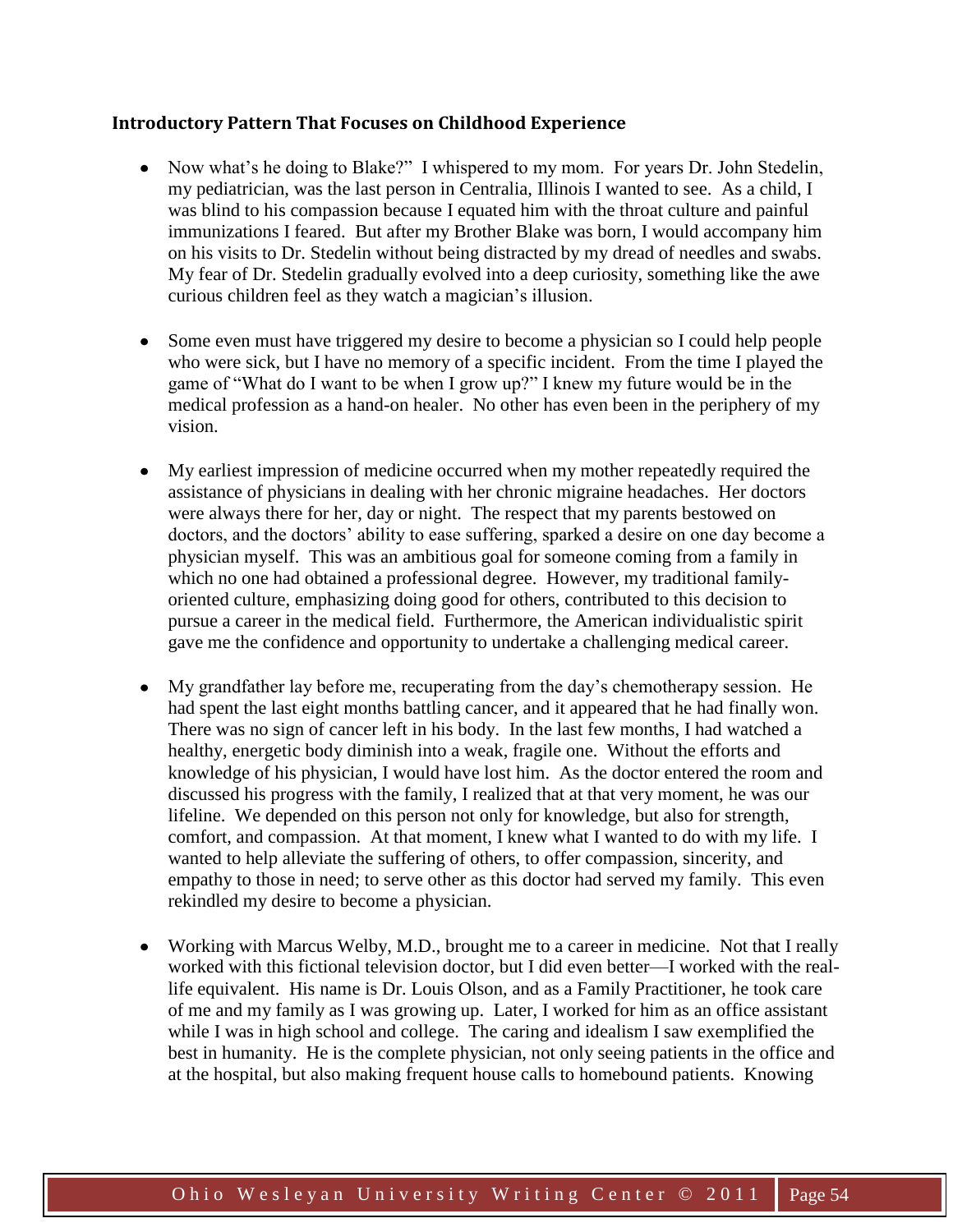my interest in medicine, he occasionally let me accompany him on these visits. I want to follow in his footsteps.

- Ironically, the first time I seriously considered becoming a doctor was as a patient. One night in August in 1989, trying to catch-up to my campers, I ran, slipped, and crashed through a glass door. I was rushed to a hospital to repair four tendons I had severed. Initially, I did not know what would happen to me or to the use of my hand. After the surgical resident examined me and told me that I would be fine with surgery and rehabilitation, I felt relieved. He had not yet laid a hand on me, but his words did wonders for my spirits. During my recovery, I imagined how good it would be to help others the way this young physician helped me. It would feel good, I thought, to have my patients return to thank me for the care I had provided. Undoubtedly, this anticipated glory was a large part of my attraction to medicine.
- My mother was diagnosed with breast cancer when she was thirty and I was three years old. My memory of this time is clouded with tangibles, including wigs, prosthetic breasts, and hospital bracelets; clearly I was unable to grasp the severity of the disease at such a young age. Over time, I became inquisitive about my family"s history of cancer and its relation to my Jewish descent. Discovering my strong predisposition to breast cancer sparked my interest to study medicine. The fact that math and science are my academic strengths further inspired me to pursue this career.
- The pungency of sickness coated with Glade Powder Fresh Blue heavies the air. In the bedroom, a little ball of purple leotard and lavender tulle—my blond, four-year-old sister—curls up between Grandma Tootsie and the sturdy silver rails of the hospital bed. Breast cancer metastasized to bone, and my grandmother now sips nectar through the morphine drip butterflied to her wrist.
- Seconds after my unbalanced Nolan Ryan windup, all I could feel was my thumb, twisted into an unfamiliar shape. Several terrifying minutes passed until I was in the ER, with a doctor and his medical student examining my hand. I do not remember the questions he asked, nor the setting of the cast, but I do clearly recall leaving that hospital aware that here are opportunities to learn how to restore both the injured physical part and the wounded spirit of another person. Since that first pitch, I have gradually come to realize my aspirations to become a doctor.
- My desire to become a doctor traces back to my childhood memories. Vividly, I  $\bullet$ remember my mother"s tragic experience. I was only six years old when she underwent a tracheostomoy. The days following the surgical procedure were incredibly frustrating. Not only was she confined to her bed, but she was unable to speak to me as well. I felt so helpless, and all I wanted was for her to be well again.
- I have been drawn to medicine ever since my father checked my ears for infections and  $\bullet$ prescribed medications for me as a young age. As I matured, I challenged my sincerity of these ambitions by questions whether my ostensible goals arose from within me, or if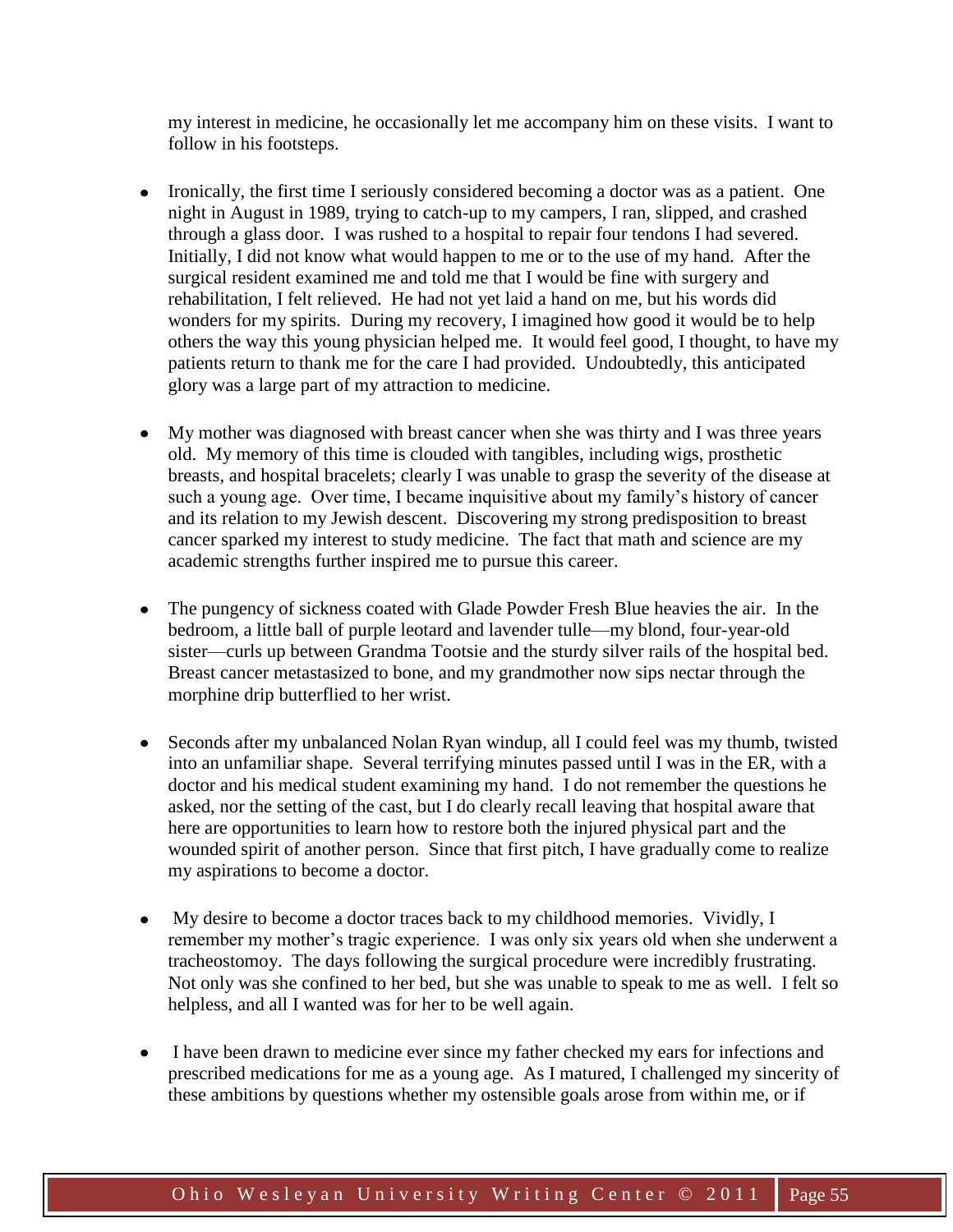they were merely the results of being raised in a doctor"s family. It has become clear that it does not matter—my intentions are genuine, and a predisposition to pursue medicine does not diminish their validity.

- When I was ten years old, my parents bought me an aquarium, my own microcosm of the sea. I have always been fascinated with the ocean, at first for its deep waters, which hide so many secrets, as well as for the myriad life-forms it supports. I considered a career in marine biology. Then in high school I discovered chemistry, molecular biology, and psychology. Human psychology shifted my academic interest from aquatic life to human life, and my career interest shifted from marine science to biomedical science.
- My first toy was a Fisher-Price stethoscope. I think my parents, who are both pediatricians, bought it for me before I was born. I carried my favorite toy with me everywhere. Whenever I found a free moment, I examined the bright orange earpieces and noticed how a separate blue hollow cord originated from each neon sphere. Tracing the blue cylinders with my fingers—one tube with my left hand and the other with my right—my hands would inevitably meet as they neared the chest piece. I wondered how two separate paths could converge to a single one that would allow me to listen to someone's heart.
- Working with Marcus Welby, M.D., brought me to a career in medicine. Not that I really worked with this fictional television doctor, but I did even better—I worked with the reallife equivalent. His name is Dr. Louis Olson, and as a Family Practitioner, he took care of me and my family as I was growing up. Later, I worked for him as an office assistant while I was in high school and college. The caring and idealism I saw exemplified the best in humanity. He is the complete physician, not only seeing patients in the office and at the hospital, but also making frequent house calls to homebound patients. Knowing my interest in medicine, he occasionally let me accompany him on these visits. I want to follow in his footsteps.

### **Introductory Pattern That Dramatizes a Health Care Experience**

.

- When the old man urinated on my leg, it ran down my pants and into my shoe. I could not let go of him, as I was holding him up, trying to move him from a wheelchair onto the bed. That's when I first realized that medicine was not going to be just starched white lab coats and golf at four. I looked again at medicine, the actual practice of medicine on real people, and saw it often involved messy fluids, imprecision, and an element of surprise . .
- The truck bounced along the rutted dirt path that passed for a road. I held on to my seat and glanced at the sacks of millet in the back of the truck. I knew that the people for whom the grain was intended lived together in isolation from the rest of society, most of them incapable of cultivating enough food to sustain themselves. Soon the village came into sight. Its residents—outcasts of society—began to emerge from mud huts and gather at the sound of the arriving vehicle. As I got out of the truck and caught a glimpse of their hands without fingers and their arms and legs ending in stubs, my first instinct was to keep my distance from these people suffering from leprosy. I was afraid.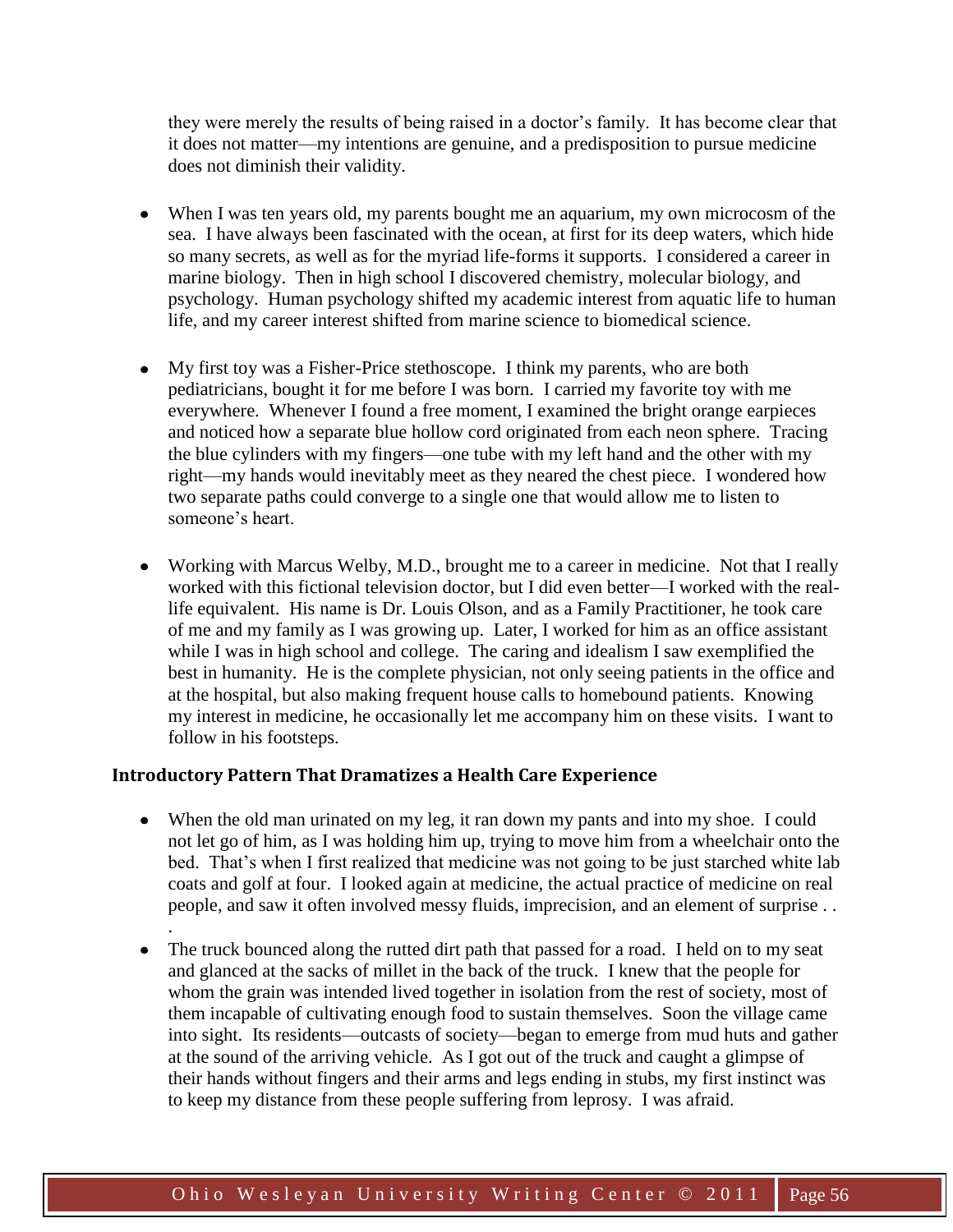# **First Sentences**

- A call blasted over my fire department pager in the middle of an icy winter night in rural Ohio.
- When Robert Frost wrote about "the road less traveled," I am convinced he was thinking about the dirt path leading to Basma, a tiny village in the West African country of Burkina Faso, where the sight of a motorized vehicle is the talk of the town.
- Annie was not breathing, nor did she have a pulse. True, she was only a dummy I met while taking my CPR certification course, but I could not help thinking, "What if she were a real person?"
- High up in the Venezuelan Andes, staring through the eyepiece of a five-ton Schmidt telescope, I made the decision to leave physics.
- Who would've thought I'd spend two years of my life talking about parasites?  $\bullet$
- I have to admit that for most of my life, attending medical school was just an afterthought.
- The screaming of the little boy"s mother shattered the relative serenity in the room.  $\bullet$
- Ms. "G" was really wearing my patience thin.
- "The cancer is no longer in remission. I am very sorry," said Dr. Montoya as he gently placed his hand on the patient's shoulder.
- For some time now, I have had to endure teeth-clenching pain on a weekly basis.
- Fear and uncertainty enveloped my mind as I, a normally happy thirteen-year-old, sat in the emergency room.
- Most people use college as a time to find themselves.
- One of my most important qualities is that I am interested in the sciences as well as the arts.
- A three-story wood concoction, with ropes and beams dangling every which way, stands in the middle of a clearing, hemmed on both sides by the Blue Ridge mountain range.
- The truck bounced along the rutted dirt path that passed for a road.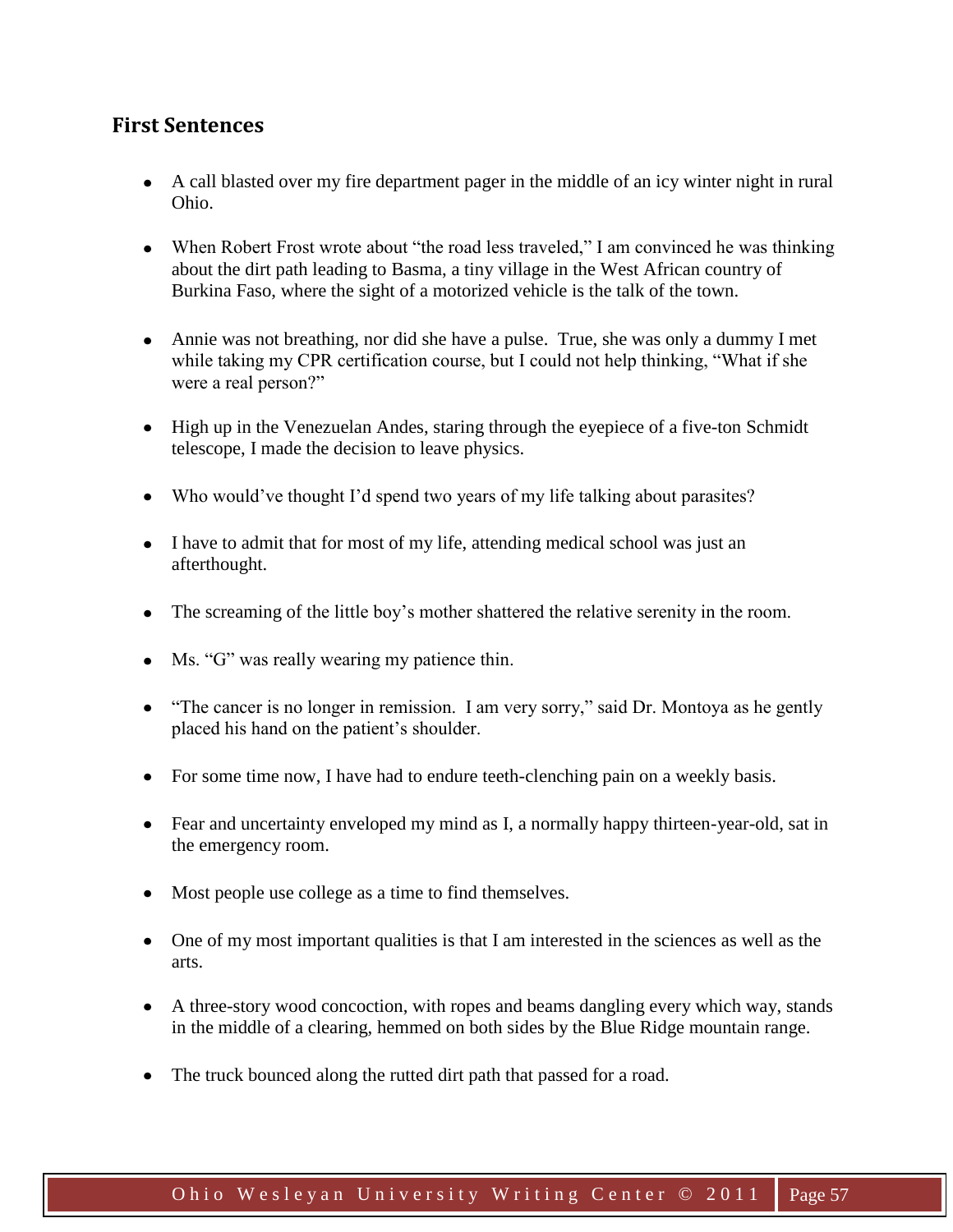- When I was ten years old, my parents bought me an aquarium, my own microcosm of the sea.
- "**A**merican **I**nvention to **D**estroy **S**ex," the boy answered matter-of-factly. I had just asked my class what AIDS was an acronym for, and I was alarmed by the response.
- As I approach the end of my undergraduate education and plans for the future take on both concreteness and urgency, more and more people ask me what those plans are.
- My goal is to become a caring and competent physician who reaches out and makes a positive difference in the lives of her patients.
- Ever since I was twelve years old I"ve wanted to be a physician.
- My desire to become a physician is one that has been gestating in me for as long as I can remember.
- I have been drawn to medicine ever since my father checked my ears for infections and prescribed medications for me at a young age.
- My decision to become a physician manifested itself in a round-about way.
- If I had to trace it all back to one particular episode, that singular lucid moment that the motivation to practice medicine for the rest of my life became my personal mantra, it was when I was eight years old.
- Some event must have triggered my desire to become a doctor so I could help people who were sick, but I have no memory of a specific incident.

# **Addressing Problems, Inconsistencies, Discrepancies, and Blemishes**

- I withdrew from three classes in the fall of my junior year due to the death of my mother.
- I went to a very strict military boarding school when I was in high school, and when I came to college I am afraid I let the freedom erode my first year's studies. Please note that my GPA for the last two-and-a-half years is 3.25, 3.68 in my major. I feel that my test scores and my GPA in the last two-and-a-half years are indicative of the performance you can expect of me.
- Finally, I would like to address the issue of my academic career. As you have my transcripts, you can clearly see that I was not especially serious in my first years as an undergraduate, and you can also see that I have improved dramatically. I have a 3.9 GPA in graduate school, and I expect to continue to do as well in the doctoral program.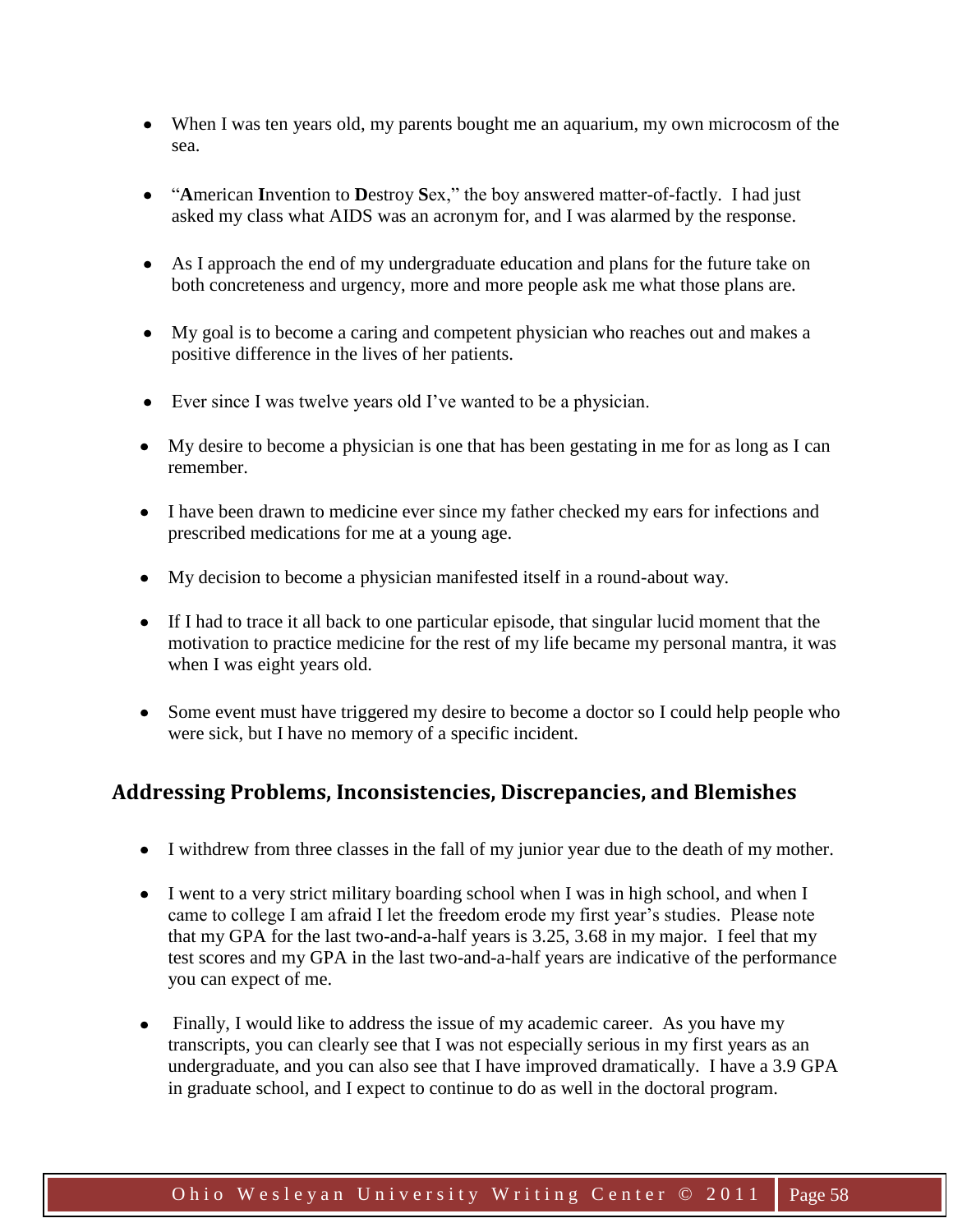- I am writing to request that you disregard the first GRE score on my records instead of  $\bullet$ averaging it with my second one. On my way to take the first test I was involved in a major accident (see attached police report) and I was very emotionally agitated during the test. I realize now that I should have just skipped the test, but I was in a state of shock from the accident and was not thinking clearly. As you can see, there is a big difference between the two scores. Thank you for your consideration.
- My grades over the last two years are not an indication of my potential, or of my ability to succeed in a university. Rather, they are an indicator of the time I spent in pursuit of other goals. My MCAT scores are more indicative of my ability. My course load has been heavy, and I have worked all four years, often full-time. This was in addition to the hours I spent training for the Olympics. During my summers, I enjoy volunteering with the Special Olympics, WEAVE (Women Escaping a Violent Environment), and other groups, and teaching children"s and women"s awareness classes to day cares and community groups. My life philosophy: Every moment is special. My teaching Philosophy: Lead by example.
- My father experienced some unexpected business reversals in the spring of my freshman year, and I took a full-time job in order to complete the academic term. By the spring of my sophomore year, I qualified for financial aid, and was able to drop down to a parttime job. If you do not count the year when I was working full-time and going to school full-time, my GPA would be 3.35 overall and 3.53 in my major.
- Though my undergraduate grades are less than average for graduate school applicants, I  $\bullet$ feel that the graduate climate is better suited to my type of academic personality. I have never been a good test taker in engineering courses, and exams always lower my grades for a course. However, my lab marks and other scores are always well above average, and I particularly excel at unconstrained projects, both within courses and in independent research.
- Although I have always been a premed student, I would like to point out that I did not follow that premed strategy of taking only "safe" classes I knew I could make an A in. I took an overload for three out of eight semesters, mostly so I could take classes like "History of the U.S. before 1865," "Greco-Roman Religion," "Native American Cultures," "Classical Greek Philosophy," and two years of Latin. My GPA in all math and science classes is 3.78, and I think that is representative of my ability to complete the medical school curriculum.
- To make sense of my transcripts you will need to know that I changed my major four times before I finished my sophomore year, which is also why I extended my undergraduate career to a fifth year. I always made straight A"s in math and science, but I just didn't connect that to engineering until . . . .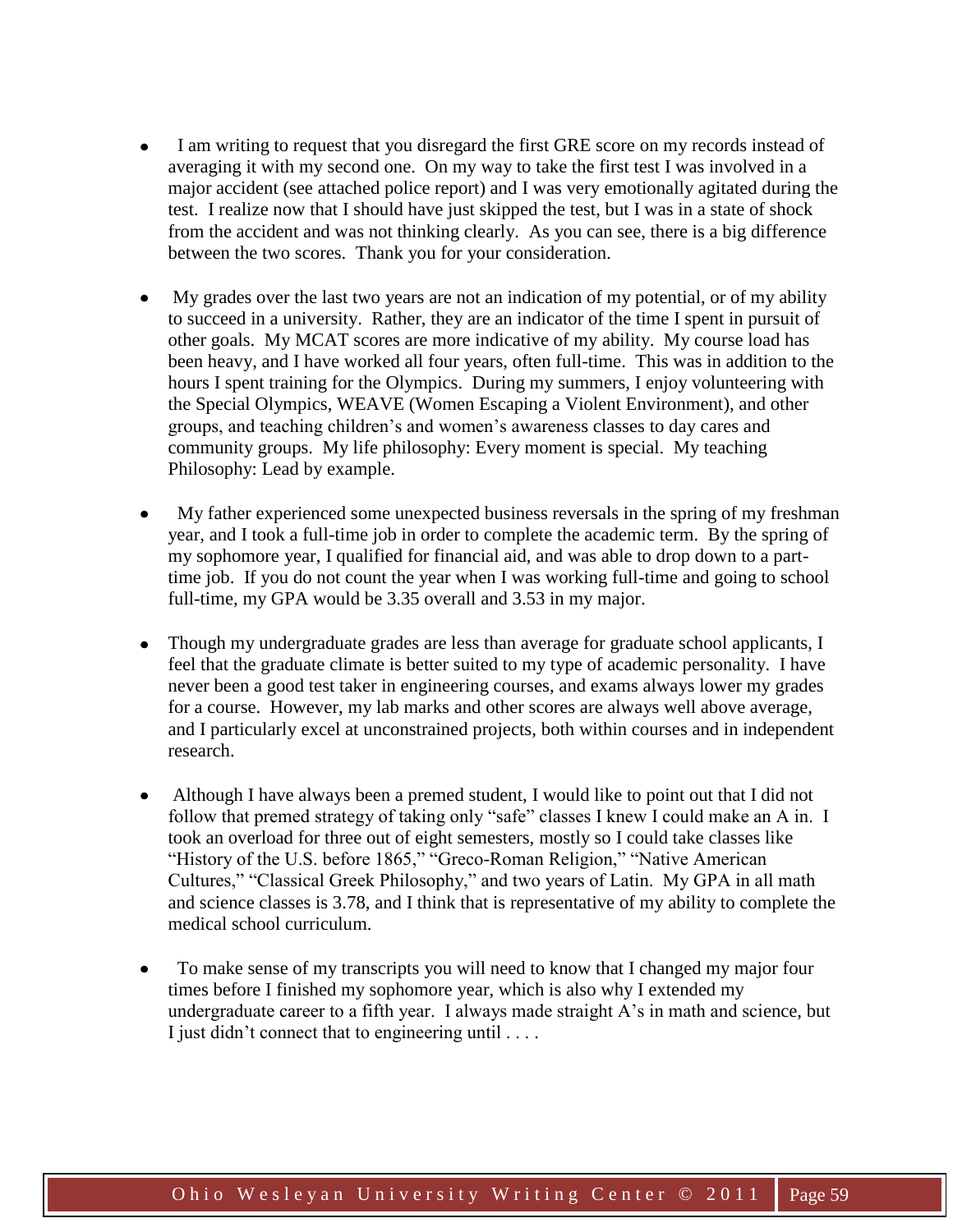# **Conclusions**

- These numerous work and volunteer experiences have helped me realize that medicine offers everything I want in a career—the ability to make a difference in the lives of others while working in a field which I find exciting, challenging, and rewarding. Becoming a physician provides the opportunity to have positive interactions with patients and create a doctor-patient relationship based on trust, communication, compassion, and confidence. My desire to positively influence the lives of others and my thirst for knowledge continue to direct me toward the medical profession.
- By harnessing my scientific tendencies with my desire to heal, I realize my potential to flourish in medicine. I also realize that being a doctor is how I want to live my life. I am nurturing what I have become so far—a scientist, an artist, and part of a community into one dream I can pursue with zest and dedication.
- My desire to be a physician extends back to my childhood and has encompassed much thought and exploration. During junior and senior high school, I wrote papers on biomedical research, bone marrow transplants, and human embryo cloning. I shadowed a pediatric oncologist and a neonatologist to learn about the daily work of physicians. I have had a lifelong intrigue with and a long-standing, intense interest in medicine. I believe I have the ability to handle the rigors of medical school and the compassion and humanity to be a very good doctor.
- The pursuit of medicine demands an awe of the human body that I developed one summer removing femurs and spines from cadavers for orthopedic research, and it demands respect for and appreciation of human suffering. I am intimately familiar with the physical and emotional consequences of illness through the care of a very sick younger sister and through working with patients who have suffered neurological trauma at a local hospital. Most importantly, medicine demands a drive to heal, the seeds of which were planted by my father and have blossomed into an impassioned energy. It is for the above reasons that I feel prepared and excited to channel that energy and dedicate my life to the pursuit of a career in medicine.
- In my life"s pursuits for the highest virtue of art, beauty, and truth, I find one road leading toward community service and another toward science. At the intersection lies the art of medicine. Mastering this area requires one to struggle through the various emotional and physical obstacles. However, for the beauty such as that embodied by the AIDS victim"s smile, the struggle is worth it. Let the raga begin.
- Although I reside in Silicon Valley, where young people like myself seem increasingly flush with Internet riches, I choose medicine. My experiences as a volunteer at the Veterans Hospital with exposure to chronic care made me realize that although I am surrounded by materialism, the look of relief on a patient's face cannot be purchased. I choose medicine because I know I can make a real difference—not just one that lasts until the next product cycle.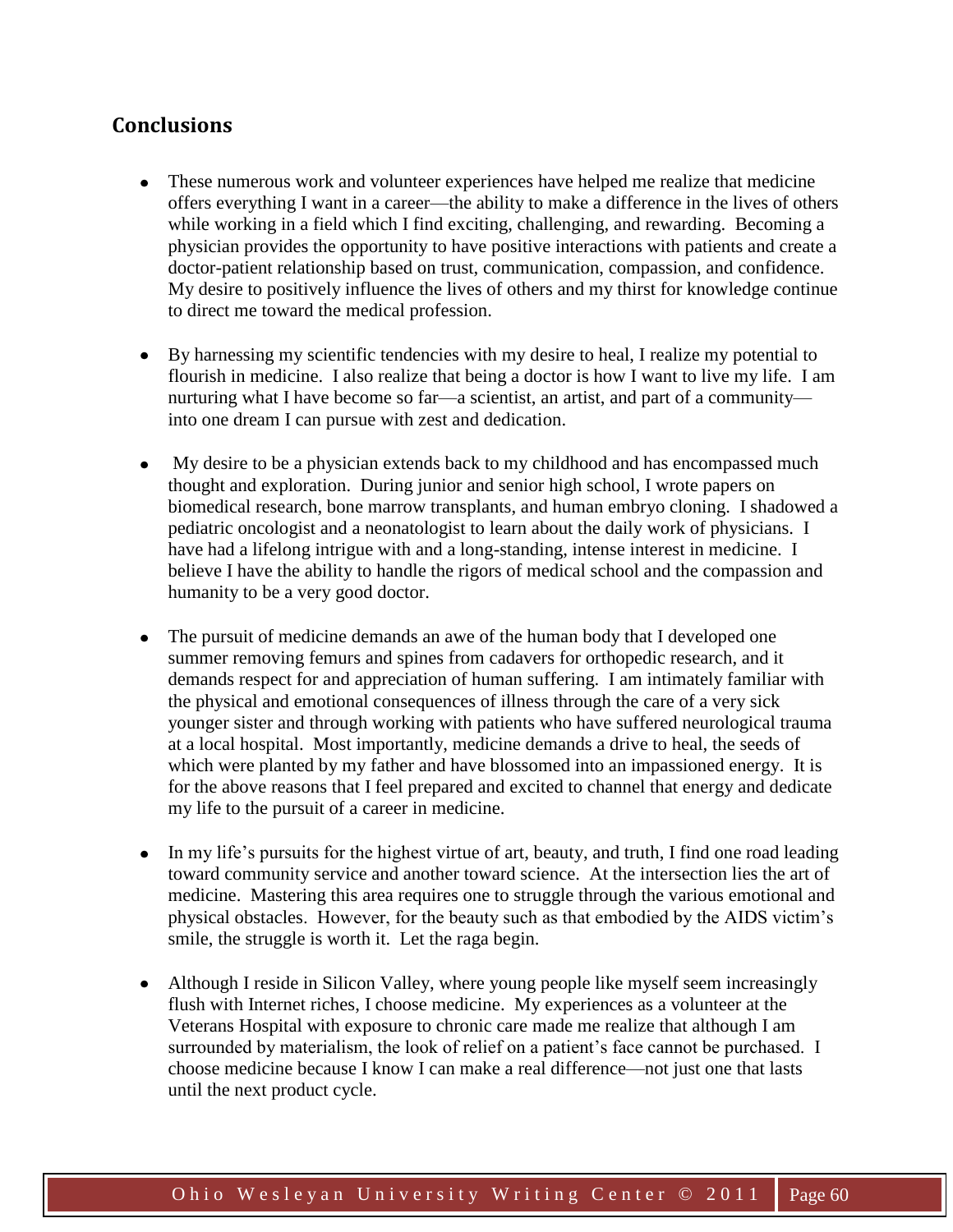- I have seen that a physician's life is very demanding. However, I also belief it to be one of the most rewarding and important professions in our society. Physicians touch lives in a way no one else can, and are rewarded with the satisfaction of serving others in every way possible, physically, mentally, and emotionally. My desire to become a physician is rooted in knowing that I could change and improve people"s lives the same way the physicians mentioned above have changed mine. My academic record shows that I have the intellect to become a good physician. I believe that my compassion will make me a great one.
- From Ecuador"s flying ants and barb-bearing scorpions to Harvard"s physics and biochemistry, I have gained insight into my capacity for responsibility, commitment, and perseverance. My experiences have prepared me for the challenges of a career in medicine.
- Being accepted into the Early Assurance Program would allow me to participate in Le Moyne's Study Abroad Program in Australia. I have always wanted to visit a foreign country, and taking part in this program would fulfill this desire, along with allowing me to study in an environment aside from my own, presenting me with new and exciting challenges. More importantly, I believe studying abroad would permit me to experience new people and their culture, thereby expanding my knowledge of the world around me, and making me more understanding, in terms of people"s different needs and beliefs. If not accepted into the Early Assurance Program, I would stay in Syracuse in the spring in order to better prepare myself for the MCAT. Further, I would need to be in Syracuse at this time, since I would be required to be interviewed by Le Moyne"s Health Professions Advisory Committee, in order to apply to other medical schools.
- With this complete view, I feel I have a more solid understanding of the demands of a health career. My overall aim is to learn as much as I can and to give back to the profession of medicine. I hope to go beyond my personal ambitions for a successful life and to make a difference in the lives of others. Since medicine has already made a strong impact on my life, I want to continue my perseverance and dedication in medical school to develop into a proficient, caring medical practitioner.
- As a doctor, I hope to participate in these changes in order to benefit more people than are currently being served. Doctors should be able to serve people of all different races, ages, backgrounds, and cultures. I intend to use my skills and unique experiences to achieve this vision of what I think a doctor should be.
- In helping Elizabeth, I feel that I made a small difference in her care at MetroHealth, but overall I still feel helpless. I am glad that I could ease some of her pain by being caring and considerate of her emotional welfare, but I would have liked to have been of more help to her physical well-being. I will never forget Elizabeth and the importance of personal patient contact in the world of medicine.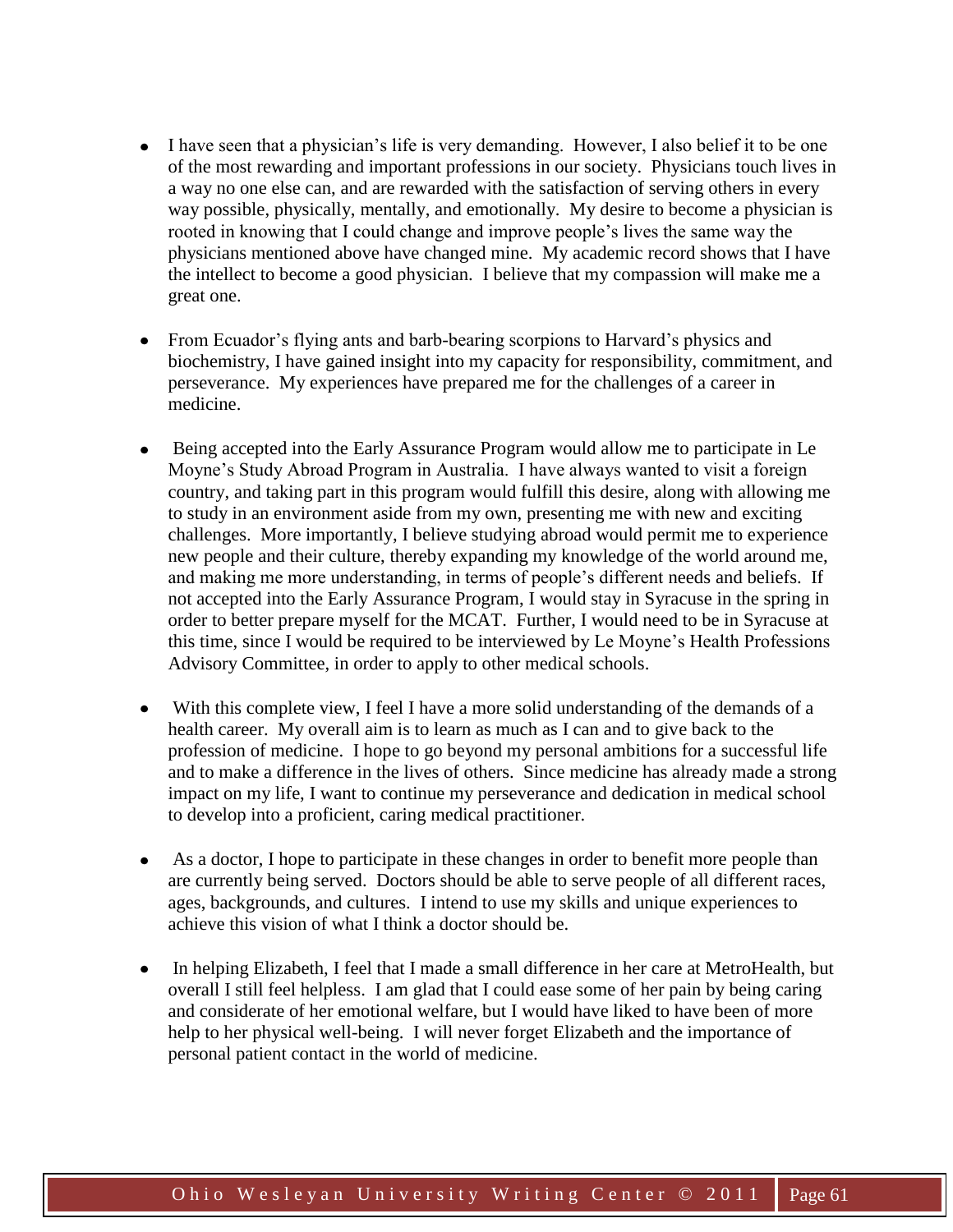I am truly excited about the opportunities that await me in my pursuit of a career in medicine. I know in my heart that I am ready to face the challenge, but at the same time I am greatly humbled by it. I feel that physicians carry the awesome responsibility of bettering the human existence. It is this end that most strongly motivates me to dedicate myself to the challenges of earning my distinction as a doctor of medicine.

### **Medicine as a Challenge**

- The path to medicine will likely be difficult and, at times, tiresome. Yet I find joy in the struggles that lead to a positive end.
- The path less traveled is generally my path of choice. Some would say that the path most challenging is most intriguing to me.
- Mastering this art requires one to struggle through various emotional and physical obstacles.
- I believe I have the stamina and willingness to make the commitment all physicians must make to their careers in order to succeed.
- My desire to positively influence the lives of others and my thirst for knowledge continue to direct me toward the medical profession.
- I am totally committed and dedicated to going the distance to become a rural health care provider.
- Now that I am aware of some of the challenges inherent to the practice of medicine, I can say that I am willing to accept them.
- Moreover, I needed my time in law school and thereafter to gain confidence in my abilities, to develop my sense of personal integrity, and to truly commit myself to what will be a long road through medical school and on into a career as a doctor.
- I recognize that becoming an ideal physician is not an easy task but I look forward to the challenges that lie ahead as I pursue a career in medicine.
- My experiences have prepared me for the challenges of a career in medicine.
- I believe I have the ability to handle the rigors of medical school and the compassion and humanity to be a very good doctor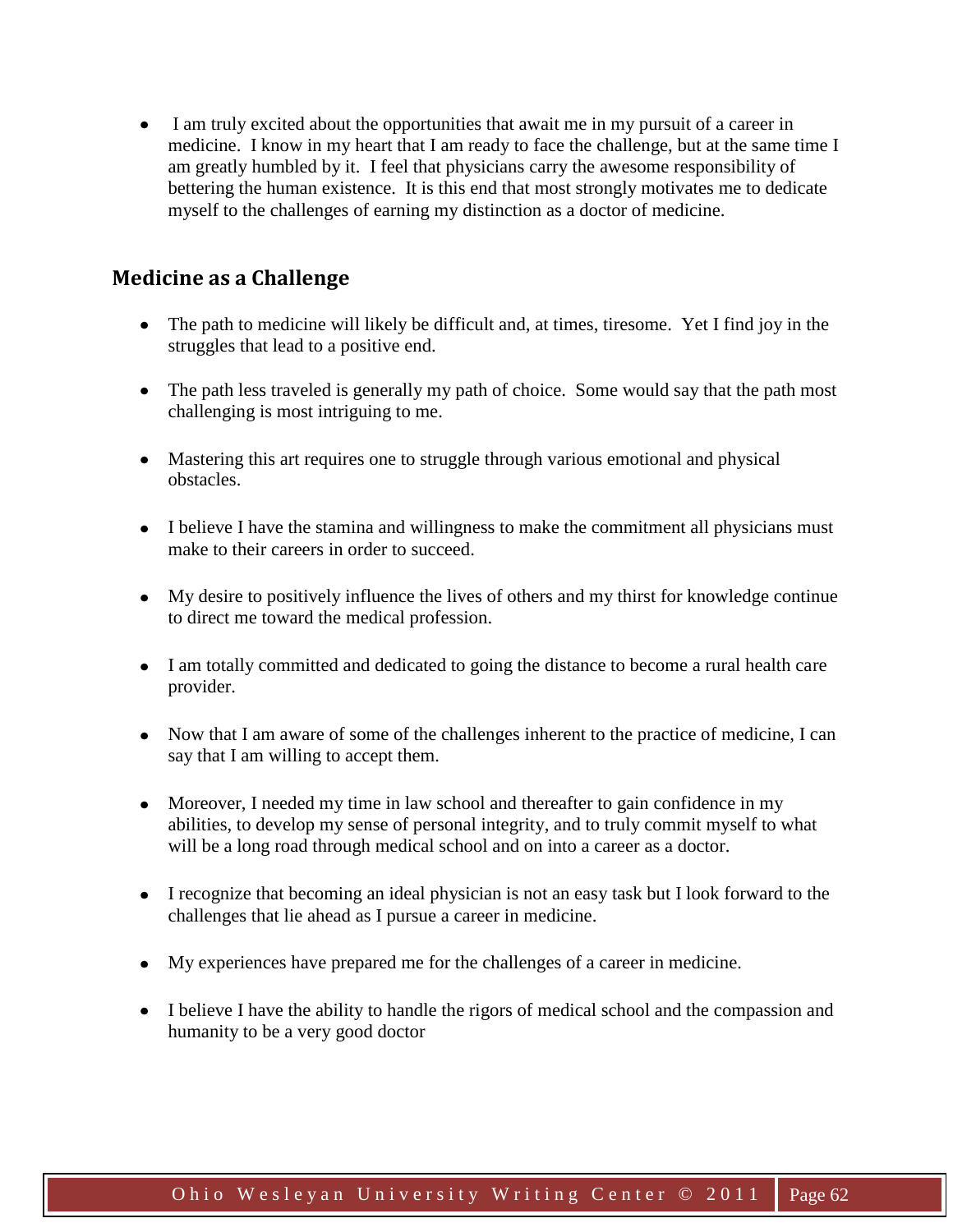- I understand the self-discipline and perseverance that are equally important to endure the arduous study, long hours, emotional and mental strain, and more and legal responsibility that are an integral part of the medical student's and eventually doctor's daily existence.
- Physicians often warn me about the challenging career I face, one where the financial rewards have been curbed significantly. I reply that I look forward to accepting the challenge.
- I have discovered how interesting, enlightening, and enjoyable learning about and practicing medicine can be, and it excites me to think about the lifelong challenges I will face as a physician.

# **Becoming a Physician**

- Ever since I was twelve years old I"ve wanted to be a physician. I cannot pinpoint the specific even which sparked this unyielding desire; however, I do know what drives me in the direction of the health professions at this stage of my life.
- Wanting to become a doctor is not a recent desire, but a result of experience over my lifetime.
- I have been curious about medicine since childhood.
- My desire to become a physician is one that has been gestating in me for as long as I can remember.
- Although I had not yet definitely decided to become a doctor, my path toward medical school became inevitable.
- I cannot say that there was a single event that led to my decision to pursue a career in medicine, but that my life experiences, consciously or not, have been inexorably linked to the field.
- My ultimate desire to be a physician is driven by my inner self.
- Since that first pitch, I have gradually come to realize my aspirations to become a doctor.
- My desire to be a physician extends back to my childhood and has encompassed much thought and exploration.
- I have had a lifelong intrigue with and a long-standing, intense interest in medicine.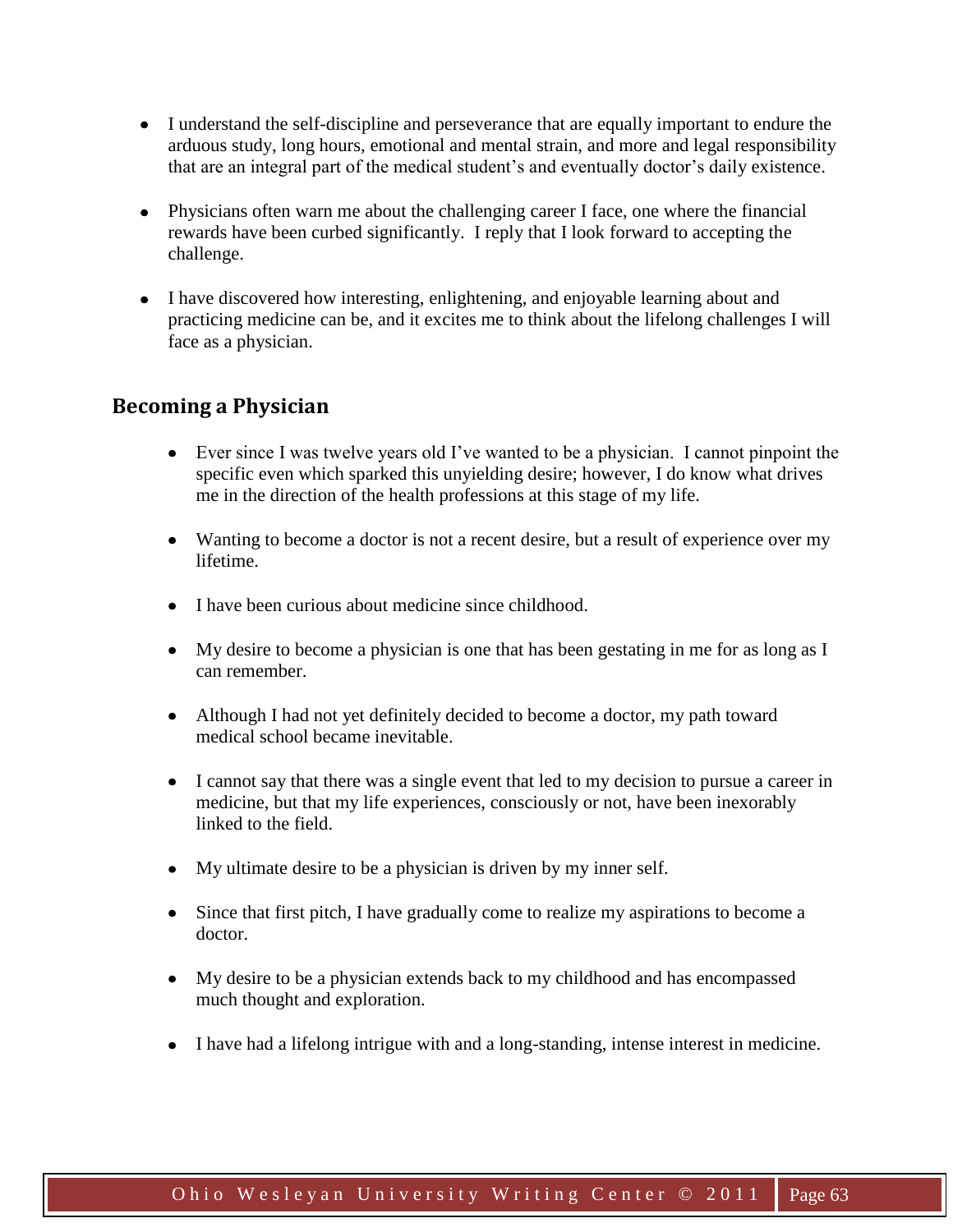- Since my childhood, my father's inspirational recounts as a cardiologist have captured my heart and interest.
- Volunteering as an Emergency Medical Technician has confirmed the fact that I am destined for a career in medicine.
- Having been born at a country hospital at no expense to my then-destitute parents, I was cognizant at an early of how much I wanted to give back to the needy community as a doctor.

# **Altruism & Humanitarian Ideals**

- I also find a great amount of pleasure when meeting new faces and when helping others the best way I know how.
- I want to use my scientific skills to help others through direct personal contract.
- My wide range of experiences will allow me to serve my patients with intelligence, patience, and passion.
- When I first saw him in the room . . . I was excited by the thought of helping him.
- However, in all of these settings, one sudden realization still rings true, and that is there is no greater satisfaction in this world than helping people through the practice of medicine.
- The feeling of excitement as I rush out to meet a patient, and of fulfillment when I know I have done all I could to make a difference in a patient's life, are work all of the hard work.
- As for rewards, they will come every day when I can care for and hear "heroic" patients.
- Peer Counseling has definitely had a profound effect on my life and has shown me how rewarding it is to help others, and how easy it is to make a difference in someone's life.
- There, my greatest joy came from my interaction with patients, providing comfort and alleviating some of their pain.
- I thought to myself, this is why I volunteered to be a Big Brother, this is the kind of moment that I hoped would come from this experience. The joy of giving, especially because I gave him something that he could not have on his own.
- More recently, I discovered that I longed for contact with patients.
- I sincerely possess the desire to serve others and be a vehicle in restoring health as a physician.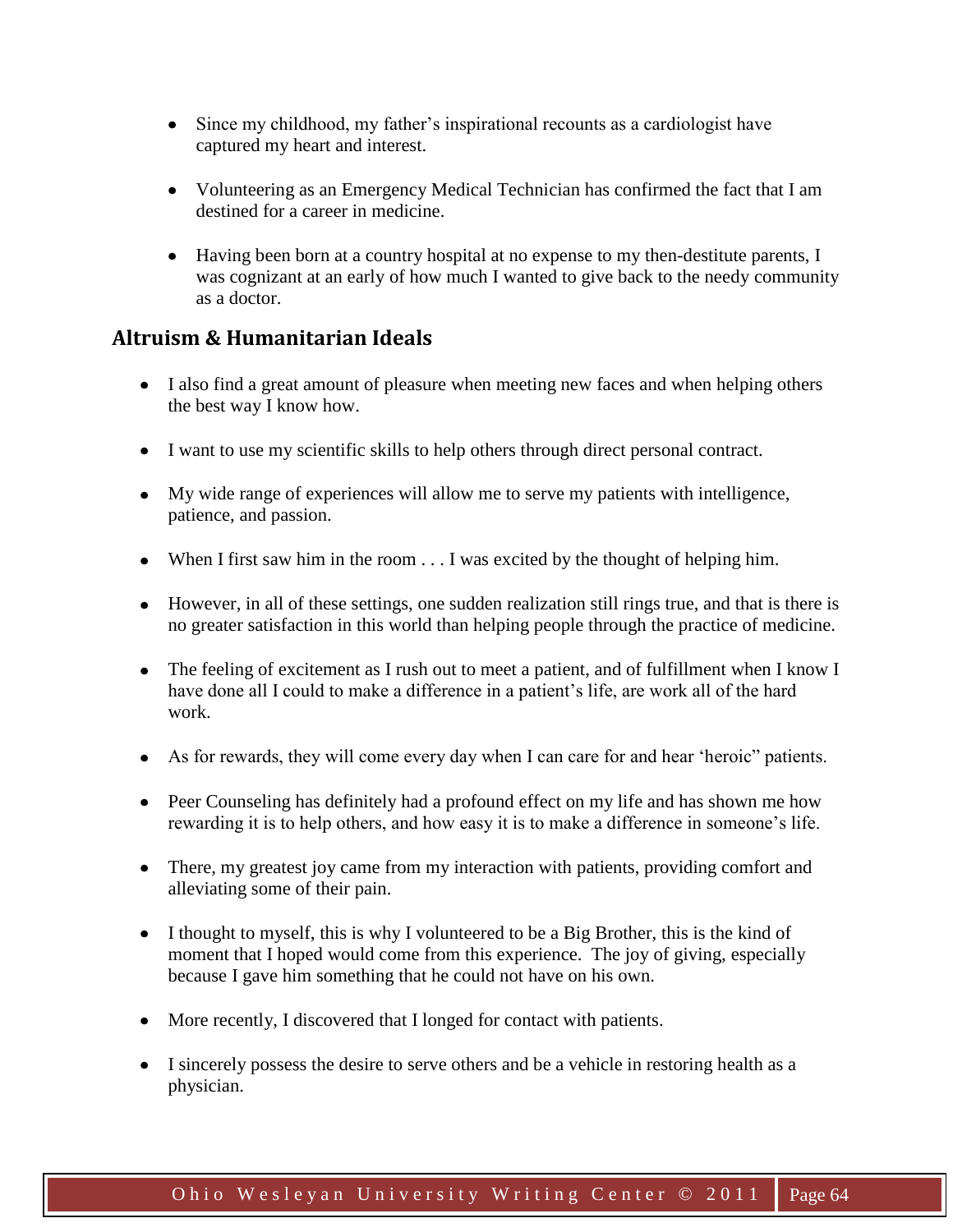- Thus, I pursue medicine as a way of achieving my highest goal in life: to serve.
- I understand that being a physician demands an unfaltering commitment to heal.
- One look into Evelina's sad eyes convinced me that a doctor's greatest responsibility is to be a caregiver, not simply a medical provider. One never just treats a patient—one treats a person.
- My feeling were not a sign of frailty but rather a reflection of something wonderful—the making of a human connection.
- The Joy I have received from helping Katie and others to smile and become happier and more confident has fueled my desire to pursue medicine as a vehicle for transforming lives and making people healthier.

# **Idealizing the Medical Profession**

### **Medicine as a Calling and Way of Life**

- I also realize that being a doctor is how I want to live my life
- Participating in this rejuvenation of hope and energy is what I want to achieve as a physician. I cannot honestly imagine a better, more deeply satisfying way to live my life.
- However, I do not particularly view being a physician as a career choice, but rather as a calling.
- I am excited to continue on this journey in medical school, training for that to which I believe I am called.
- I cannot recall a specific time when I chose medicine; instead, I would affirm that medicine chose me.
- What I have confirmed is that medicine remains my calling.

### **The Intoxicating Power of Medicine**

• The ambition to be a doctor is not one that is discouraged by those around you. It is not hard to see why people are reluctant to leave the medical track, even when they find they are not suited to it. I do not believe I have remained in the track merely out of habit, however. In fact, I think it is almost miraculous the degree to which medicine is what I now desire to do.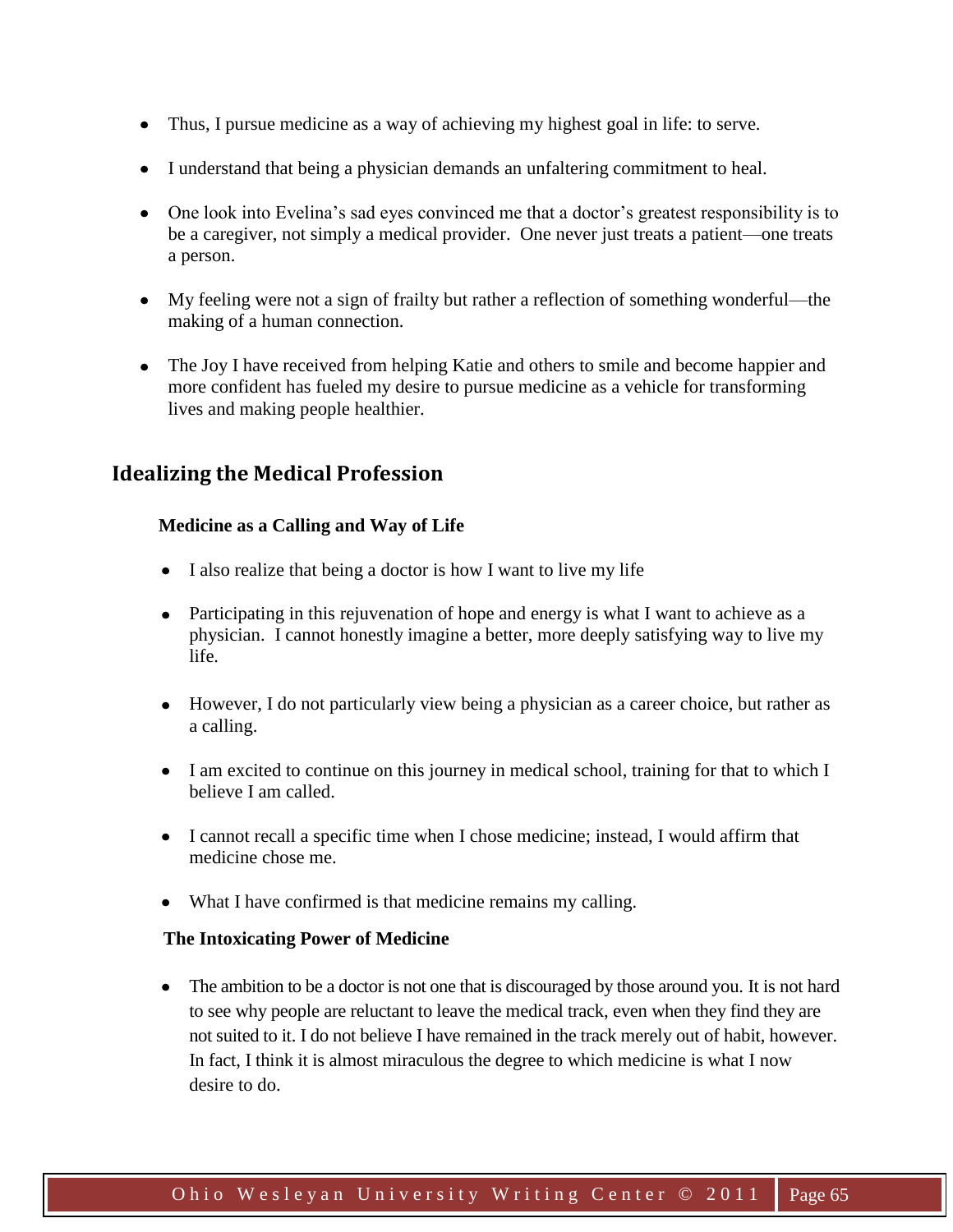- On two separate occasions, I have seen the beauty that the art of medicine can create. Each time, it threatened to forever intoxicate me, beckoning me to following and neglect the pain and struggle along the way.
- Daydreaming about being a doctor is not new to me. Early in college, a friend and I  $\bullet$ were so captivated by medicine that sometimes, after class, we could go down to the Shands Teaching Hospital at UF [University of Florida] and give ourselves a tour of the OR.
- When you add all of this up, what do you get? Take the satisfaction of bringing hope and joy to people, add a commitment to learning, throw in an unquenchable desire to practice medicine and you come up with me.
- Just as marriage retains its vibrancy when the partners actively partake in new pursuits, by its nature, medicine has an invigorating quality that will forever engage me.

### **The Power of Medicine to Heal**

- The medical profession is a proper way to harness potential. Though idealistic, I envision the good doctor as a model human being-using his reason to assist his neighbor in combating evils of the world. This is a vision I would like to have of myself.
- I understand what a tremendous difference a physician can make upon society and I  $\bullet$ am humbly ready to contribute in this capacity.
- I have been awakened to the enormous responsibilities a physician faces daily and have seen the vast importance of healthy doctor-patient relationships.
- Together, these experiences have fueled my passion for a career in medicine that will  $\bullet$ present me the amazing opportunity to better the human existence.
- By nurturing personal bonds and asking the proper questions, physicians have the opportunity to delve into the human soul and learn more about each other.
- I believe it is each man"s task to stem this tide of pain in whatever way they are capable.
- I have selected to pursue a career in medicine because I have a keen desire to rid the world of plagues and diseases through scientific breakthroughs and discoveries.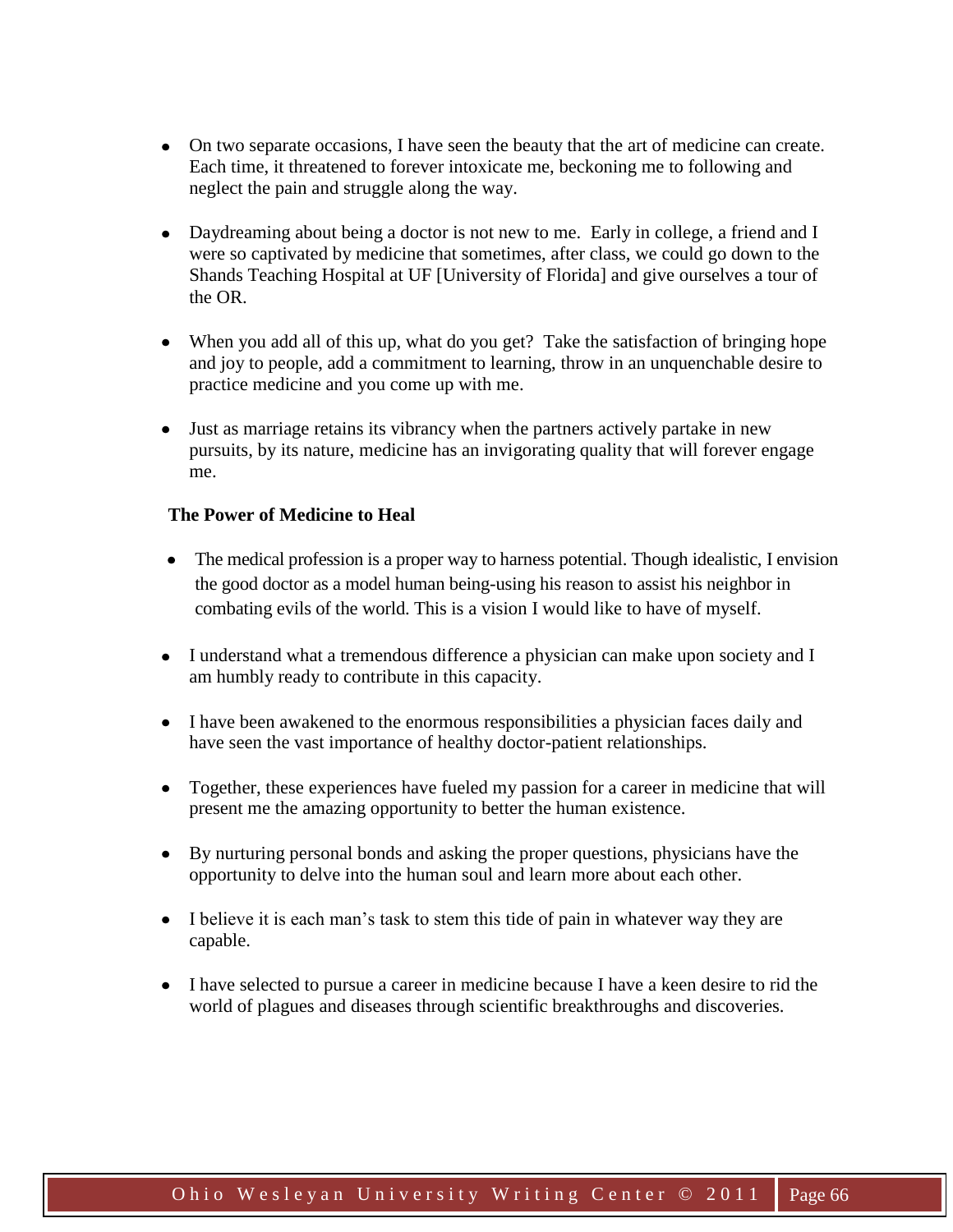### **Medicine Compared to Other Career Choices**

- I couldn"t imagine being able to help people as an attorney in the same tangible way as  $\bullet$ I was able to help them in Guatemala" doing volunteer work in medicine (Jones and Baer.
- I believe no other profession has an ethos as noble as that of the medical field. It is an ethos I could envision holding for my entire professional career.
- But, most significantly and most obviously, I chose to leave a lucrative and  $\bullet$ intellectually easy career to start over, at 34 years old, in medicine.
- What separates medicine from fixing computers and motorcycles is that the goal of medical science and clinical medicine is to assuage human suffering.
- Although I reside in silicon Valley, where young people like myself seem increasingly flush with Internet riches, I choose medicine.
- I couldn't imagine being able to help people as an attorney in the same tangible way as I was able to help them in Guatemala.
- But to me, only one profession also has the dynamism of continuous intellectual exploration—medicine.
- To me, there is only one profession which satisfies both my curiosity and my desire to help those in need. Incorporating both the caring, personal, physician-patient relationship and the dynamism of continuous learning, the medical profession is the profession I eagerly embrace.
- Medicine is boundless; like no other profession, it wholly captures my intellectual ideals and humanistic values.
- I aspire to become a physician because to me, it is the world's most vibrant and rewarding profession.
- Too few people exist who vocation is to bridge these two worlds, to bring accurate understanding to the majority of our society, and of these, doctors are the most important.
- Medicine is boundless; like no other profession, it wholly captures my intellectual ideals and humanistic values.
- I aspire to become a physician because to me, it is the world's most vibrant and rewarding profession.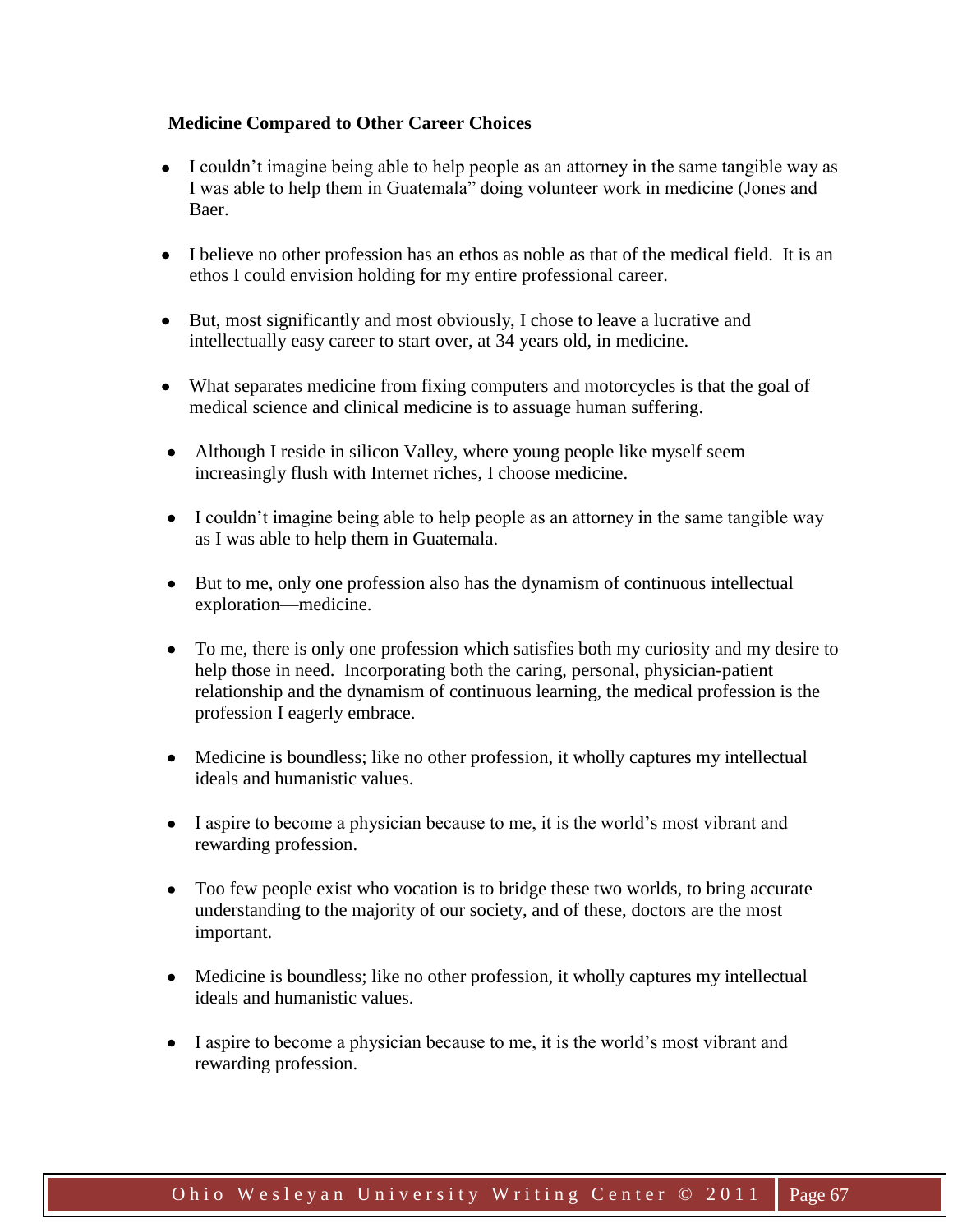• I have seen that a physician's life is very demanding. However, I also believe it to be one of the most rewarding and important professions in our society. Physicians touch lives in a way no one else can, and are rewarded with the satisfaction of serving other in every way possible, physically, mentally, and emotionally.

## **Passion for Science and Learning**

- I am committed to using nearly every moment I have to learn.
- My thirst for knowledge continues to direct me toward the medical profession.
- In an era in which rapid technological progress and health care reform continuously transform the study, practice, and ethics of medicine, working to cure requires a passion for learning and discovery, and I have found that I thrive on this intellectual exploration.
- I thrived on the complete immersion into a subject that stimulated my intellect.
- Biological phenomena inspired me, and I wanted to learn more.
- The myriad diseases, medications, and injuries that I encounter have consistently piqued my curiosity and prompted me to seek more information.
- My motivation now comes from several perspectives. The first is the pursuit of knowledge. Frankly, I love to learn and participate in the process of discovery. Science, history, literature, mathematics, and politics can all hold my attention. I do not think, however, there is anything more marvelous or contains more mysteries than the human body. Medicine allows me to pursue my desire for scientific knowledge.

# **The Path to Medicine**

It was the day I got my microscope back and embarked on another incredible journey.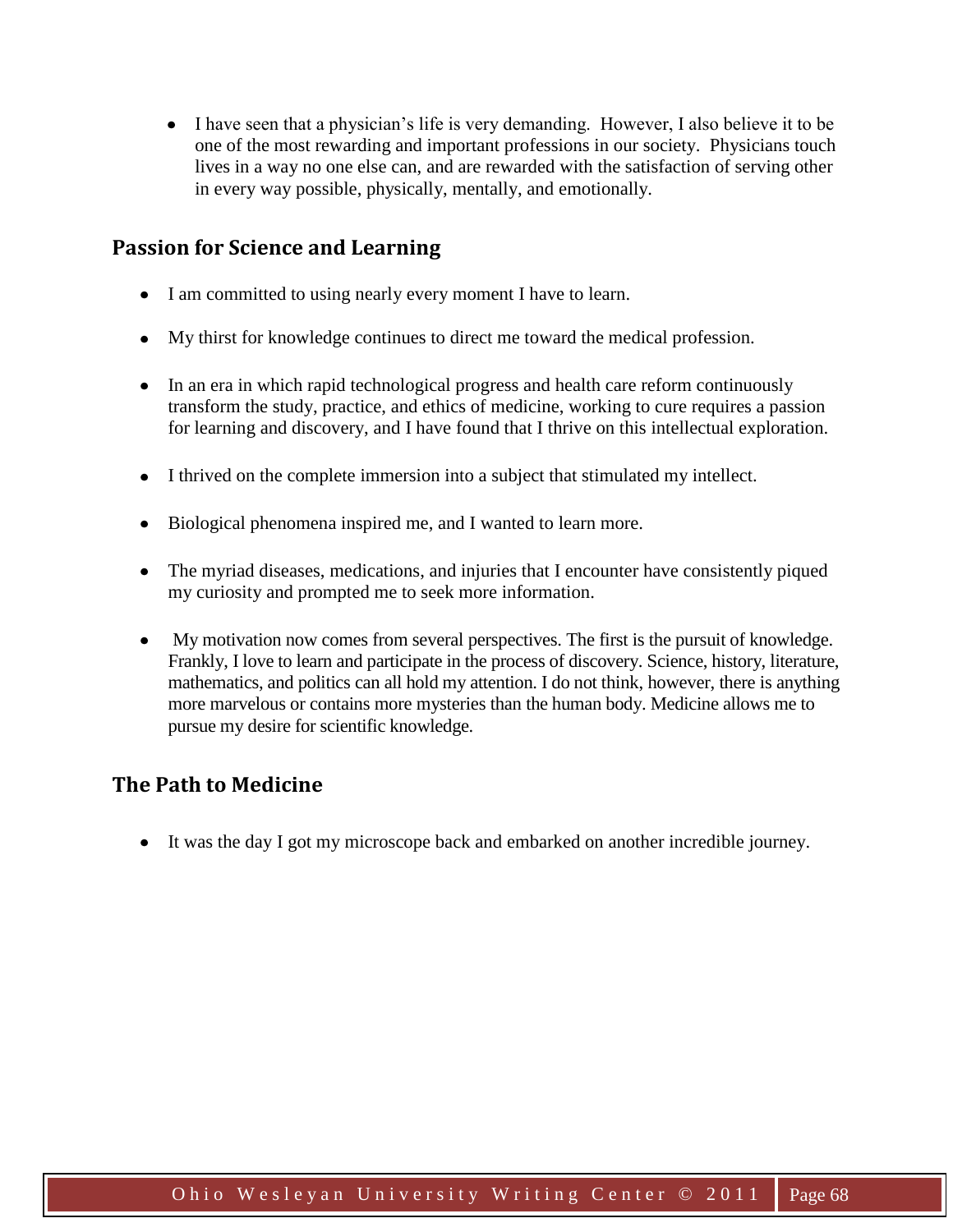# **Works Cited**

- Albanese, Mark A., et al. "Assessing Personal Qualities in Medical School Admissions." *Academic Medicine* 78: 3 (2003): 313-321. Print.
- Asher, Donald, ed. *Graduate Admissions Essays: Write Your Way into the Graduate School of Your Choice.* 2nd ed. Berkeley: Ten Speed Press, 2000. Print.
- Barton, Ellen, Jennie Ariail, and Tom Smith. "The Professional in the Personal: The Genre of Personal Statements in Residency Applications." *Issues in Writing* 23.1 (2004): 76-124. Print.
- Benkins, Linn, Thomas N. Huckin, and Laura Kijak. "The Personal Statement in Medical School Applications: Rhetorical Structure in a Diverse and Unstable Context." *Issues in Writing* 23.1 (2004): 56-75. Print.
- Bodine, Paul, ed. *Perfect Phrases for Medical School Acceptance.* New York: McGraw-Hill, 2009. Print.
- Dowhan, Adrienne, Chris Dowhan, and Dan Kaufman, eds. *Essays that Will Get You into Medical School*. 2nd ed. New York: Barron"s, 2003. Print.
- Ferguson, Eamonn , et al. "Predictive Validity of Personal Statements and the Role of the Five-Factor Model of Personality in Relation to Medical Training." *Journal of Occupational and Organizational Psychology* 73 (2000): 321-344. Print.
- Fischman, Josh and the staff of *U.S. News & World Report*. Naperville, Illinois: Sourcebooks, Inc., 2010. Print.
- Jones, Stephanie, and Emily Angel Baer, eds. *Essays That Worked for Medical Schools: 40 Essays that Helped Students Get into the Nation's Top Medical Schools*. New York: Ballantine Books, 2003. Print.